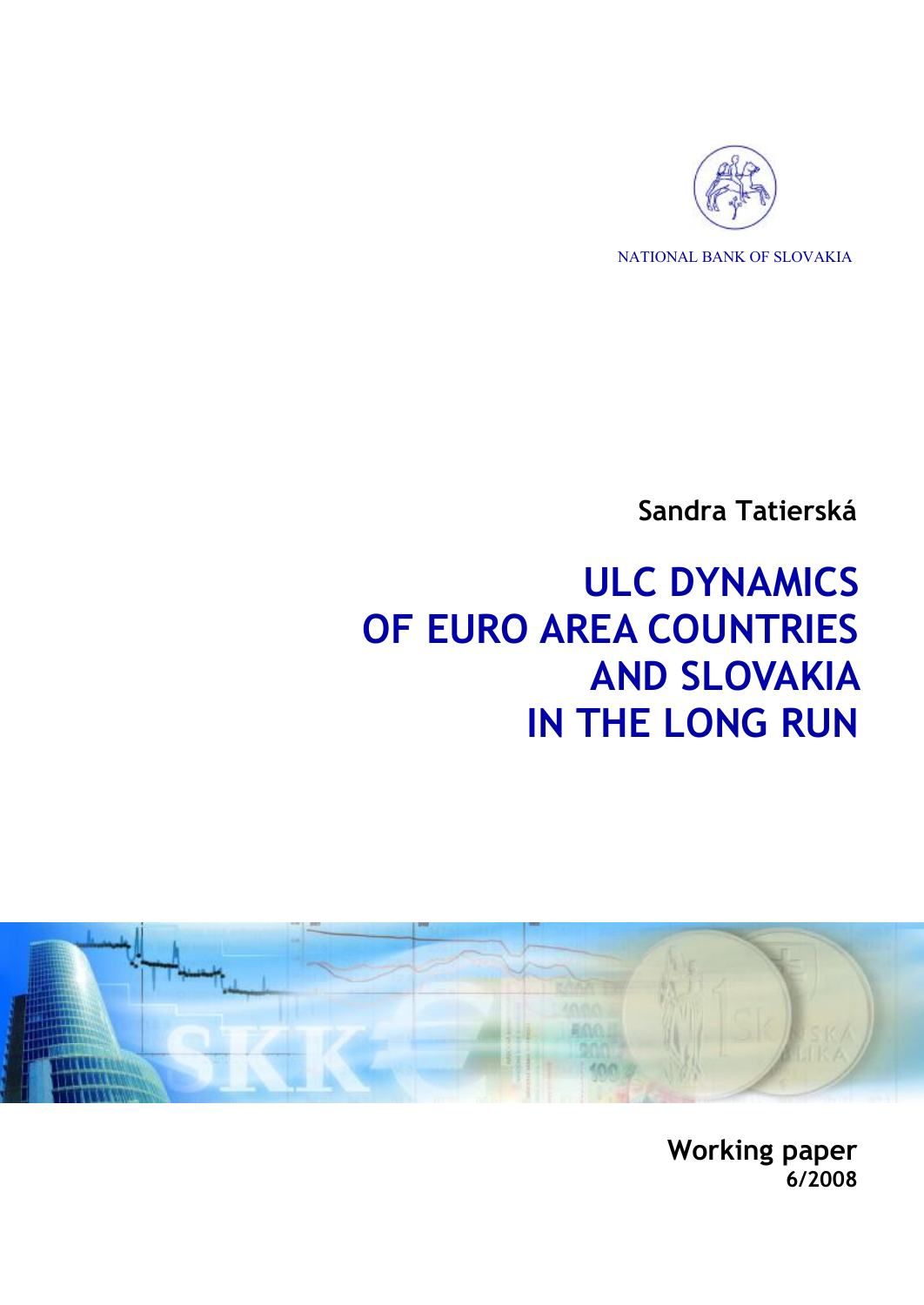**© National Bank of Slovakia http://www.nbs.sk/**  Imricha Karvaša 1 813 25 Bratislava

research@nbs.sk

**October 2008** 

ISSN: 1337 - 5830

The views and results presented in this paper are those of the authors and do not necessarily represent the official opinion of the National Bank of Slovakia

All rights reserved.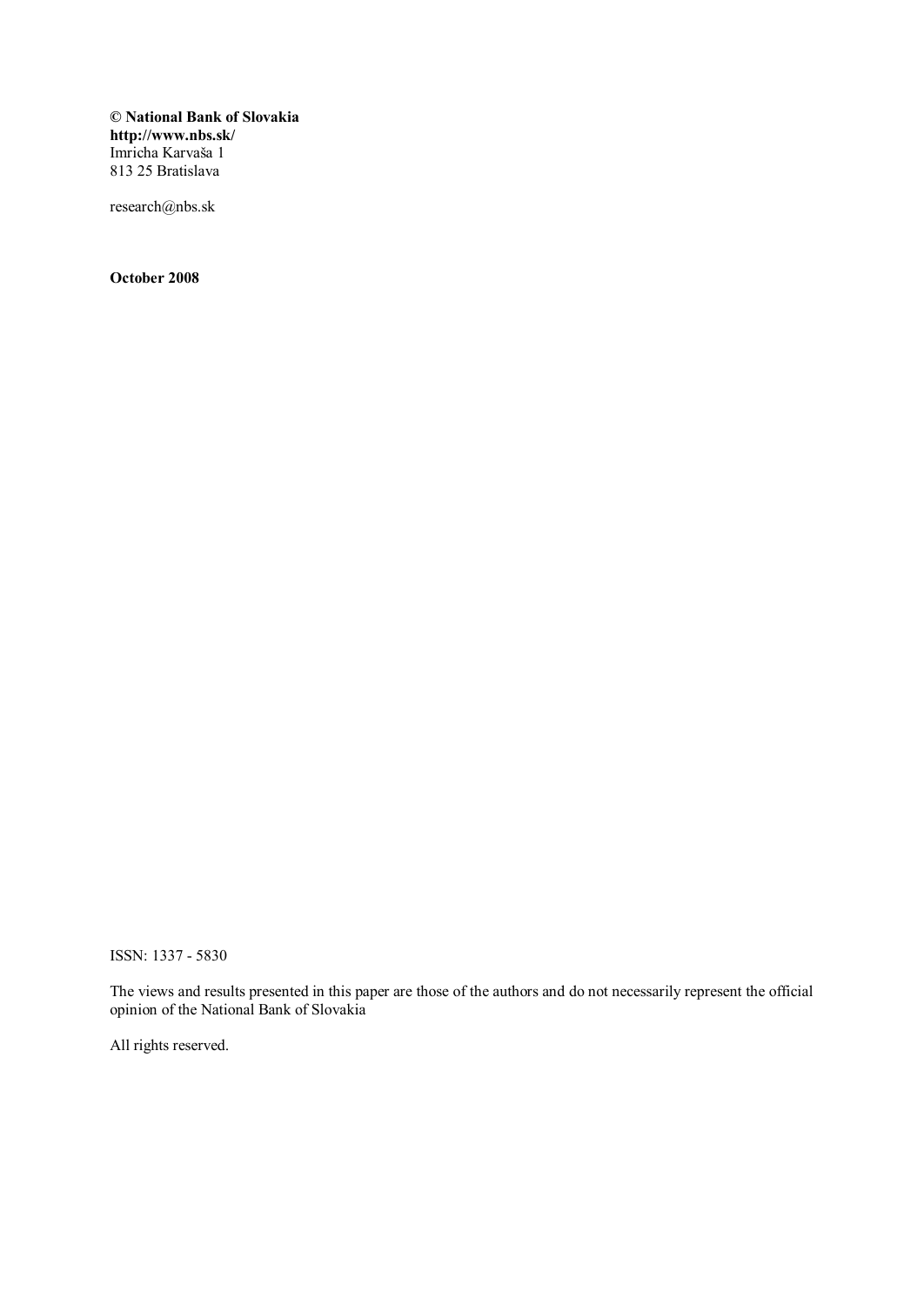

NATIONAL BANK OF SLOVAKIA

#### Working Paper 6/2008

### **ULC Dynamics of Euro Area Countries and SR in the Long Run**

**Sandra Tatierská**  Research Department of the NBS sandra.tatierska@nbs.sk

#### **Abstract**

In this paper we analyse the ability of national unit labor costs of euro area countries to converge to the weighted average of the EMU and in the case of SR also to the weighted average of V4 countries. Co-integration between individual and average nominal ULC indices was examined through static (OLS) and dynamic (VEC) tests and estimates. We discovered a significant co-integration under an absolute convergence of the ULC for almost all countries (incl. SR) to the equilibrium, which was determined mainly by the weighted average of the euro area. In general, a significant convergence would enable different levels of nominal ULC but not long-term differences in their development, which is an important criterion for sustaining the competitiveness of a country without an exchange rate mechanism.

Key words: ULC, competitiveness, convergence, co-integration, VEC JEL classification: C22, F15, J30

Referee: Juraj Valachy

 $\overline{a}$ 

Available for general public at http://www.nbs.sk/en/publications-issued-by-the-nbs/working-papers

<sup>˚</sup> I would like to thank Ľudovít Ódor, Juraj Valachy, Martin Šuster, Matúš Senaj, František Hajnovič and other colleagues from the NBS Research Department for their valuable hints, comments and suggestions.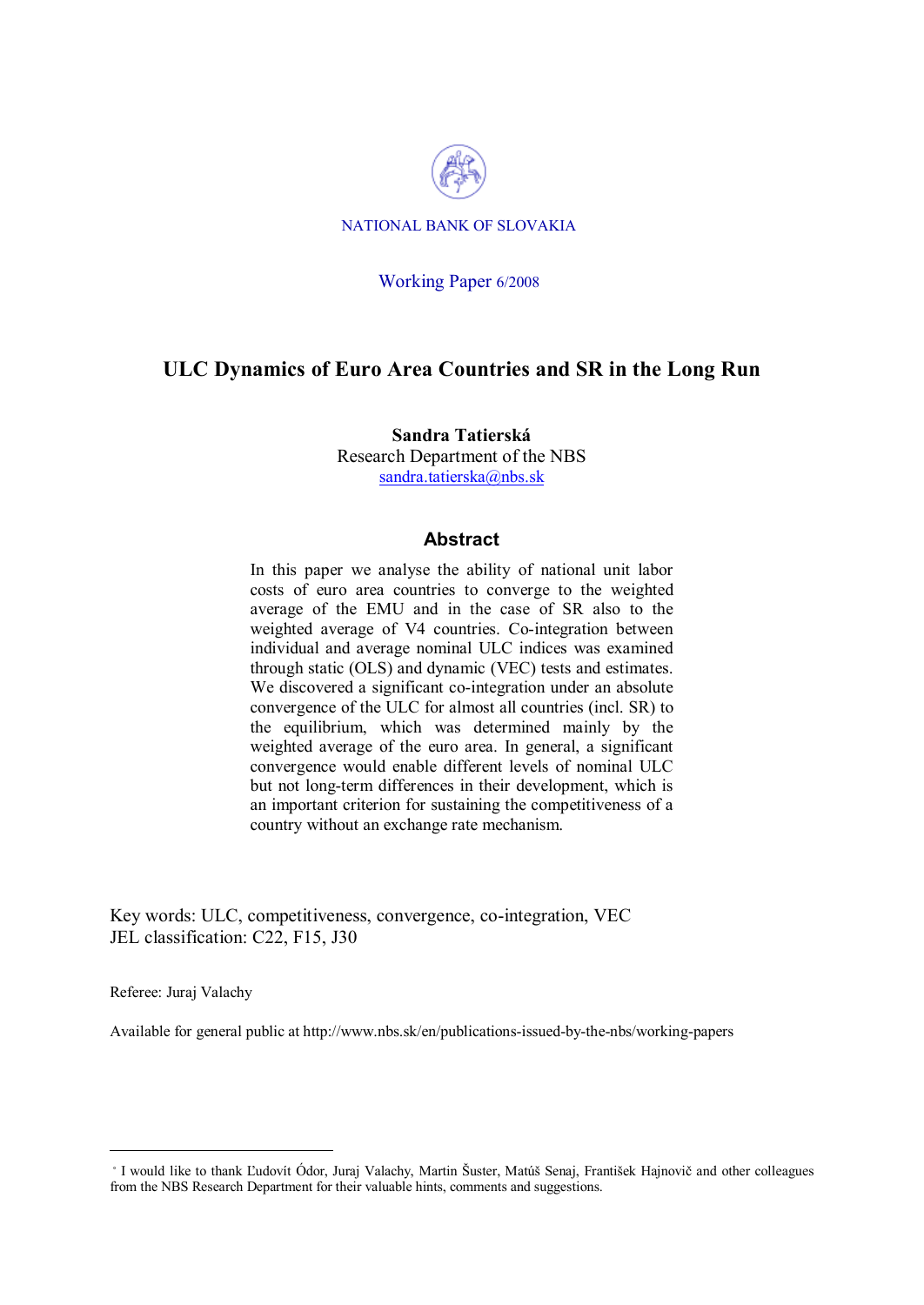# **1 Introduction**

Unit labor costs ("ULC"), apart from indicating the quality of economic growth, are also an important indicator of a particular country's competitiveness. When expressed nominally, they correlate current labor costs to the unit of real output produced, providing us with a picture of the price development in the wage area. This means that when the given indicator increases, labor costs grow faster than production itself. If this growth is also applied to the international comparison, the export position of a country with a higher increment of ULC becomes less favourable than that of its trading partners due to its wage costs being higher than in these competing countries. A long-term occurrence of such situation in a country without the exchange rate mechanism leads to pressures on the inflation, to a continuous appreciation of the exchange rate and, should the country lose its competitiveness, to an overall impairment of its economic growth. This means that a long run divergence of national ULC brings about real economic costs.

Those euro area countries that implemented an effective wage policy after the introduction of the common currency and directed their investments efficiently (such as, for instance, Germany as a key country), managed to improve their competitiveness over time owing to a lower growth in nominal labor costs relative to other EMU countries. By doing this, they placed the position of importing euro area countries at a disadvantage as these were no longer able to react to the above-average growth in nominal ULC by devaluating their domestic currencies so as to support their export activity. At present, they suffer from a loss of competitiveness due to the continuously appreciating real exchange rate (this applies particularly to the southern countries of Spain, Italy, Greece and Portugal). In an analysis of Spain's competitiveness, D. Choyleva (2008) found that if the euro area wants to grow in the future towards convergence rather than divergence, it will be necessary to increase interest rates as well as German wage inflation while decreasing real wages in Spain.

It should be noted that the strength of automatic stabilizers for eliminating the existing divergences in the euro area became less, one reason being the variety of tax systems and deduction reforms in the unemployment insurance. This has caused a significant delay in the individual countries' adaptation back to equilibrium. The introduction of uniform European taxes and unemployment insurance contributions is currently being discussed in view of supporting the moderation of fluctuations in the economic cycles. The USA serve an example, having been able to mitigate 15 to 20 percent of regional upturn divergences through this mechanism. (Schwarzer D., 2007)

Above-average growths in unit labor costs following the introduction of the common currency posed a problem especially for the catching-up economies of the southern EMU. According to the Balassa-Samuelson Hypothesis ("BS hypothesis"), the lower competitiveness of countries such as Italy, Spain, Greece and Portugal, could be explained through an effort to increase productivity in the industrial sector. This sector should simultaneously be the main source of wage inflation and above-average growth in nominal unit labor costs in general, as the growth in nominal wages in the tradable sector will create pressure on a higher growth in wages in the non-tradable sector (provided a sufficient labor force mobility) and, given sufficient competition, this increased growth will effect a rise in the prices of non-tradable sector products as well. Since, as we know, the concept of purchasing power parity ("PPP") does not apply to this sector, the divergence from or convergence to the inflation trend of the euro area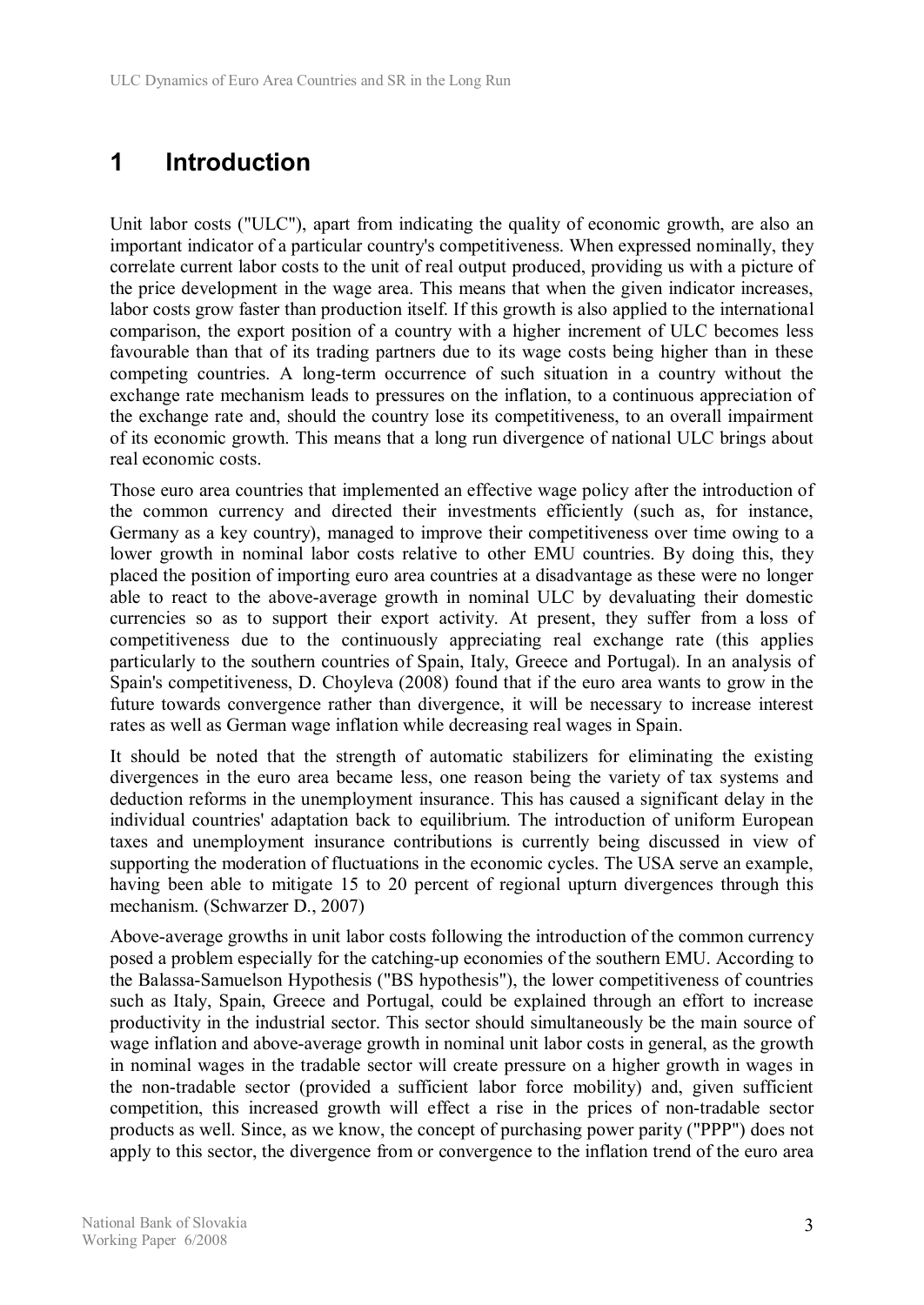in the coming periods will also depend on the development of nominal wages in the market services sector which comprises an average 34% of the total GDP. The BS hypothesis, however, is disproved by the fact that the above four countries rank last in the tradable sector's productivity level compared to other euro area countries and their catching-up process is very slow due to their below-average growths. Additionally they also have problems with faster-growing labor costs and, should they fail to confirm their co-integration with the euro area, we envisage a threat to the stability of the EMU if the ULC dynamics of these countries continues with its current development.

In general, divergences in correctly functioning market economies in both the short and the long run should theoretically disappear. We know two market mechanisms that determine a particular country's ability to adapt to new market conditions, i.e. real interest rate and the above-mentioned real exchange rate. On one hand, for a catching-up country such as the SR with a higher inflation and a stable nominal interest rate, this means a decrease in the real interest rate which encourages the increase in investments and consumption. On the other hand, however, the appreciation of the real exchange rate adds to the deterioration of the particular country's export position, generally implying a fall in foreign demand for domestic products and a lower growth in GDP in the short as well as in the long run. And, as Dullien and Fritsche (2007) observed, a long-term positive effect of above-average inflation does not sufficiently compensate the negative impact of the country's loss of competitiveness.

Therefore, our aim was to find whether the difference in the dynamism of ULC on the national level causes a long-term divergence or whether this is just a short-term problem. If convergence is confirmed, it would enable different levels of nominal ULC but not long-term differences in their development, which is an important criterion for sustaining the competitiveness of a country that can no longer avail of the exchange rate mechanism. In this paper we shall try to give a general picture of the approaches in the identification of long-term convergence or divergence of logarithmed nominal ULC indices ("ULCI") using static cointegration testing through OLS and the dynamic VEC model with two variables. We specifically tested the relationship between national unit labor costs in EMU countries and the weighted average of the euro area and, in the case of SR, we also analysed its convergence to the weighted average of V4 countries. We used quarterly data for the following 6 economic sectors: business sector excluding agriculture, construction sector, the sectors of market services, industry, manufacturing and the entire economy. Generally speaking, our paper provides a more detailed evaluation of convergence in the individual sectors compared to other papers (Dullien S. and Fritsche U., 2007; Gabrisch H., 2007), whose scope of observation was limited to the economic sector as a whole, to EMU countries and the USA, and which were based on annual data.

A positive discovery according to our results was that we recorded the significance of cointegration of nominal ULCI for almost all euro area and V4 countries to equilibrium with a possibility of absolute convergence, proceeding mainly from the weighted average of the euro area. This means that we could expect a further decrease in the divergences between national and euro area ULC in the future, provided their mutual dynamics will proceed from their development ex post.

The paper is divided into five parts. The individual approaches to the identification of longterm convergence or divergence are described in the second and third chapters. Specific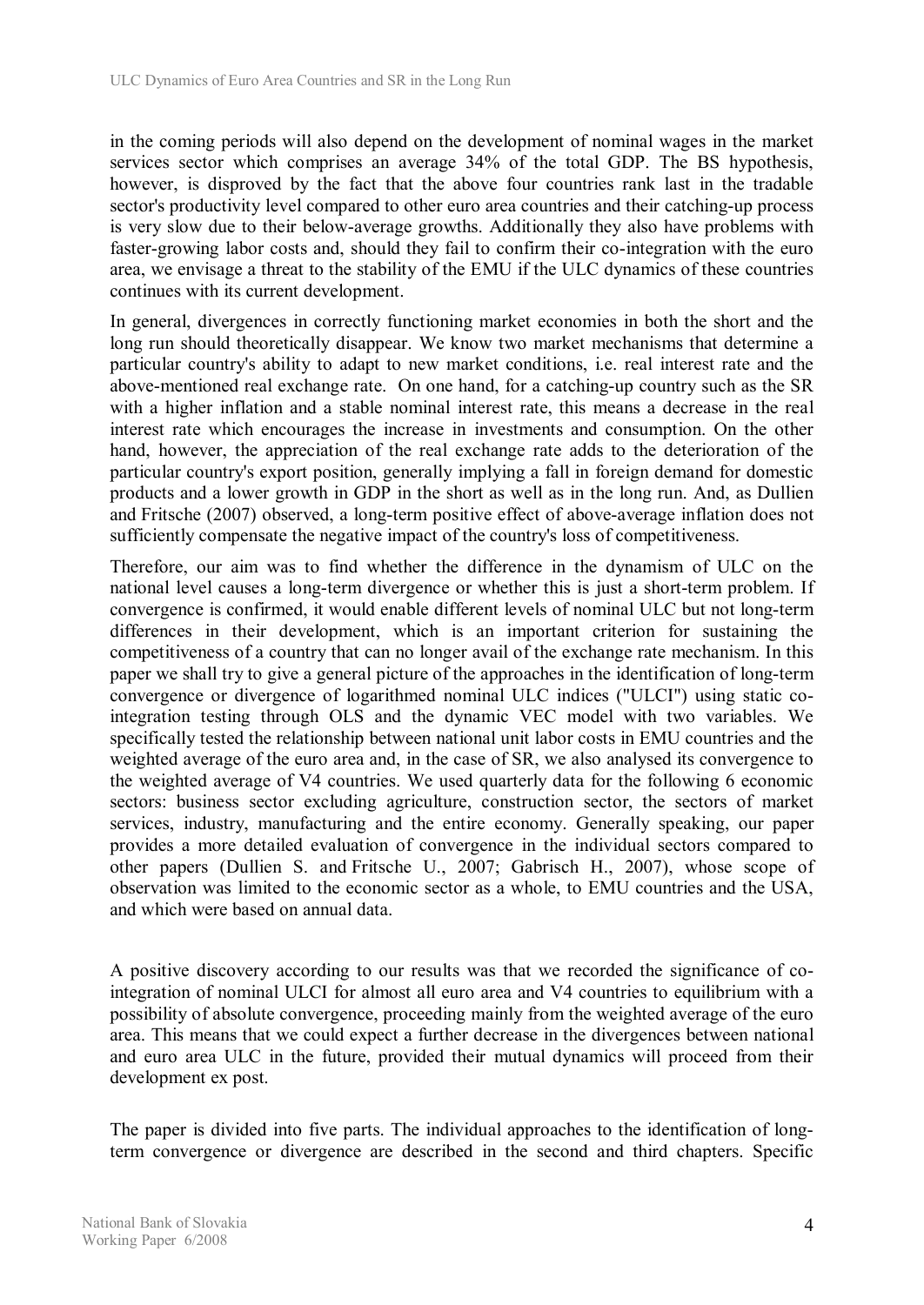results are presented in the fourth and the last chapters of our work, emphasizing the influences of the introduction of euro in euro area countries and the possible consequences of its introduction in SR in 2009.

# **2 Literature Overview**

It is generally known that many macroeconomic variables are non-stationary, I(1), as is the case of ULCI or CPI. A shock in these cases has a permanent effect on their value and the theoretical autocorrelation moves over infinite time towards one. A co-integration between non-stationary variables only arises where the estimated residuals are stationary in their original form, I(0), with zero average, finite variance and with autocorrelation being also finite and having a declining tendency away from one. Co-integration means that a linear combination of two non-stationary variables brings about a stationary relationship. (Engle a Granger, 1987)

We have analysed the question whether to use panel or individual estimations. It should be noted that commonplace panel co-integration estimations presume a possibility of differences in the average, trend, and short-term dynamics, but relations in the long run are common for all countries. However, there is a notable probability here that each country will follow its own catching-up process (Breitung, 2005). We shall elucidate the various tests of common or individual adaptation later on.

Barro and Sala-i-Martin (1991) have defined two concepts of convergence towards equilibrium, namely the concepts of *β*-convergence and *σ*-convergence that have been analysed in this paper. The concept of *β*-convergence defines the convergence of time series to average. In this paper, its speed estimated through the vector error correction (VEC) model is defined through the symbols  $\gamma_v$  or  $\gamma_x$ . On the other hand, the concept of *σ*-convergence implies the reduction of the variance over time. This means that the occurrence of some shocks brings about an increase in the variance in estimated errors, resulting in σ rising above its usual value which should converge over time back towards its equilibrium.

We also have to mention the difference between absolute and relative convergence. In the case of absolute convergence, ULC indices would converge directly to the weighted average of the euro area or V4 countries which, in the long run, means a total elimination of their mutual differences. On the other hand, a relative convergence of national ULCI to equilibrium means that the particular country's ULC indices are constantly apart from the equilibrium, which could deepen the suspicion that this country is unable to effectively react to shocks over time and, at the same time, encourage the likelihood of lasting growth differences in the given indicators.

As co-integration has only been tested here between two endogenous variables, we could use the two-step estimation as per the methodology by Engle and Granger (1987) because we presume no more than one co-integration relationship to two co-integration vectors. As long as the estimated errors remain uncorrelated, the co-integration coefficient may be effectively estimated for each country separately through the OLS regression. In the case of both absolute and relative convergences, this coefficient should converge towards one.

In establishing the significance and nature of convergence, we included the dynamic VEC model based precisely on the possibility of co-integration in addition to the above mentioned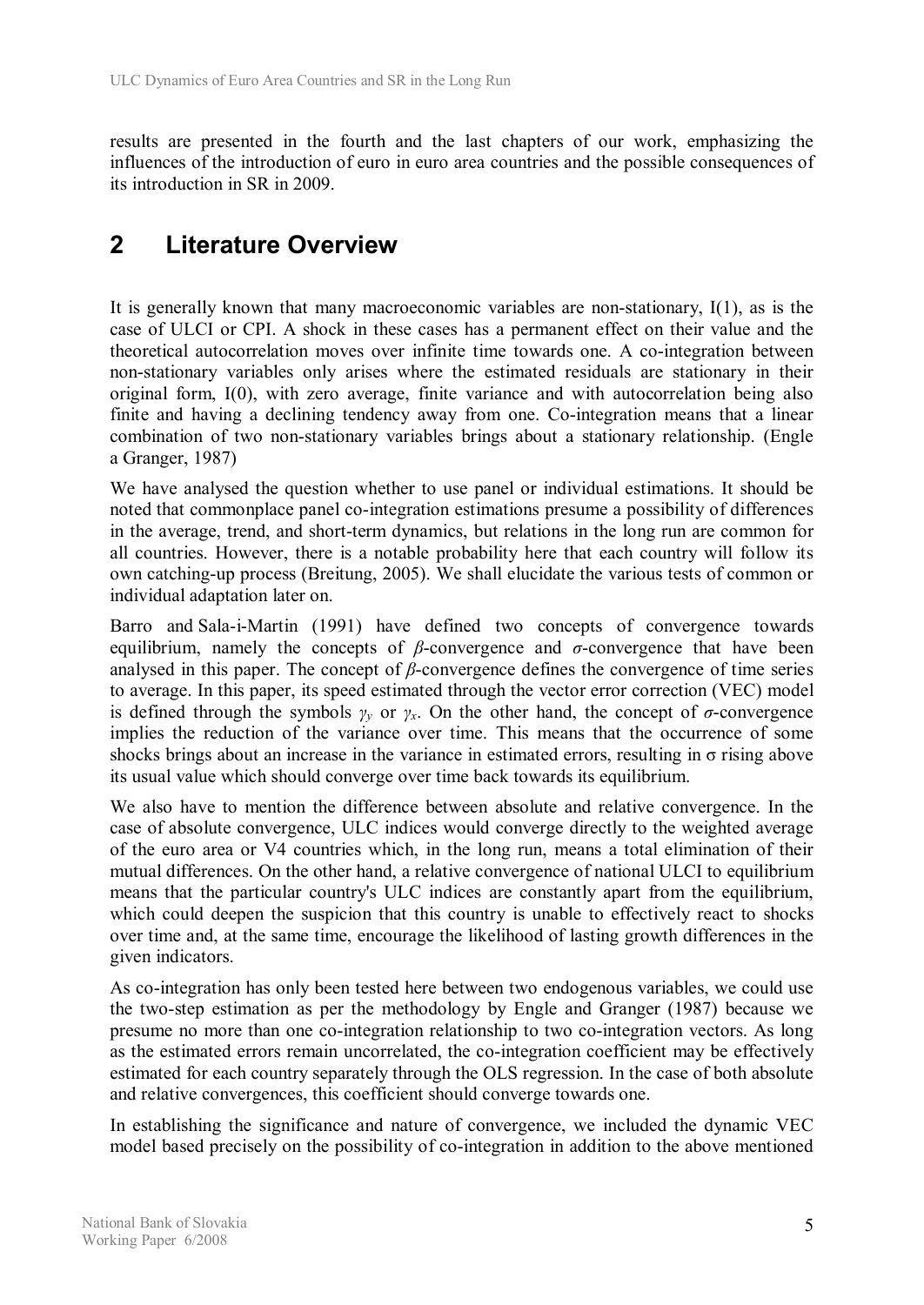static approach. The main function of the VEC-model is the moderation of fluctuations from equilibrium during some period in the subsequent period. The VEC model, typical for a system with two variables, would be defined by changes in one variable relative to deviations from equilibrium in the past as well as by changes in both variables.

We have drawn our inspiration from a paper of the German Institute for Economic Research written by Dullien and Fritsche (2007) in which they analysed the spread of annual ULC indices within the euro area and compared it to the spread in regions in Germany and the USA. They found that the size of spread in countries within the euro area generally became less after the adoption of euro but remained higher compared to Germany or USA. They also examined co-integration relationships arising from convergence to the average and the speed of adapting towards equilibrium. They also found that although still slower than in USA or Germany, this speed improved within the euro area. Euro area countries tended to adapt over time to changes in the values of euro area average rather than the other way round. The main difference between our paper and theirs is that we use quarterly data, which enables us to use more observations after the introduction of euro. We have also used sector data on ULC indices, which provides us with a more detailed assessment of the situation within both the EMU and the V4.

# **3 Methodology and Data Used**

In our paper, we have processed quarterly data of nominal unit labor costs for the period of 1990Q3-2007Q2, obtained from the OECD database. ULC's are given as indices (2000=100), seasonally adjusted and have the following form:

$$
ULCI_{t} = \left[ \left( \frac{\text{compensation of employees}_{t}}{\text{total hours worked by employees}_{t}} \right) : \left( \frac{\text{comp. of employees}_{2000}}{\text{total hours worked by employees}_{2000}} \right) \right] * 100
$$
\n
$$
ULCI_{t} = \left[ \left( \frac{\text{total hours worked by employees}_{2000}}{\text{total hours worked by employment}_{2000}} \right) \right] * 100
$$

We monitored the ULC indices of 11 euro area countries (Austria AT, Belgium BE, Spain ES, Finland FI, France FR, Germany GE, Ireland IE, Italy IT, Luxemburg LU, The Netherlands NL and Portugal PT) and V4 countries (Czech Republic CZ, Hungary HU, Poland PL, Slovakia SK). We compared the divergence from or convergence to the weighted average of the euro area ULCI and, in the case of SR, we considered the possibility of convergence to the weighted average of other V4 countries, for which reason we analysed this option as well.

In order to achieve better informative ability of our results, we had to include into the OECD data also the exchange rate effect that slightly influenced the dynamics of indices in the euro area countries prior to the introduction of euro and in V4 countries throughout the entire period. We could avail of this modification on the basis of a comparison with the annual ULC index data provided by the AMECO database that also include the exchange rate (ECU/EUR). Even though their methodology for the calculation of unit labor costs was different from that of the OECD and they included employed persons in the denominator instead of hours worked, the development of ULC indices in euro area countries after the introduction of euro was almost identical and mutual deviations (*ulci AMECO – ulci OECD*) were insignificant.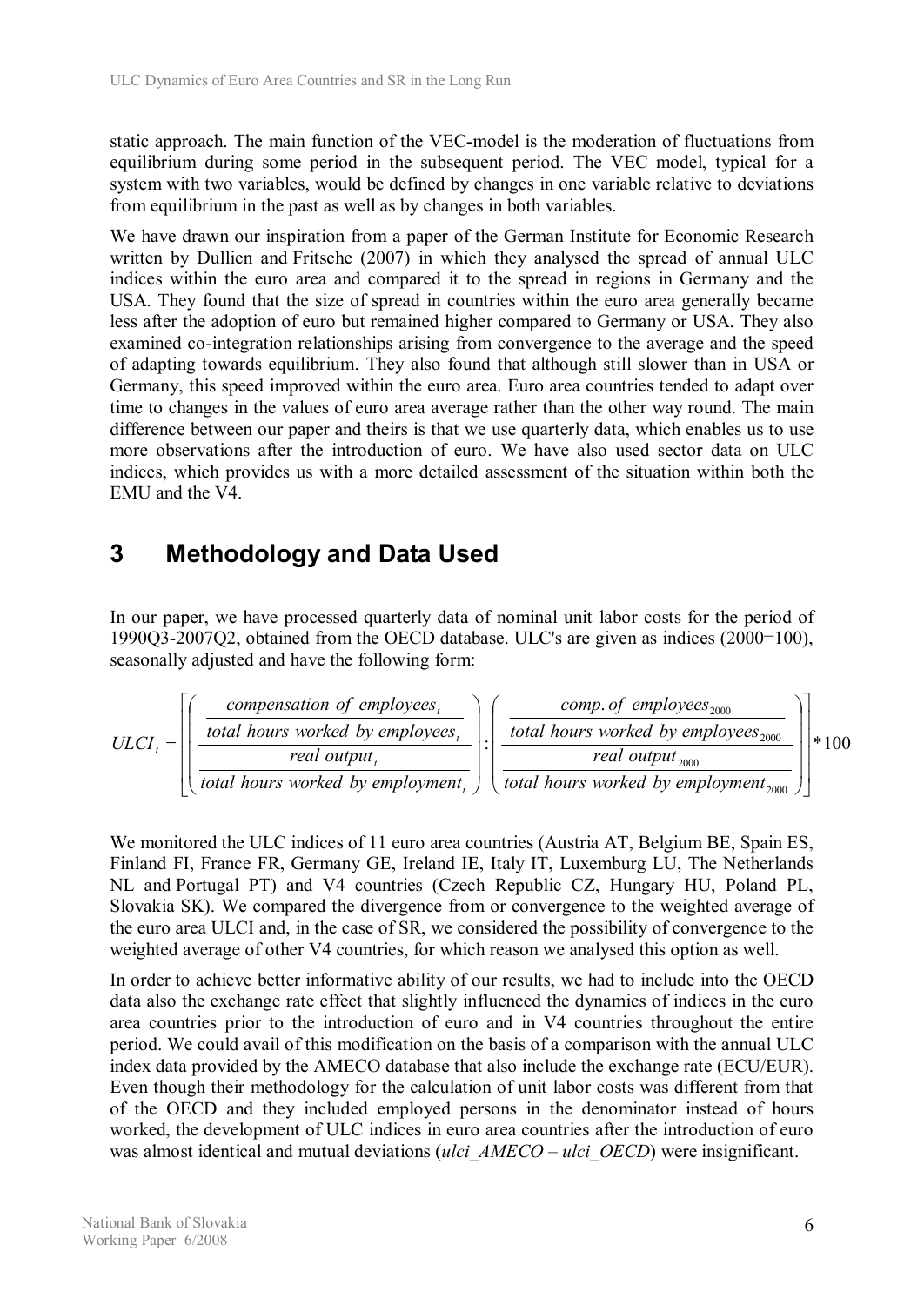In the implementation of the effect of the exchange rate, we identified significant deviations outside the standard band whose minimum and maximum were set by the values of positive and negative standard deviations respectively. We have defined these fluctuations as points where the weakening or strengthening of the domestic currency against euro excessively influenced the ULC index value compared to data in the domestic currency. Throughout the entire period, the exchange rate had a varying effect for each particular V4 country and its impact in EMU countries was most significant especially during the period of 1992-1994. The differences between standard deviations and projecting values were included in the quarterly data observed, subsequently making them more volatile. For clarification, we have provided a chart with unit labor costs of Finland that shows what *ln(ULCI)* had looked like prior to their modification (*OECD*) and how they changed after the addition of the exchange rate effect (*\_OECD\_EXCH*).

#### **Chart 1 Logarithmed Annual Unit Labor Costs Indices of Finland Subject to Different Methodologies**



Explanatory notes: *ln(ULCI) OECD* represents data without any exchange rate adjustment, *ln(ULCI OECD EXCH)* are data after the exchange rate adjustment and *ln(ULCI\_AMECO)* represents data, which are already exchange rate adjusted ECU/EUR Source: Own calculations, OECD, AMECO

We avoided the inclusion of statistically insignificant deviations into our modified OECD data, since in each database they were calculated using a different methodology. The chart clearly shows that deviations persist even after the introduction of euro, despite a single currency. Hence we tried to find a compromise between both databases and we only included significant deviations caused predominantly by an excessive strengthening or weakening of the nominal exchange rate. The reason why we preferred to use data obtained from the OECD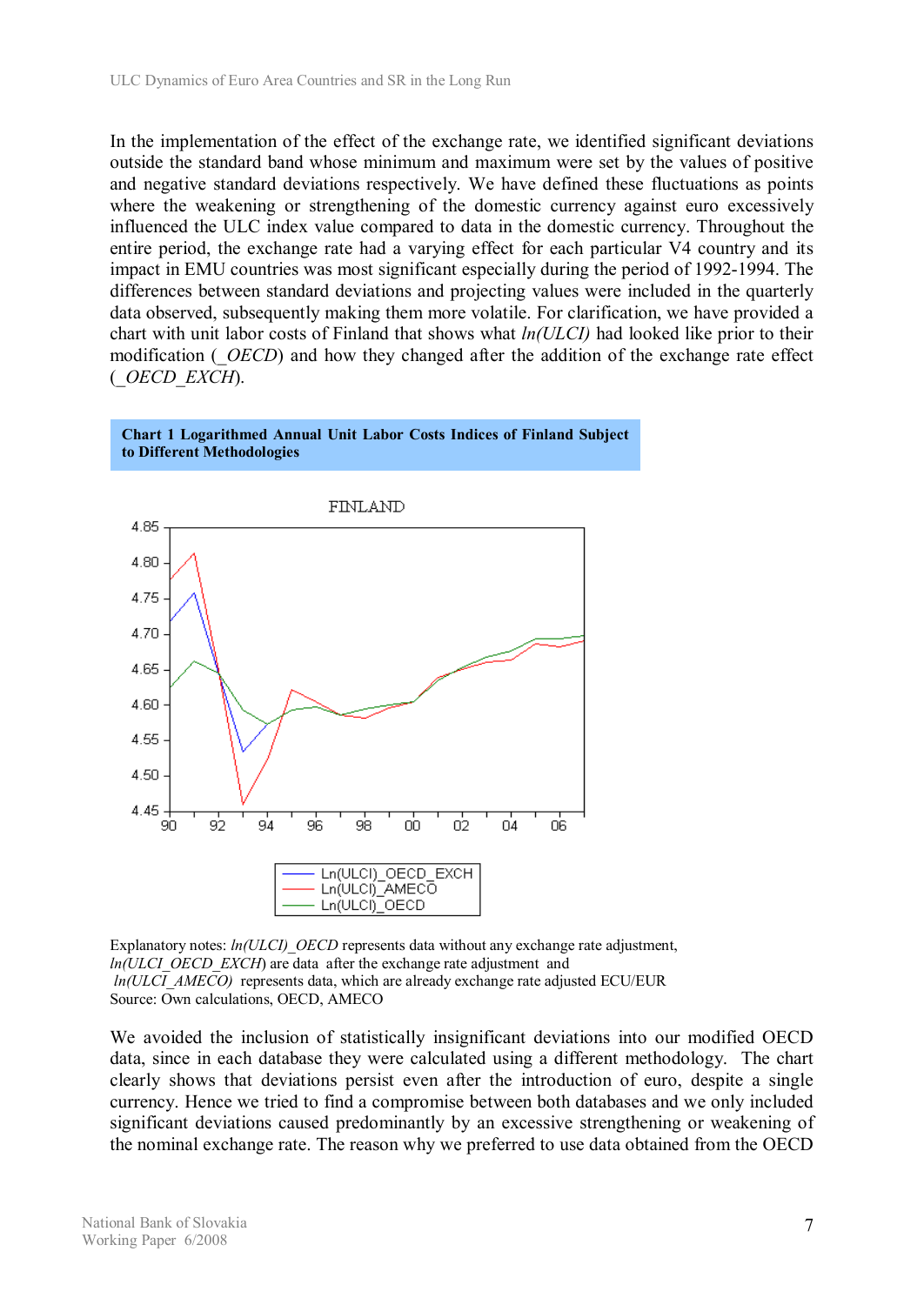database was that the AMECO database only contains annual data on the manufacturing sector and on the total economy, which would prevent us from analysing co-integration relationships and possible consequences efficiently as we were also interested in other sectorrelated economic groupings and, in the case of SR, quarterly data are of primary importance due to the scarcity of annual observations. That is to say that OECD statistics provide observations for  $5$  other sectors as well<sup>1</sup>. The following table shows the industrial classification of the business sector excluding agriculture into separate sectors and their share of the GDP:

|             | Table 1 Industrial Classification of the Business Sector Excluding Agriculture and the Share of GDP |                 |          |
|-------------|-----------------------------------------------------------------------------------------------------|-----------------|----------|
|             |                                                                                                     | Share of GDP ca |          |
|             | <b>SECTOR</b>                                                                                       | (in SR)         | (in EMU) |
| <b>BUS:</b> | <b>Business excluding Agriculture</b>                                                               | $72\%$          | 68%      |
| CON:        | Construction                                                                                        | $7\%$           | $6\%$    |
| IND:        | Industry                                                                                            | $31\%$          | 23 %     |
| MAN:        | <i>Manufacturing</i>                                                                                | $26\%$          | 19%      |
| MRS:        | Market Services                                                                                     | $34\%$          | 39%      |

Source: OECD

#### **Model**

As we have already mentioned, we make a difference between the absolute (Model I) and relative (Model II) convergence, for which reason we have worked with two models with the following forms:

|  | <i>Model I:</i> $y_t = bx_t + e_t$ |  |  |
|--|------------------------------------|--|--|
|--|------------------------------------|--|--|

$$
Model II: \t y_t = c + bx_t + e_t \t (2)
$$

where  $y_t$  are logarithmed nominal ULC indices of a particular country,  $x_t$  represents the weighted average (of monitored euro area or V4 countries) based on the amount of GDP of the particular countries cleaned from the influence of the country currently monitored and *c* is a constant included in Model II. In the case of absolute convergence (Model I), *c* should be insignificant, i.e. equal to zero, and the coefficient *b* should approximate one.

The estimated residuals,  $e_t = \rho e_{t-1} + u_t$ , should demonstrate a stationary nature, I(0), for the possibility of co-integration. This means that in the case of a homogenous co-integration the estimated coefficient  $\rho$  moves away from one and its progress is of the same nature for all euro area countries ( $\rho = \rho_i = \rho_i$ ). In the case of a heterogenous behaviour of countries,  $\rho$  is less than one but each country will follow an individual catching-up process ( $\rho \neq \rho_i \neq \rho_j$ ).

 $\overline{a}$ <sup>1</sup> See their more detailed description in the appendix, Table P.A.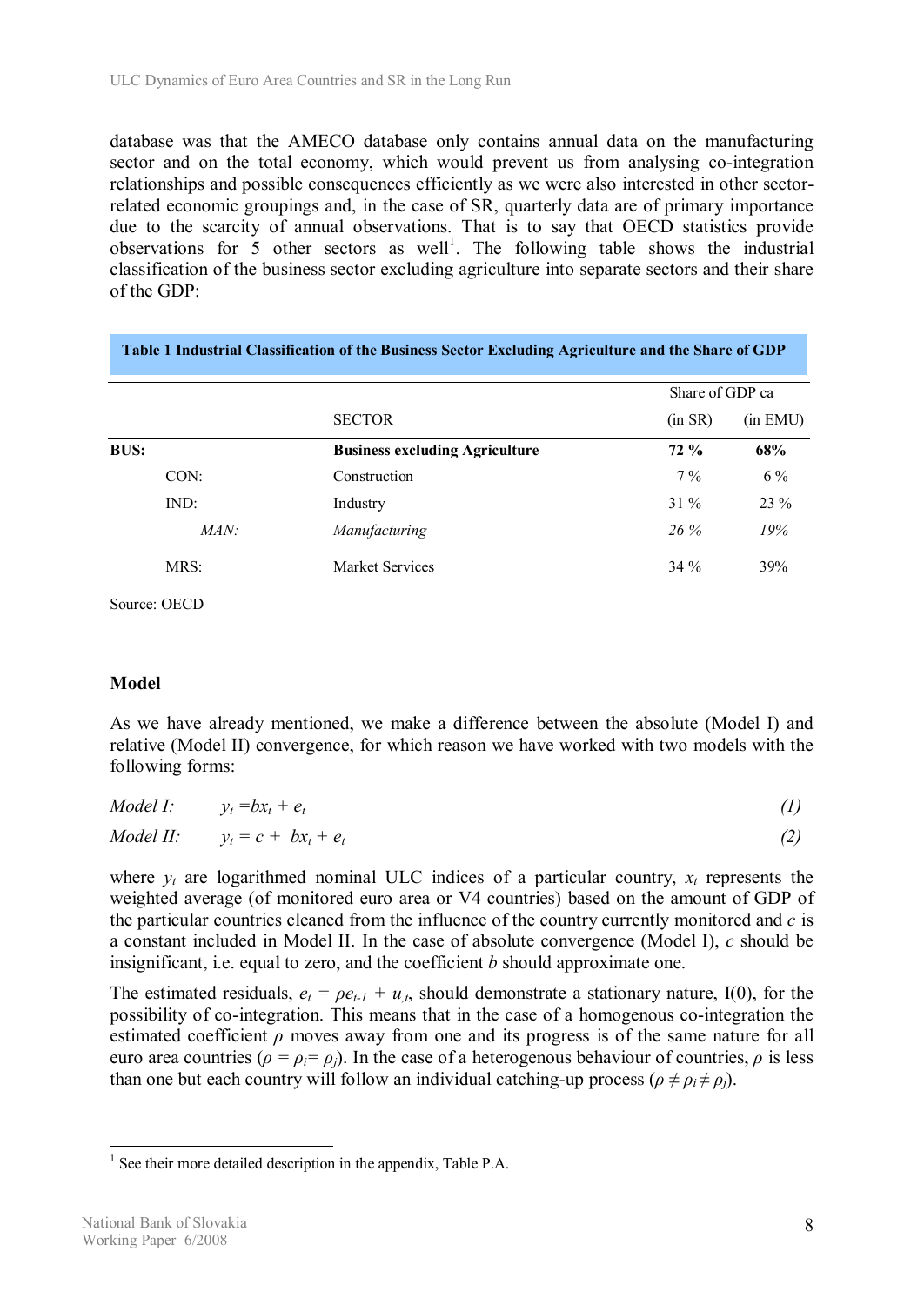We will proceed in the following manner. First, we will test the stationarity of the actual *ln(ULCI)* and also of the differences between national *ln(ULCI)* and the average using panel tests to identify unit roots. The tests will also differentiate between the homogenousness and heterogenousness of possible co-integrations, helping us to decide whether to estimate models with individual effects or a common effect for either the monetary union countries or the V4 countries.

Co-integration will be tested using Pedroni's residual co-integration test<sup>2</sup>, OLS-static cointegration test and ultimately, in the estimation of VEC-models, we will use tests of cointegration series without restrictions through the Johansen procedure<sup>3</sup> that verify the presence of co-integration and the number of significant co-integration equations whose number should not exceed one because of two endogenous variables used.

# **4 Testing and Results**

### *4.1 Stationarity*

The testing of stationarity of logarithmed unit labor cost indices for euro area and V4 countries was carried out through panel tests that identified either common unit roots (Levin, Lin, Chu; LLC) or individual unit roots (ADF- and PP-Fisher). Non-stationarity of data used, I(1), was confirmed in both cases except for the possibility of stationarity of *ln(ULCI)* in the euro area's industry sector through the ADF-Fisher statistic<sup>4</sup>. In our paper, therefore, we preferred to explain estimations for the manufacturing sector whose share of this tradable sector amounts to ca 86 percent.

When deciding whether we should estimate equations for each i<sup>th</sup> country separately or jointly for the euro area or the V4, we also tested real deviations from the EMU weighted average.  $ln(ULCI_{i,EMU})$ -ln( $ULCI_{EMU}^*$ ),  $ln(ULCI_{i,V4})$ -ln( $ULCI_{EMU}$ ) and from the average of V4 countries:  $ln(ULCI_{iV4})$ -ln( $ULCI_{V4}^*$ ) through panel tests that identified common and individual unit roots on the basis of absolute or relative convergence. Most tests<sup>5</sup> reinforced the possibility of the countries' absolute convergence to the euro area's weighted average but did not help us to decide whether we should continue to work with individual effects or not.

 $_{t-i}$   $\tau$   $\boldsymbol{\nu}$  $_{t}$   $\tau$   $\boldsymbol{\epsilon}$   $_{t}$ *p i*  $\Delta y_t = \prod y_{t-1} + \sum \Gamma_i \Delta y_{t-i} + Bx_t + \varepsilon$ -  $_{-1}$  +  $\sum_{i=1}^{p-1}$ 1  $I_1 + \sum_{i=1}^{k} \Gamma_i \Delta y_{t-i} + Bx_t + \varepsilon_t$  <br>where  $\Pi = \sum_{i=1}^{k} A_i - I_i$ ,  $\Gamma_i = -\sum_{j=i+1}^{k} \Gamma_j \Delta y_{t-j} + Bx_t + \varepsilon_t$  $i^{j}$ ,  $i^{j}$   $\Delta^{A}$ *p i*  $A_i - I_i$ ,  $\Gamma_i = -\sum A_i$  $j = i + 1$ ,

*j i*

<sup>&</sup>lt;sup>2</sup> Pedroni's procedure is based on the Engle & Granger methodology and estimates Model I or II through a parametric or non-parametric approach and tests the stationarity of estimated residuals.

<sup>&</sup>lt;sup>3</sup> Let us consider a VAR model using p time delays:  $y_t = A_1y_{t-1} + ... + A_py_{t-p} + Bx_t + \varepsilon_t$ , where  $y_t$  is the k-vector of nonstationary I(1) variables,  $x_t$  is the *d*-vector of deterministic variables and  $\varepsilon_t$  is the shock vector. We can transcribe *p*

VAR as: . Granger's representation sentence postulates that if the coefficient matrix  $\Pi$  is of the rank  $r \leq k$ , then there exist  $k \times r$ matrices, each with a rank *r* so that  $\Pi = \alpha \beta'$  and  $\beta' y_t$  is I(0). *r* is the number of co-integration relationships and each column from  $\beta$  is a co-integration vector. Elements from  $\alpha$  are known as adapting parameters in VEC models. The Johansen method estimates the Π matrix from the VAR model without restrictions and tests whether we may reject restrictions arising from the reduced series of the Π matrix (Eviews, Co-integration Testing).

<sup>\*</sup> Adjusted weighted average without any influence of the country observed, (N-i).

<sup>4</sup> More information in Table P.B in the appendix.

<sup>5</sup> More details in Table P.C in the appendix.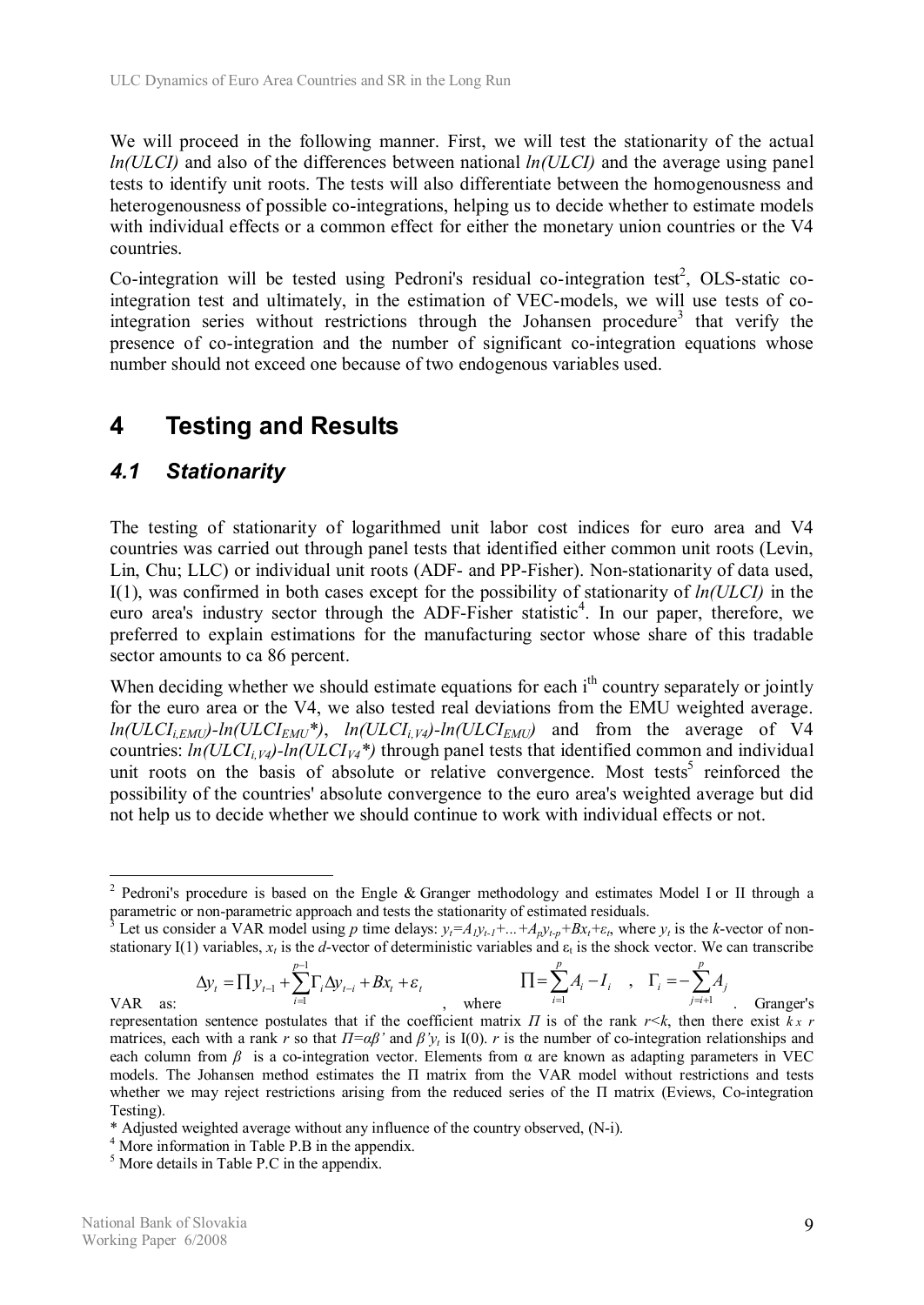In our comparison, we further used the Pedroni's co-integration test that directly estimated the residuals of Models I and II, both parametrically and non-parametrically. In this case, the test results especially pointed out the individual co-integration process while simultaneously encouraging the possibility of a relative convergence.

We ultimately decided to test the countries individually through strategic co-integration testing as per Engle and Granger and to evaluate the speed and manner of convergence through recursive constants that should approach zero over time provided the estimated coefficient *b* converges to 1.

# *4.2 Static Co-integration Testing*

In static co-integration testing, we simply estimated Model II (in which we included the trend component where necessary) and tested whether we accept the zero hypothesis where  $b=1$ using the Wald coefficient test. We further verified the stationarity of the estimated cointegration residuals using the ADF statistic and estimated recursive constants whose chart helped us to evaluate the progress of national ULC indices' convergence to equilibrium over time.

We tried to summarise the results in two tables given in the text. Specifically in Table 2 we can see the confirmation of relative rather than absolute convergence *ln(ULCI)* of all monitored countries towards equilibrium of the euro area. 82 percent of euro area countries had no problem confirming co-integration; in fact, in five cases this was so even when presuming absolute convergence in an ex post evaluation of economic sectors as a whole (TOTAL). SR as well as other V4 countries had problems with co-integration to equilibrium of the weighted average of V4. Significant co-integration with national ULC indices was encouraged especially by the weighted average of the euro area, although only when presuming relative convergence.<sup>6</sup>

| Sector     | No Co-integr.  | Absolute Conv.   | Relative Conv.              |              | No Co-integr.  | Absolute Conv.   | Relative Conv. |
|------------|----------------|------------------|-----------------------------|--------------|----------------|------------------|----------------|
| <b>BUS</b> | H0: Unit root* | $H0: c=0. b=1**$ | HO: $c \ne 0$ . $b \ne 1**$ | <b>CON</b>   | H0: Unit root* | $H0: c=0. b=1**$ | H0: c≠0. b≠1** |
| EMÚI / EMÚ | 2/11           | 3/11             | 6/11                        | EMÚI / EMÚ   | 2/11           | 3/11             | 6/11           |
| V4i / V4   | 3/4            |                  | 1(SK)/4                     | V4i / V4     | 1/4            |                  | 3(SK)/4        |
| V4i / EMÚ  |                |                  | 4/4                         | V4i / EMÚ    | 1/4            |                  | 3(SK)/4        |
| <b>IND</b> |                |                  |                             | <b>MAN</b>   |                |                  |                |
| EMÚI / EMÚ | 1/11           | 3/11             | 7/11                        | EMÚI / EMÚ   | 3/11           | 3/11             | 5/11           |
| V4i / V4   | 2/4            |                  | 2(SK)/4                     | V4i / V4     | 1(SK)/4        | 1/4              | 2/4            |
| V4i / EMÚ  |                |                  | 4/4                         | V4i / EMÚ    | 1(SK)/4        |                  | 3/4            |
| <b>MRS</b> |                |                  |                             | <b>TOTAL</b> |                |                  |                |
| EMÚI / EMÚ | 1/11           | 4/11             | 6/11                        | EMÚI / EMÚ   | 3/10           | 5/10             | 2/10           |
| V4i / V4   | 3/4            |                  | 1(SK)/4                     | V4i / V4     | 4/4            |                  |                |
| V4i / EMÚ  | 1/4            |                  | 3(SK)/4                     | V4i / EMÚ    |                |                  | 4/4            |

Explanatory notes: EMÚi/EMU (or V4i/V4 or V4i/EMU) represents number of individual countries relative to the number of countries observed totally in euro area or V4; Sectors :BUS=business excl. agriculture, IND=industry, MRS=market services, CON=construction, MAN=manufacturing, TOTAL=total economy

**\*** H0 accepted at a p-value > 10% , ADF-statistic, \*\* H0 accepted at a p-value > 5%

<sup>6</sup> For more detailed tables with results, see the appendix, Table P.D.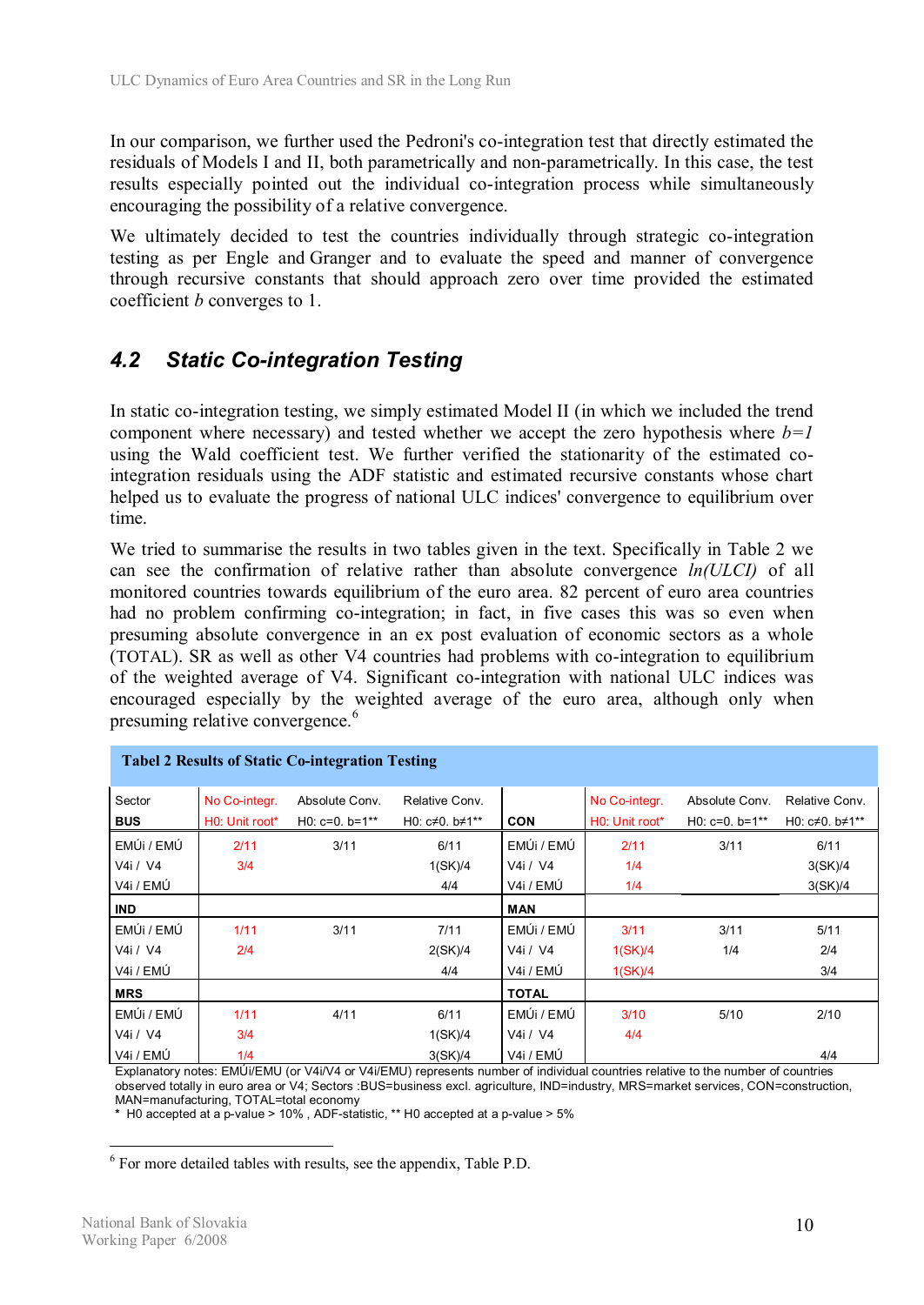#### Source: Own calculations

Table No. 3 is based on standard deviations of estimated residuals in equation 2 and gives us a picture of the amount of their average value before and after the year 1999. The table data show that euro area countries averagely reduced their deviations from equilibrium relative to the period before the introduction of euro. On average, we are talking about a 47-percent decline within the framework of all sectors (from 0.0378 to 0.0201). We assume a similar phenomenon to happen in SR after 2009. Slovak unit labor costs generally reported a lower spread about the euro area equilibrium in the sectors of enterprise excluding agriculture, market services and economy as a whole relative to the period before 1999. Despite an increase in the variance over time in other sectors, co-integration with the euro area's weighted average was confirmed except for the manufacturing sector which we shall deal with later on.

| Table 3 Average Quarterly Standard Deviations from the          |  |
|-----------------------------------------------------------------|--|
| Equilibrium, σ I(0), in One Period Estimated Through the Static |  |
| Model for the Time Periods 90-98 and 99-07                      |  |

| <b>BUS</b> | σ I(0) 90-98 | σ I(0) 99-07 | <b>CON</b>   | σ I(0) 90-98 | σ I(0) 99-07 |
|------------|--------------|--------------|--------------|--------------|--------------|
| EMUi EMU   | 0.0378       | 0.0204       | EMUi EMU     | 0.0774       | 0.0369       |
| SK V4      | 0.088        | 0.0915       | SK V4        | 0.1427       | 0.1323       |
| SK EMÚ     | 0.0711       | 0.0577       | SK EMÚ       | 0.1054       | 0.113        |
| <b>IND</b> |              |              | <b>MAN</b>   |              |              |
| EMUi EMU   | 0.0339       | 0.0243       | EMUi EMU     | 0.0445       | 0.0328       |
| SK V4      | 0.0425       | 0.0543       | SK V4        | 0.021        | 0.0611       |
| SK EMÚ     | 0.0493       | 0.0684       | SK EMÚ       | 0.0239       | 0.0618       |
| <b>MRS</b> |              |              | <b>TOTAL</b> |              |              |
| EMUi EMU   | 0.0413       | 0.0221       | EMUi EMU     | 0.0378       | 0.0201       |
| SK V4      | 0.0986       | 0.1341       | SK V4        | 0.0632       | 0.0715       |
| SK EMÚ     | 0.0912       | 0.0565       | SK EMÚ       | 0.0602       | 0.0442       |

Explanatory Notes: EMUi represents individual countries and EMU (or V4) the weighted average of the euro area (or V4) adjusted for the impact of the country observed, (N-i); Sectors : Sectors :BUS=business excl. agriculture, IND=industry, MRS=market services, CON=construction, MAN=manufacturing, TOTAL=total economy Source: Own calculations

#### **Business Sector Excluding Agriculture**

When considering the individual sectors, unit labor costs of the business sector excluding agriculture within the euro area reported relative rather than absolute convergence. Italy and Ireland were two out of eleven countries that in the static test did not confirm any cointegration at all. Both countries mostly registered lower increments of unit labor costs compared to the euro area prior to the introduction of euro. The quarterly ULCI growth of the weighted average of the euro area countries was every period faster by 0.25 percent (-0.25 %) in relation to the unit labor costs growth of the above mentioned countries.<sup>7</sup> After 1998 the situation in this sector has deteriorated and both countries lost their favourable position of a competitive sector and their ULC started to grow faster relative to the euro area average by

 $\overline{a}$  $<sup>7</sup>$  For a table with average roots of quadratic co-integration residuals and average speed spread ratios between</sup> individual countries and the EMU or V4 average before and after the introduction of euro for the entire economic sector, see the appendix, Table P.E.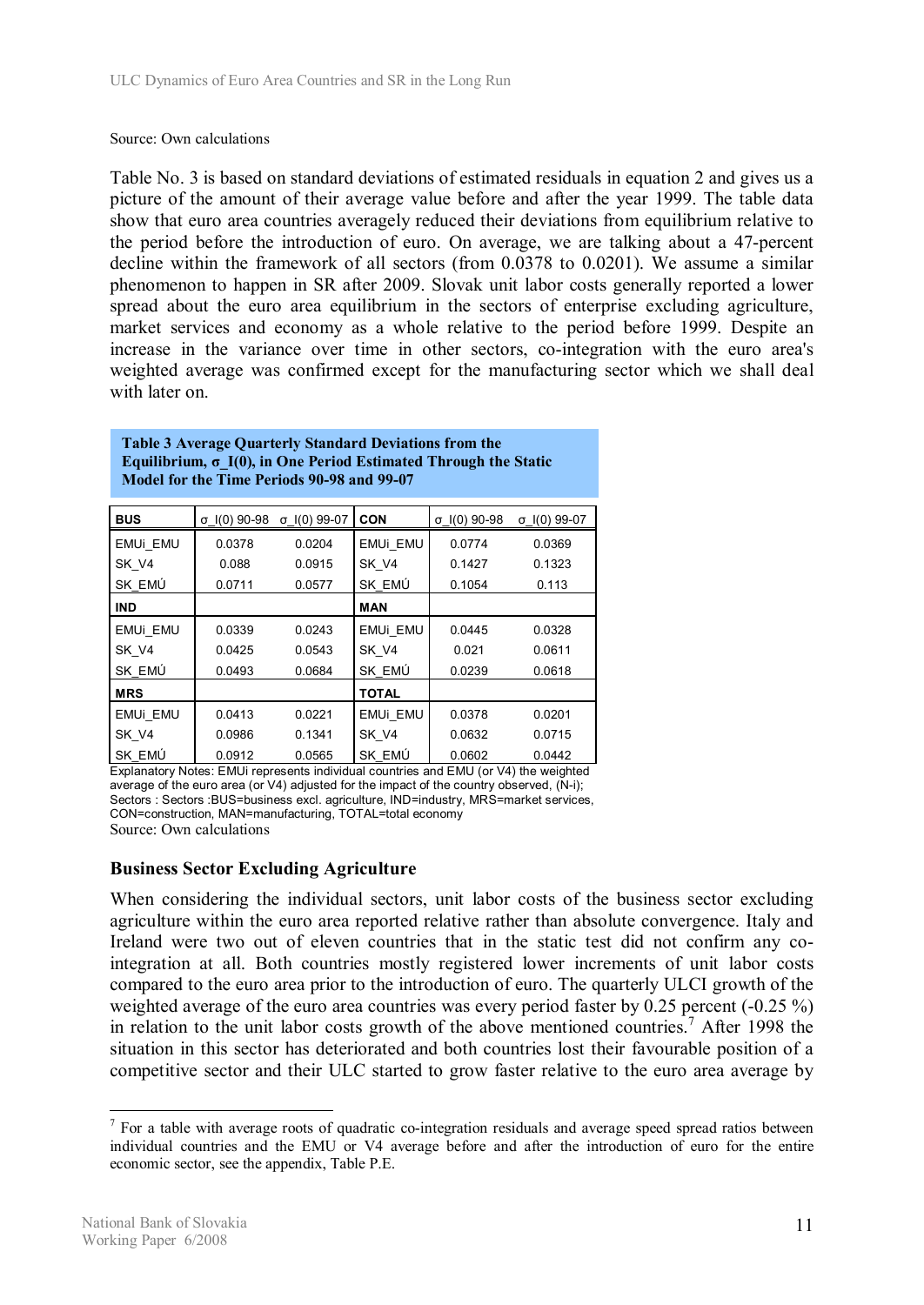0.28 percent (+0.28 %). We assume that this was caused by the efficient management of labor costs in Germany<sup>8</sup> after the introduction of euro due to its ULC, which has started do grow slower in comparison to the EMU in average by 0.59 percent  $(-0.59\%)$  per quarter, creating competitive pressure within the euro area including these two countries. If co-integration through the VEC model is not confirmed, it will pose a problem for Italy and Ireland due to their overall increasing current account deficit<sup>9</sup> and appreciating exchange rate through higher costs of real output produced in the given sector against their foreign partners within the euro area, further putting their position in European markets at a disadvantage.





Source: Own calculations

In the case of Slovakia and other V4 countries, the situation in the business sector excluding agriculture currently remains favourable. All of these countries try to converge to the euro area's weighted average, still distant from equilibrium but proceeding to the right values. When comparing the dynamics of the estimated recursive constants with smaller sectors of the V4 countries and the euro area average using a static model, we have found that the direction and speed of convergence are most probably indicated by ULC indices in the **market services sector**, as shown in Chart 2. That is to say, we observed the influence on the dynamics of convergence to the euro area equilibrium precisely through the above market services sector. Slovak as well as Czech and Hungarian ULC indices confirmed co-integration with the euro area's weighted average and SR even with the average of the V4 itself. The chart

<sup>&</sup>lt;sup>8</sup> This country focuses its policy mainly on its favourable position in their exporting ability and in foreign demand for their domestic products. After the introduction of euro, it benefited from an above-average decline in unit labor costs in all sectors through higher productivity and profitability. They managed to decrease their wage burden by implementing a so-called "economic tax" in 1999, proceeds from which went to pensions. This subsequently enabled them to decrease pension insurance payments from 2003 onwards. (Gabrisch H., 2007) <sup>9</sup> More details on current accounts are to be found in the appendix, Chart P.1.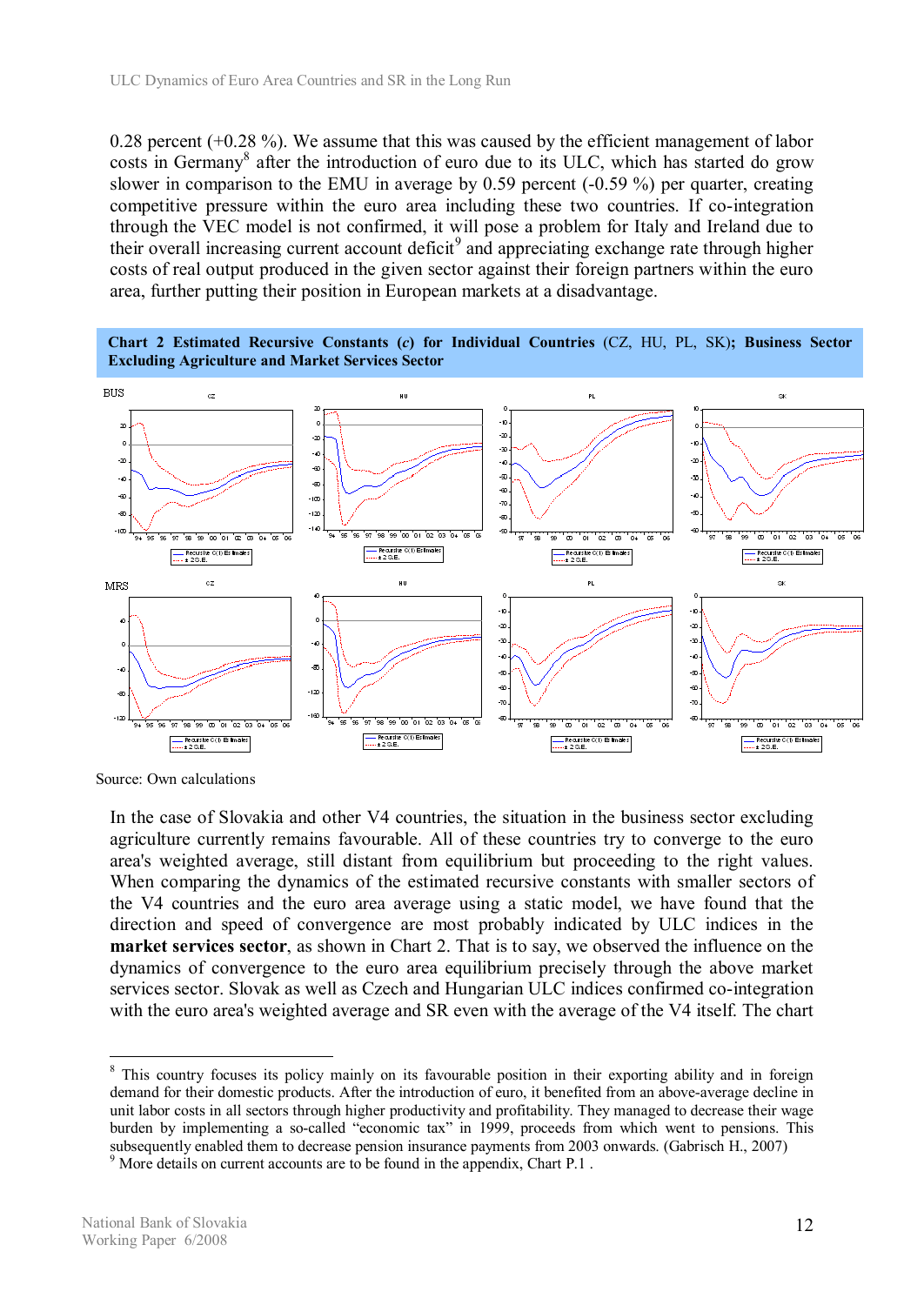with recursive constants <sup>10</sup> suggests that Poland, although it failed to confirm co-integration in the market services sector, is trying to achieve absolute convergence together with the remaining V4 countries $11$ .

Hence we registered only relative convergence in the business sector excluding agriculture. A positive finding for SR is that this sector recorded the lowest estimated standard deviation from equilibrium compared to other V4 countries and that the dynamism of this deviation has a downward tendency. Furthermore, our findings suggest that the development of unit labor costs in the non-tradable sector will condition precisely the ability to converge to euro area equilibrium values. We shall deal with the market services sector later on.

#### **Manufacturing Sector**

When identifying the monitored country's competitiveness against its euro area trading partners, one of the important things is to observe the dynamism of unit labor costs in a tradable sector such as the manufacturing sector<sup>12</sup>. This economic unit generates increase or decrease in the current account deficit because where the production costs of a domestic product exceed foreign costs (which, of course, manifests in the price relations of an identical product), foreign demand for this product decreases and the country loses part of its exports. Actually after the introduction of euro in Slovakia, there will no longer exist any possibility to take advantage of the depreciation of domestic currency and such a above mentioned situation would contribute to an economic slowdown in this country. At the moment, SR capitalizes on effective investments just in this area and still profits in this way owing to the generally slow growth in wages relative to productivity (despite the strengthening of the domestic currency against euro during the period preceding the fixation of the conversion rate). This is the only sector where SR recorded, on average, a slower growth of national ULC in relation to the euro area's weighted average by 0.016 percent (-0.016 %) for the period of 1999-2007. It was interesting to observe that this was the only case where the static model did not confirm cointegration with the euro area equilibrium.

Out of the observed EMU countries, Spain and Italy were those that also showed problems with co-integration. It should be noted here that Spain reported above-average quarterly increments of ULC indices in all sectors regardless of whether this was before or after the introduction of euro. This means that this country had to struggle with a faster growth of the ratio of nominal wages to productivity in relation to the euro area throughout the entire period. Prior to the introduction of euro, this phenomenon was compensated by the weakening of the Spanish currency against the euro during the period from 1992 to 1994 by ca 7.6

 $10$  For estimated recursive constants through the static model for the entire economic sector, see Charts P.5 in the appendix.

<sup>11</sup> In the charts, the absolute convergence is understood as the convergence of the recursive constant towards 0. because this is also accompanied by a decrease in the difference between the levels of national and average *ln(ULCI)* over time, which brings us to the equation  $y_i = 0 + 1 \cdot x_i$ . This means that in such case there is no space for lasting growth differences and the above countries will reduce their spread from equilibrium in case of a shock. When we look for instance at the chart of recursive constants in the appendix (charts P.5) and we consider for example France or the Netherlands, both of them confirmed the possibility of an absolute convergence. Relative convergence means, that the curve of the recursive constant will not significantly converge to zero and will thus remain constantly distant from 0.

<sup>&</sup>lt;sup>12</sup> Deviations in the growths of nominal ULC indices in the manufacturing sector from the weighted average in the euro area and in V4 countries are shown in Chart P.2 in the appendix.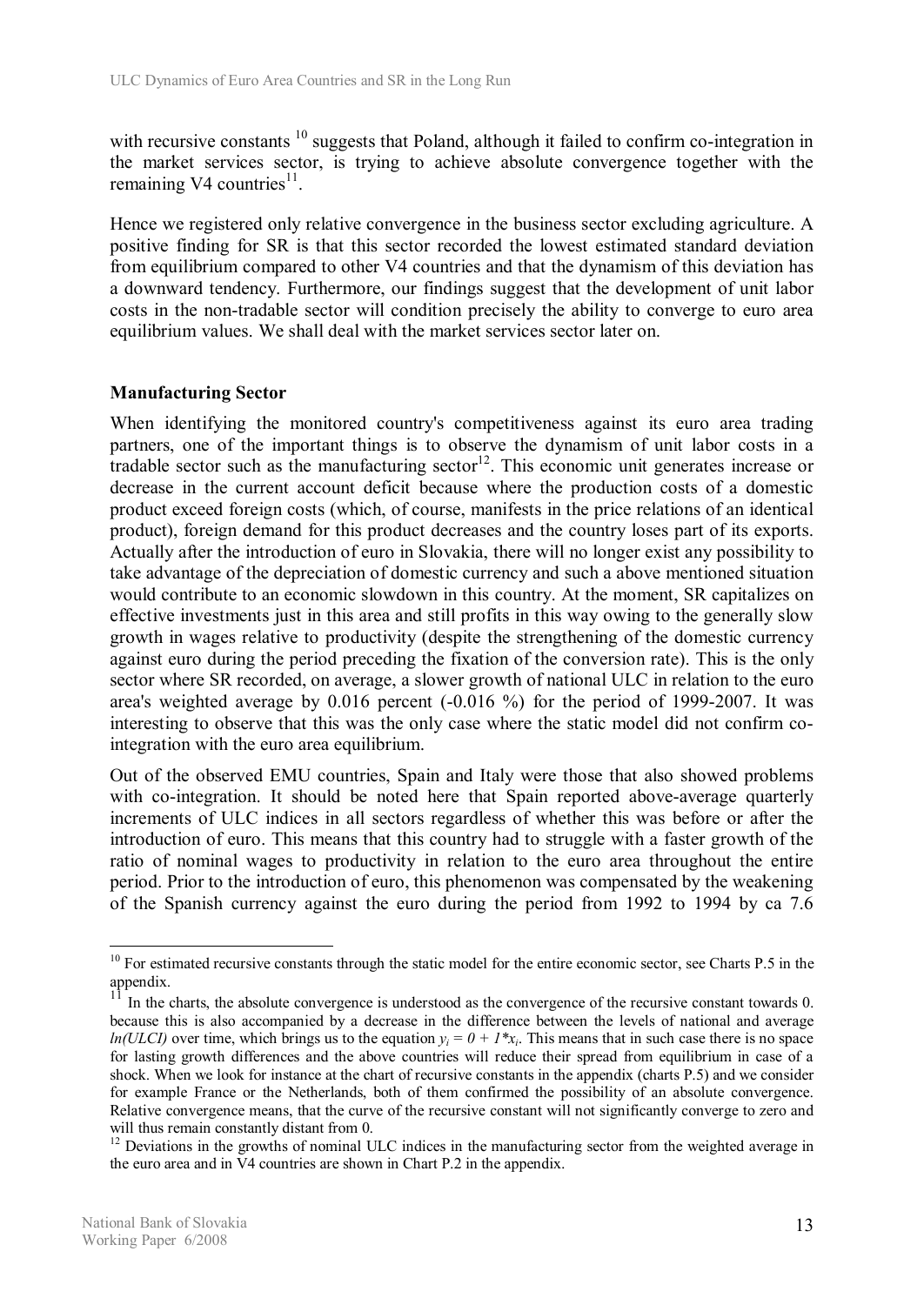percent per annum, hence managing to catch up with their trading partners within the euro area. However, the loss of this mechanism and inefficient direction of investments $^{13}$  caused their current account deficit to fall to an even more critical level than in 1992, a time preceding close to the consecutive EMU crisis.

Italy, too, made advantage of the flexibility of exchange rates in this period and depreciated the Italian lira against euro during 1992-1995 by as much as ca 8.5 percent per annum. Contrary to Spain, however, the growth in ULC in all sectors in this country was below average prior to the introduction of euro and they recorded balance of trade surpluses, unlike in the subsequent period characterised by a lower growth in productivity and higher growth in wages. Nevertheless, at the moment they cannot avail of the exchange rate mechanism just like other euro area countries, which means that if co-integration is not present, their situation will remain critical if they fail to adjust their wage policy.<sup>14</sup>

Since the static co-integration testing has generally referred to relative convergence, we wanted to know what the results of VEC estimations would be like, based on absolute convergence, whether the possibility of co-integration will be significant at all and, if so, what will be the adjustment speed to shocks in the particular sectors.

# *4.3 VEC Models with Two Variables*

When estimating the dynamic VEC-model, we considered also the significance<sup>15</sup> of data used through co-integration tests that defined the number of significant co-integrations between two endogenous variables. We also took into account the significant use of time lags through a special Wald test that verified their significance in the model which, for individual countries, has the following form:

$$
v_{t} = (y_{t-1} - bx_{t-1})\gamma + \sum_{j=1}^{k} a_j^T v_{t-j} + u_t
$$
\n(3)

The following vector entry is given for further clarification:

$$
v_t = \begin{pmatrix} \Delta y_t \\ \Delta x_t \end{pmatrix}, \gamma = \begin{pmatrix} -\gamma_y \\ \gamma_x \end{pmatrix}, a = \begin{pmatrix} a_x \\ a_y \end{pmatrix}, u_t = \begin{pmatrix} u_{yt} \\ u_{xt} \end{pmatrix}.
$$

When presuming long-term convergence, the co-integration vector, called the  $\beta$  vector in many sources, should have the form of  $(1,-1)^T$ . As you can see in this case, our co-integration equation is therefore based on absolute convergence, i.e. without using the constant  $((1)^*y_{t-1} +$  $(-1)^*bx_{t-1}$  and where the presumed value of the estimated coefficient *b* will be oscillating around one, as long as the VEC functions correctly. This means that the difference between *yt-I* and  $x_{t-1}$  equals to zero and in the long run  $y_{t-1} = x_{t-1}$ , which represents the minimisation of growth divergences between the observed quantities. The estimated coefficients of vectors *a<sup>j</sup>*

<sup>&</sup>lt;sup>13</sup> Investments were directed mainly into the construction sector. However, Spanish unemployment was bound to increase after the slump in the real estate market, both in the construction and market services sectors. (Choyleva D., 2008)

<sup>&</sup>lt;sup>14</sup> According to information given in the OECD paper (2008), Italy is one of the countries that managed to decrease the tax burden of low income employees, which will gradually enable them to lower the labor costs.

<sup>&</sup>lt;sup>15</sup> In all tests in the VEC model, we were more rigorous in the evaluation of significance and looked for significance level at 5 percent.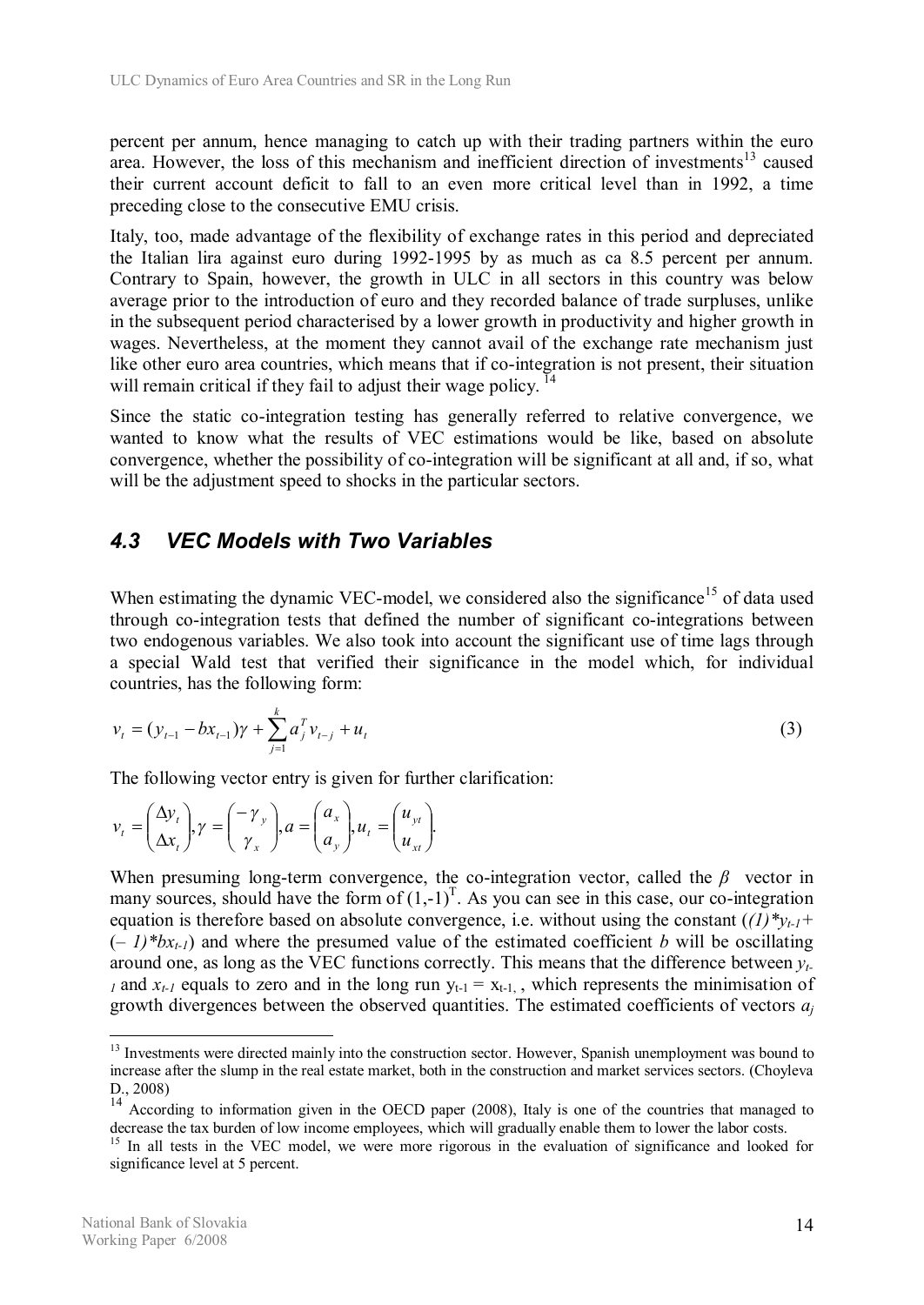generally define the significance of changes in the growth of applied endogenous variables that, in the past, influenced present growth whereas  $u_t$  is the vector of residuals. The number of limited time lags is expressed by the value of *k*. For our purposes, however, the most important vector of coefficients is  $\gamma$  which determines the adjustment speed towards equilibrium. For instance,  $\gamma$ <sup>*y*</sup> in the estimated model determines the adjustment speed of *ln(ULCI)* of particular countries to shocks in the weighted average of the euro area or V4. The more its absolute value is distant from zero the faster they will be able to adapt to changes in the future and converge back to equilibrium. Where necessary, we also included trend in the model.

We tried to include the above results in the evaluation of the VEC model results as well and we used the following point system for better clarity<sup>16</sup> :

| <b>Table 4 Point System</b> |                              |                                    |                      |                                |               |                  |  |  |  |  |
|-----------------------------|------------------------------|------------------------------------|----------------------|--------------------------------|---------------|------------------|--|--|--|--|
| <b>Sector</b>               | <b>PEDRONI</b>               |                                    | ADF-test,            | <b>Tests on the Number</b>     | Cointegration |                  |  |  |  |  |
|                             | Panel Co-int. Residual Test* |                                    | Static Co-int. test* | of Significant Co-int. Ranks** | <b>Points</b> |                  |  |  |  |  |
|                             |                              |                                    |                      |                                |               |                  |  |  |  |  |
|                             | Model $1 \text{ p}_i < 0.98$ | Model II $\rho$ <sub>i</sub> <0.98 | Model I              | Model II                       | Model I. VEC  | max <sub>5</sub> |  |  |  |  |
| Country i                   | X                            | x                                  | XX                   |                                | х             | 5                |  |  |  |  |
|                             | X                            | x                                  |                      | X                              | X             |                  |  |  |  |  |
|                             |                              |                                    |                      |                                | x             |                  |  |  |  |  |
|                             |                              |                                    |                      | x                              |               | 2R               |  |  |  |  |

\*Granger method, \*\*Johansen method Source: Own calculations

For example, we only considered Pedroni's residual test significant where *ρi*<0.98 and where this was also confirmed by parametric as well as non-parametric tests. We otherwise considered the result insignificant for the probability of the estimated residuals' movement towards one and accepted the hypothesis that this is not a linear stationarity.

Moreover, if there was only one occurrence of confirmed co-integration during all tests, we only assigned low importance to the result and considered it less significant. A relative convergence (2R) was estimated only in some cases. We considered this result less significant than in the case of absolute convergence due to the significance of the estimated constant. This, however, will be dealt with in the next chapter.

# **4.3.1 Business Sector excluding Agriculture**

This sector amalgamates most of the tradable and non-tradable sectors and provides us with information on the ability of the main section of economy to converge. According to our results, no euro area country had problems with co-integration in the business sector excluding agriculture, presuming absolute convergence.

 $\overline{a}$ <sup>16</sup> For more details see Table P.F. in the appendix.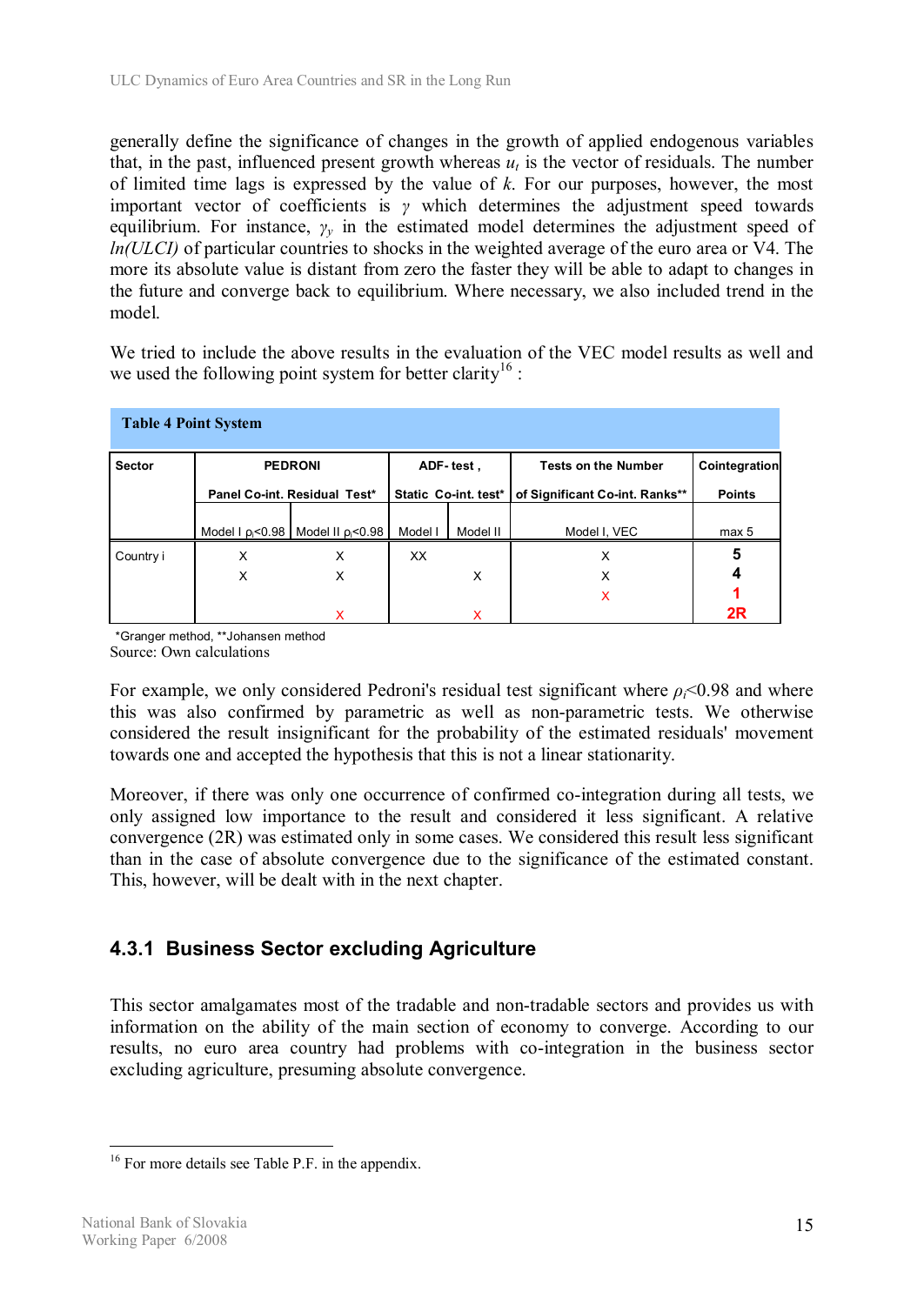As you can see in Table 5, the fastest-adapting national unit labor costs within the euro area were in countries such as Portugal (-0.25), Austria (-0.21), Belgium (-0.13) and Finland (- 0.13). What does this mean? Let us suppose there is a one standard deviation shock in the coming quarter or year and the level of *ln(ULCI)* in the above countries diverges from the euro area's weighted average. Then it takes approximately 8 years to regain equilibrium. This estimation is especially important for Portugal which is struggling with above-average growths in unit labor costs. Spain, France, Luxemburg and the Netherlands had difficulty achieving absolute convergence in a 17-year horizon after a shock and although they were able to reduce deviations from equilibrium over time thanks to confirmed co-integration, they were not as efficient as their four neighbours mentioned above.

|                    | Table 5 Business Sector Excluding Agriculture |                |                          |      |               |               |             |                          |      |  |  |
|--------------------|-----------------------------------------------|----------------|--------------------------|------|---------------|---------------|-------------|--------------------------|------|--|--|
|                    |                                               |                |                          |      |               |               |             |                          |      |  |  |
|                    | Cointegration                                 |                | Significance level at 5% |      |               | Cointegration |             | Significance level at 5% |      |  |  |
| (y, x)             | Points: max 5                                 | $\gamma_{\nu}$ | $\gamma_x$               | b    | (y, x)        | Points: max 5 | Yν          | $\gamma_x$               | b    |  |  |
| AT €               |                                               | $-0.212076$    |                          | 1.02 | CZ V4         |               |             | 0.13847                  | 0.88 |  |  |
| BE €               | 4                                             | $-0.134876$    |                          | 1.00 | <b>HU V4</b>  |               |             | 0.078602                 | 0.85 |  |  |
| ES_€               | 3                                             |                | 0.059231                 | 0.95 | PL V4         |               | $-0.140458$ |                          | 1.18 |  |  |
| $FI$ $\varepsilon$ | 3                                             | $-0.130085$    | 0.104676                 | 1.02 | SK V4         | 3             | $-0.066673$ |                          | 1.05 |  |  |
| $FR$ $\epsilon$    | 5                                             |                | $-0.062171$              | 1.02 | $CZ \in$      | 3             | $-0.102336$ |                          | 1.03 |  |  |
| $GE \in$           | 3                                             | $-0.041329$    |                          | 1.05 | HU $\epsilon$ | 4             |             |                          |      |  |  |
| IE_ $\epsilon$     | 3                                             |                | 0.05504                  | 0.98 | $PL \in$      | 4             | $-0.056873$ |                          | 1.11 |  |  |
| IT_€               | 3                                             |                | 0.029401                 | 0.97 | SK_€          | 4             | $-0.034537$ |                          | 1.04 |  |  |
| LU_€               | 4                                             | 0.014946       | 0.008902                 | 0.91 |               |               |             |                          |      |  |  |
| NL $\epsilon$      | 5                                             |                | 0.092698                 | 0.97 |               |               |             |                          |      |  |  |
| PT $\epsilon$      | 3                                             | $-0.252095$    | $-0.07794$               | 0.97 |               |               |             |                          |      |  |  |

#### **Table 5 Business Sector Excluding Agriculture**

Explanatory notes:  $\epsilon$  (or V4) represents weighted average of euro area (or V4) countries adjusted for the impact of country observed

Source: Own calculations

This time, unlike in the static model, the cases of Ireland and Italy confirmed the significance of co-integration through the VEC model and  $\gamma$ *x* came out as a significant adjustment speed. This means that in order to re-establish equilibrium after a shock, an average euro area country converges to the ULCI dynamics of Italy or Ireland faster than the other way round.

The estimated co-integration coefficient *b* generally oscillated about one, confirming the possibility of absolute convergence. The greatest deviation from this value may be observed in estimations with the weighted average of V4 countries, namely in the Czech Republic, Hungary and Poland.

In estimations for SR, the co-integration of national *ln(ULCI)* with weighted average was significant in both cases. The adjustment speed was significant in our estimations both towards the weighted average of V4 (-0.0667) or the euro area (-0.0345) and not reversely. For better clarification, we have included charts that describe response of Slovak *ln(ULCI)* and the averages themselves to shocks in either one or the other variable. This shock is defined through an increase in the estimated standard deviation from equilibrium by one unit that may be caused, for instance, by an increase in the growth in ULC indices of one of the variables above their equilibrium value in the first quarter of the virtual year zero ("0:Q1"). More specifically, this defines the reaction of unit labor costs of SR and of the weighted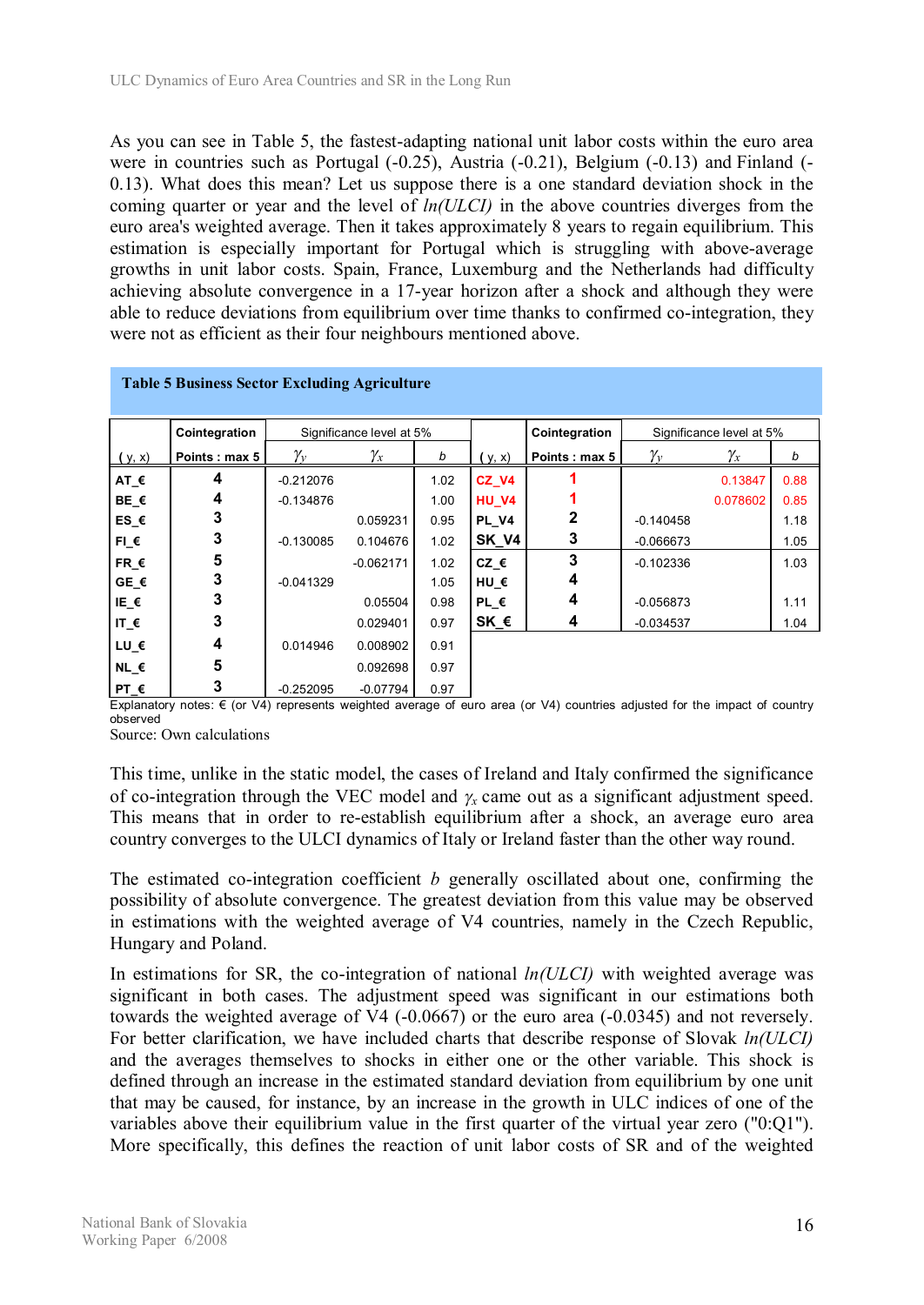average in V4 to a change in e.g. Slovak *ln(ULCI)* with their value increased by +0.022 in 0:Q1, at a time when the average V4 country is still unable to react to the change that caused the one standard deviation from equilibrium. Chart 3 on the other page gives us more details on this convergence.

The chart clearly shows that the dynamism of logarithmed ULCI of SR tends to converge to equilibrium over time and the spread caused is reduced. This means that the differences in growths decrease over time as well but in this case we can see it is a lengthy process.



Chart 3 Responses of Variables x (SK) and y (V4) to a Shock in Slovak ULC (+0.022)

What would happen if our ULC indices in the business sector move away from the weighted average of the euro area? In other words what happens, if e.g. wages start to grow faster than production in comparison to EMU countries? This would cause an increase in the standard deviation over time in 0:Q1 above its equilibrium value. With no convergence towards equilibrium in the long run, this would mean a fall in the given sector's competitiveness. In our case, when talking about an increase in the standard deviation from equilibrium caused by a shock through growth in Slovak *ln(ULCI)*, it means that their level increased by +0.012. The following chart shows what this looks like.

Source: Own calculations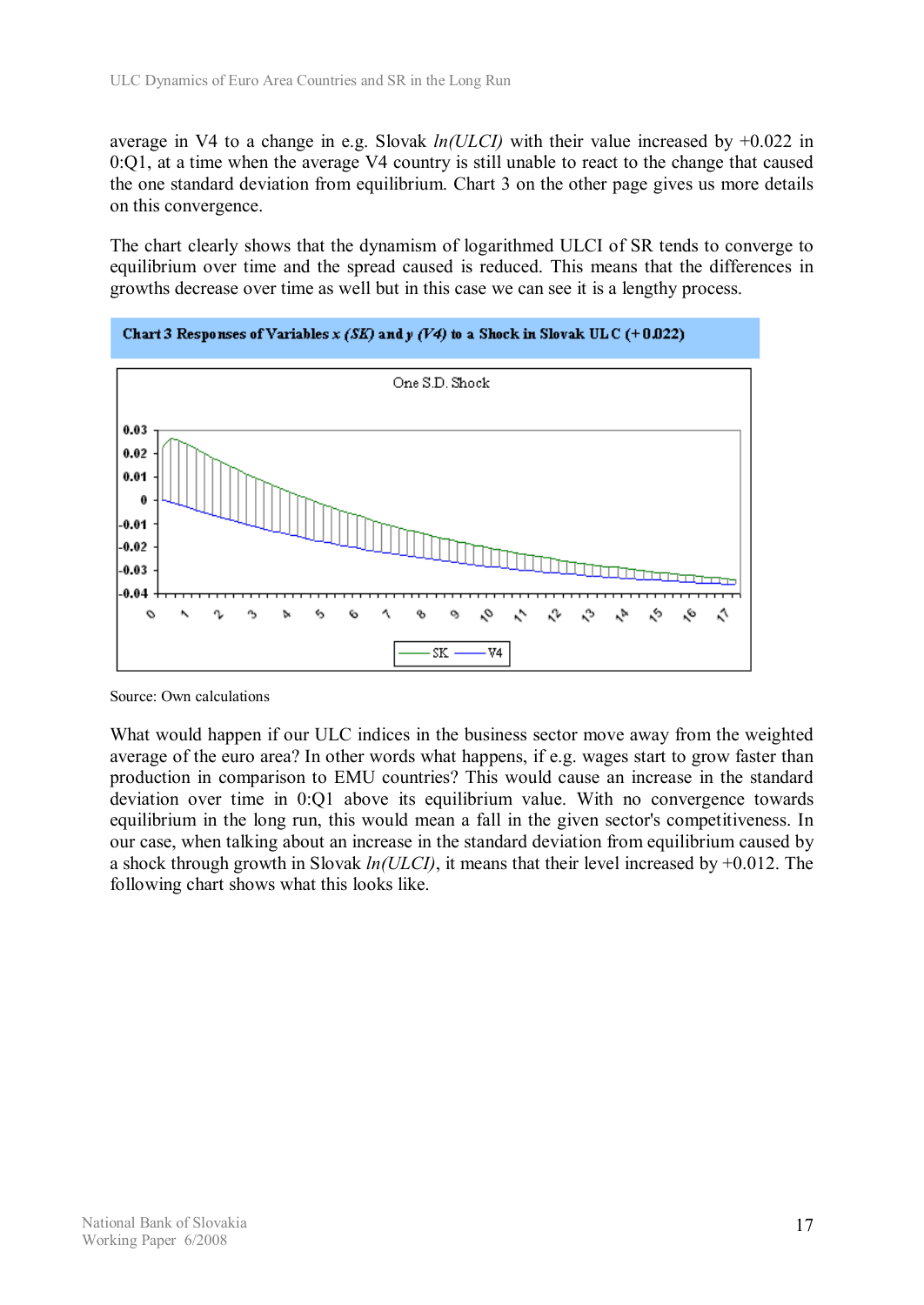

Source: Own calculations

Here we can observe notable fluctuations during the first three years after the given shock and in this case we should pay special attention to the index increasing away from equilibrium, which may create pressures on the growth of inflation in the given periods. From the fourth year onwards there is a smooth convergence towards slightly changed *ln(ULCI)* levels in the weighted average of the euro area and we can confirm co-integration in this case as well.

### **4.3.2 Market Services Sector**

This sector is important where it influences fluctuations from the trend in the growth in consumer prices and although it comprises only around 25 percent of the consumer basket, it constitutes the main source of divergences from the euro area average. For catching-up countries such as Slovakia this means that the increase in wages in the industrial sector caused by its higher productivity will bring about an increase in wages in the non-tradable sector as well but leaving production unchanged, effecting higher growth in the prices of provided products while simultaneously striving to prevent the outflow of qualified labor to foreign countries. As we know, the PPP concept does not apply to the market services sector and therefore we must keep check on a fast growth in ULC indices lest they create an excessive pressure on the growth in CPI, as well as to try to dispose of labor costs effectively. That is to say that the inability to converge to average levels of the euro area will cause a lasting difference in dynamics not only in the ULC but also, as we have mentioned, in the growth in consumer prices itself.

We can see in Table 6 that no euro area country had a problem confirming co-integration when presuming absolute convergence and that the deviation of the co-integration coefficient from one was minimal. When we consider the adjustment speed to the euro area's weighted average, Finland (-0.400), France (-0.264) and again Portugal (-0.257) were the fastest to adapt to shocks from among the EMU countries. When we defined a shock over time in 0:Q1, which increased the standard deviation by one unit, these countries were able to eliminate the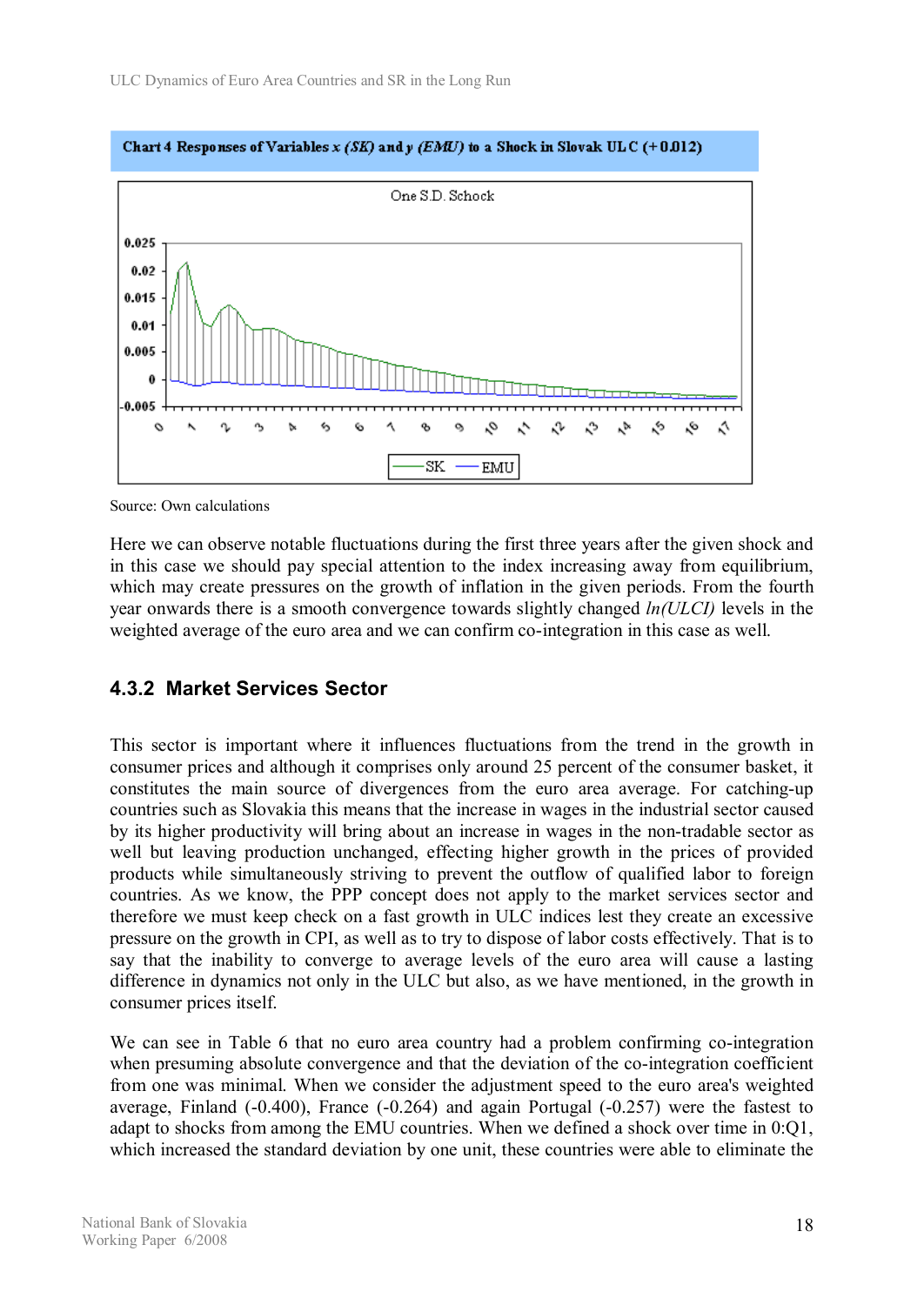given shock within 5 years. Other countries, on average, were able to deal with the shock after 12 years when equilibrium was re-established.

|                 | Cointegration |                | Significance level at 5% |      |               | Cointegration                                                                                                                                            |                                            | Significance level at 5% |      |
|-----------------|---------------|----------------|--------------------------|------|---------------|----------------------------------------------------------------------------------------------------------------------------------------------------------|--------------------------------------------|--------------------------|------|
| (y, x)          | Points: max 5 | $\gamma_{\nu}$ | $\gamma_x$               | b    | (y, x)        | Points: max 5                                                                                                                                            | $\gamma_{\scriptscriptstyle{\mathcal{V}}}$ | $\gamma_x$               | b    |
| AT_€            | 5             | $-0.133169$    |                          | 1.01 | CZ V4         |                                                                                                                                                          | 0.059059                                   | 0.112953                 | 0.87 |
| BE_€            | 5             | $-0.108992$    |                          | 1.00 | <b>HU V4</b>  |                                                                                                                                                          |                                            | 0.080855                 | 0.81 |
| ES_€            |               |                | 0.025162                 | 0.94 | PL V4         |                                                                                                                                                          | $-0.097091$                                | $-0.044855$              | 1.20 |
| $FI$ $\epsilon$ | 2             | $-0.400064$    | 0.054144                 | 1.00 | SK V4         | 3                                                                                                                                                        |                                            | 0.167444                 | 0.81 |
| FR_€            | 5             | $-0.263764$    |                          | 1.00 | $CZ \in$      | 2R                                                                                                                                                       |                                            |                          |      |
| $GE \in$        | 3             | $-0.0741$      |                          | 1.04 | HU €          | 3                                                                                                                                                        |                                            |                          |      |
| IE_ $\epsilon$  | 3             | $-0.127028$    |                          | 0.97 | PL €          | 3                                                                                                                                                        | $-0.057265$                                |                          | 1.17 |
| IT_ $\epsilon$  | 4             |                | 0.034293                 | 0.98 | SK $\epsilon$ | 3                                                                                                                                                        | $-0.264107$                                | $-0.012914$              | 0.87 |
| LU_€            | 5             | $-0.089768$    | $-0.034854$              | 1.00 |               |                                                                                                                                                          |                                            |                          |      |
| $NL$ $\epsilon$ | 4             | $-0.0242$      | $-0.022104$              | 1.02 |               |                                                                                                                                                          |                                            |                          |      |
| PT €            |               | $-0.25753$     | $-0.078943$              | 0.98 |               |                                                                                                                                                          |                                            |                          |      |
|                 |               |                |                          |      |               | Evalantary notes: $\epsilon$ (or $\frac{1}{4}$ represents weighted average of euro area (or $\frac{1}{4}$ ) countries adjusted for the impact of countri |                                            |                          |      |

#### **Table 6 Market Services Sector**

gnted average ot euro area (or V4) countries adjusted for the impact of country observed

Source: Own calculations

In the case of Slovakia we were chiefly interested in the co-integration with the dynamism of euro area unit labor costs, where the adjustment speed (*γy*) of SR towards equilibrium attained the level of as much as -0.264. If co-integration were not confirmed, this would cause lasting differences of Slovak ULC from the euro area, which could influence also the diversion of growth of consumer prices in SR from the EMU average as well. As observed by Hüfner and Koske in their 2008 paper, the existing creation of inflation in Slovakia has been influenced mainly by a higher consumer demand owing to higher income together with an increased interest in better-quality services. This phenomenon, however, has become stabilized and its impact on SR inflation will be minimal. This adds to the importance of monitoring the development of ULC in this sector as it will become a significant indicator of variability in the dynamisms between the inflation in SR and in euro area countries and, because of the already declared stable demand for services offered by the domestic market, prices will be influenced precisely by the catching-up growth in wages in this sector. What will then happen in the case of some shock in the dynamism of *ln(ULCI)* away from equilibrium and Slovak wages will start to grow faster than productivity compared to euro area countries? Chart 5 gives us the answer.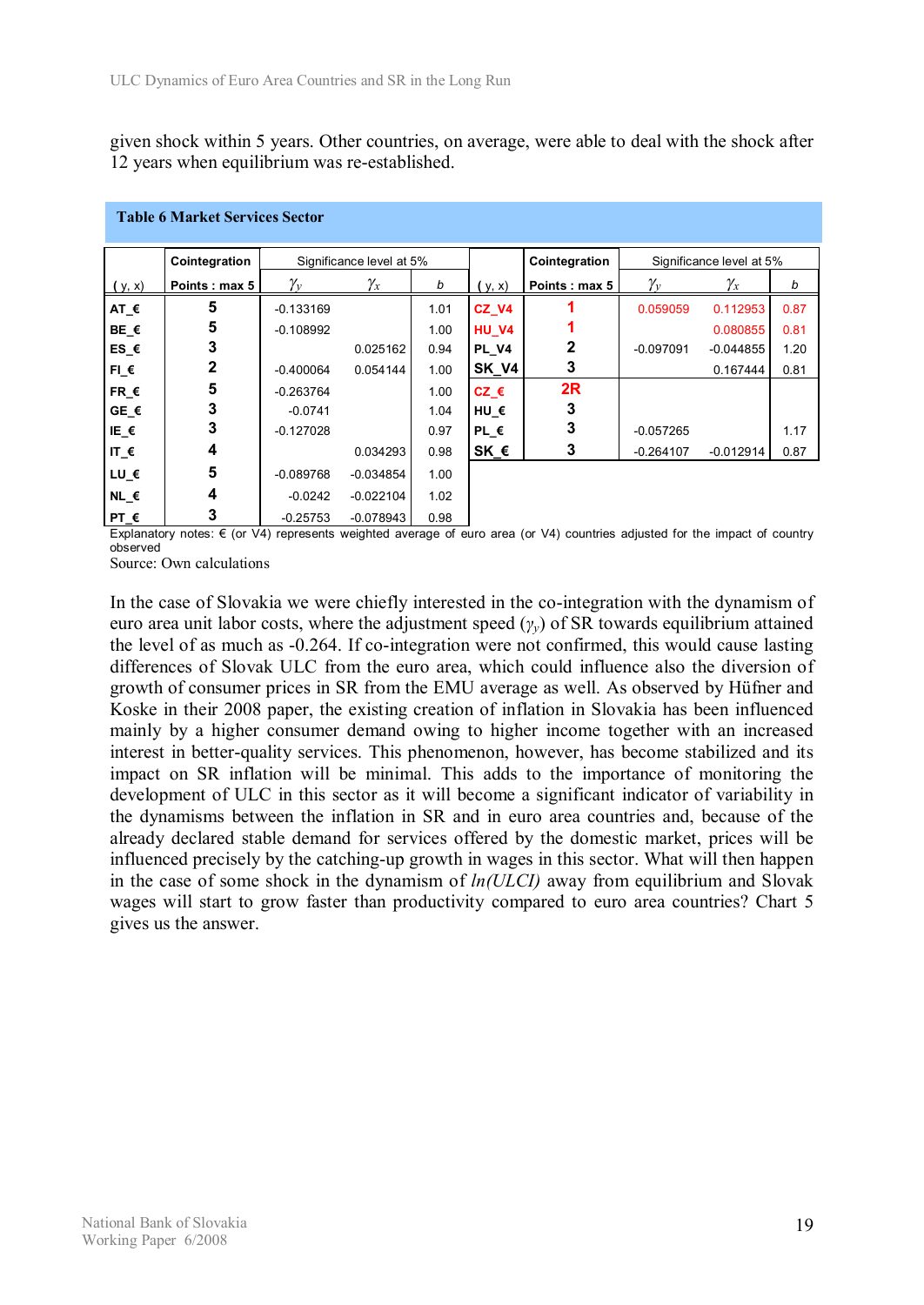

Chart 5 Responses of Variables x (SK) and y (EMU) to a Shock in Slovak UL C (+0.023)

Source: Own calculations

It shows a cyclic adaptation of the Slovak unit labor costs back to equilibrium, gradually losing its value over time. Similarly as in the above three euro area countries, there is full convergence to equilibrium values after the fifth year. This sector was the only one that recorded the fastest ability to adapt to caused shocks but we still have to be aware of its excessive fluctuations in the positive values of growth differentials.

### **4.3.3 Manufacturing Sector**

As we have mentioned, the differences in the dynamisms of ULC of the manufacturing sector from the euro area are important in view of the assessment of Slovak exporting ability as the three chief importers of Slovak products are within the EMU (Italy, Austria and Germany). Since this is a tradable sector, the development of ULC in the given sector should not have an impact on the real exchange rate through pressure on a faster growth in consumer prices than in the euro area, when presuming  $PPP^{17}$ .

As you can see in Table 7, the adaptation speed within the euro area did not achieve the levels attained in the previous non-tradable sector. Although Belgium and Luxemburg did not confirm co-integration through the VEC model, this precondition was fulfilled through other tests. Hence we can say that all euro area countries were successful and even in this case there is no space for a possibility of a long-term divergence. In our analysis of the response to

 $17$  In spite of that, Oomes N. (2004) found that real appreciation based on producer prices in the processing industry in SR and in the euro area is similar to real appreciation based on CPI. This means that the appreciation of the real exchange rate cannot be explained solely through the Balassa-Samuelson hypothesis. That is to say that despite the influence of a faster growth in prices in the non-tradable sector in SR compared to the euro area, inflation may also be influenced by minute deviations in the growth in tradable sector prices as this comprises as much as 39% of the CPI. The partial non-validity of PPP in the Slovak tradable sector could be explained by the following possible reasons: 1) it may contain significant non-tradable components that contribute to incomplete competition, 2) it includes higher prices of home-made tradable products with improved quality, reputation and marketing.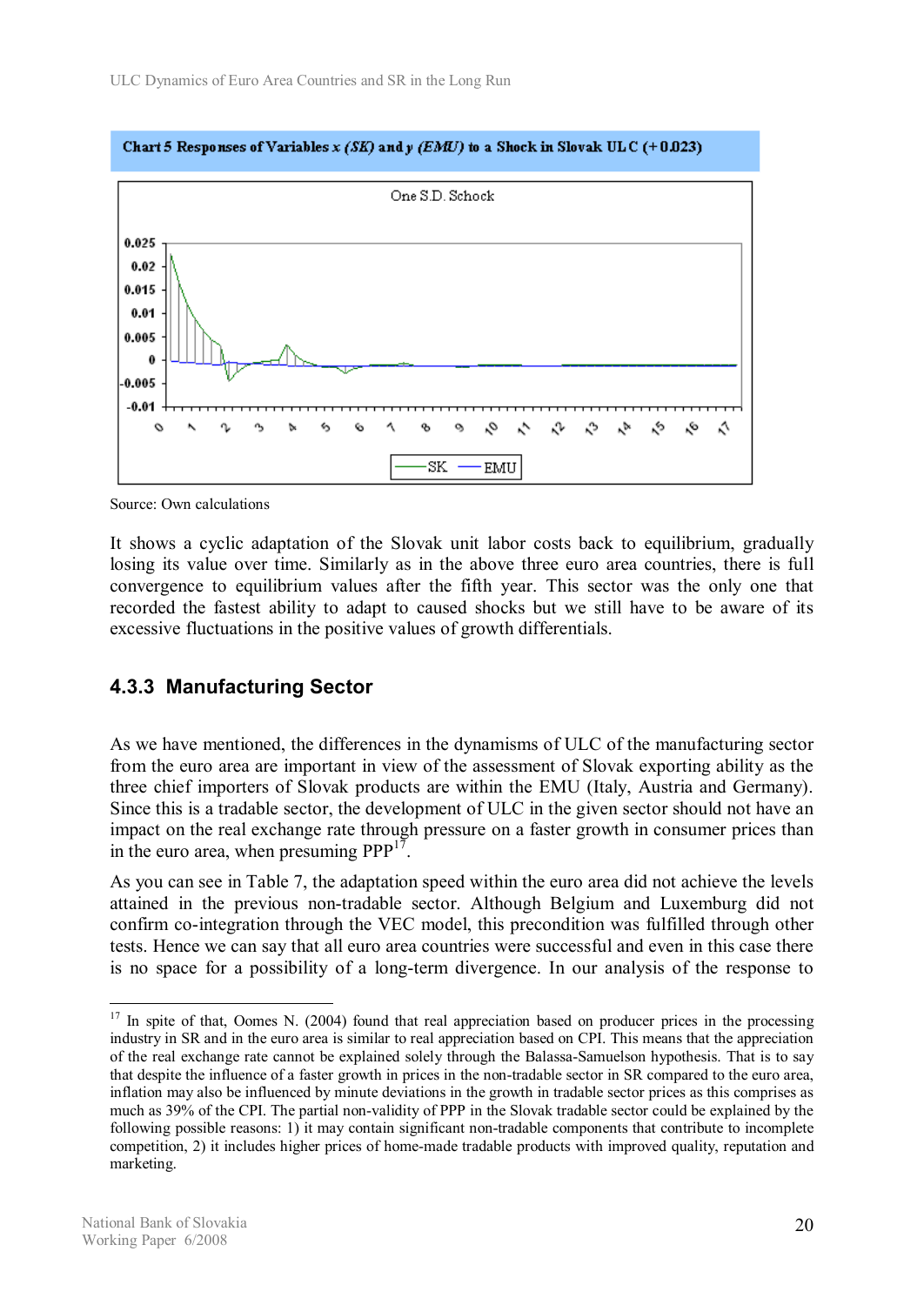shocks we found that Finland was more effective than the fastest-adapting Portugal (after 6 years) and was able to eliminate the deviations from equilibrium after only five years following the shock in 0:Q1. Other euro area countries managed to do that on average after 9 year period. We can observe that Finland confirmed the significance of  $\gamma$ <sup>*x*</sup> (0.037), which means that the euro area average will adapt to this country rather than the other way round. Despite a slow adjustment speed we can observe that the equilibrium may be achieved with adequate speed and efficiency.

| <b>Table 7 Manufacturing Sector</b> |               |                         |                          |      |              |               |              |                          |      |  |
|-------------------------------------|---------------|-------------------------|--------------------------|------|--------------|---------------|--------------|--------------------------|------|--|
|                                     | Cointegration |                         | Significance level at 5% |      |              | Cointegration |              | Significance level at 5% |      |  |
| (y, x)                              | Points: max 5 | $\gamma_{\mathrm{\nu}}$ | $\gamma_x$               | b    | (y, x)       | Points: max 5 | $\gamma_{y}$ | $\gamma_x$               | b    |  |
| AT_€                                | 3             | $-0.126225$             |                          | 1.04 | CZ V4        | 2R            |              |                          |      |  |
| BE_€                                | 4             |                         |                          |      | <b>HU V4</b> | 4             | $-0.060645$  |                          | 1.03 |  |
| ES_€                                | 2             | $-0.094752$             | 0.047001                 | 0.95 | PL V4        | 3             |              |                          |      |  |
| $FI$ $E$                            | 4             |                         | 0.037298                 | 1.04 | SK_V4        | $\mathbf{2}$  |              |                          |      |  |
| $FR$ $\epsilon$                     | 3             | $-0.040083$             |                          | 1.01 | $CZ$ $\in$   | 4             | $-0.115913$  |                          | 0.96 |  |
| $GE \in$                            | 3             | $-0.040057$             |                          | 1.04 | HU €         | 4             | $-0.119464$  |                          | 0.94 |  |
| IE_€                                | 4             | $-0.020531$             |                          | 0.93 | $PL \in$     | 3             | $-0.069224$  |                          | 1.09 |  |
| IT_ $\epsilon$                      | 2             | $-0.053312$             | 0.026506                 | 0.94 | SK_€         | 3             |              | 0.016655                 | 1.00 |  |
| LU_€                                | 3             |                         |                          |      |              |               |              |                          |      |  |
| $NL \in$                            | 5             |                         | 0.127673                 | 1.00 |              |               |              |                          |      |  |
| PT $\epsilon$                       | 4             | $-0.21636$              |                          | 0.97 |              |               |              |                          |      |  |

Explanatory notes: € (or V4) represents weighted average of euro area (or V4) countries adjusted for the impact of country observed

Source: Own calculations

SR recorded a situation similar to that in Finland. Although the significance of  $\gamma_x$  was confirmed at a level of mere 0.017, we registered a swift reaction to shock in the cointegration with weighted average of the euro area, as you can see in Chart 6.

#### Chart 6 Responses of Variables x (SK) and  $\gamma$  (EMU) to a Shock in Slovak ULC (+0.014)



Source: Own calculations

National Bank of Slovakia Working Paper 6/2008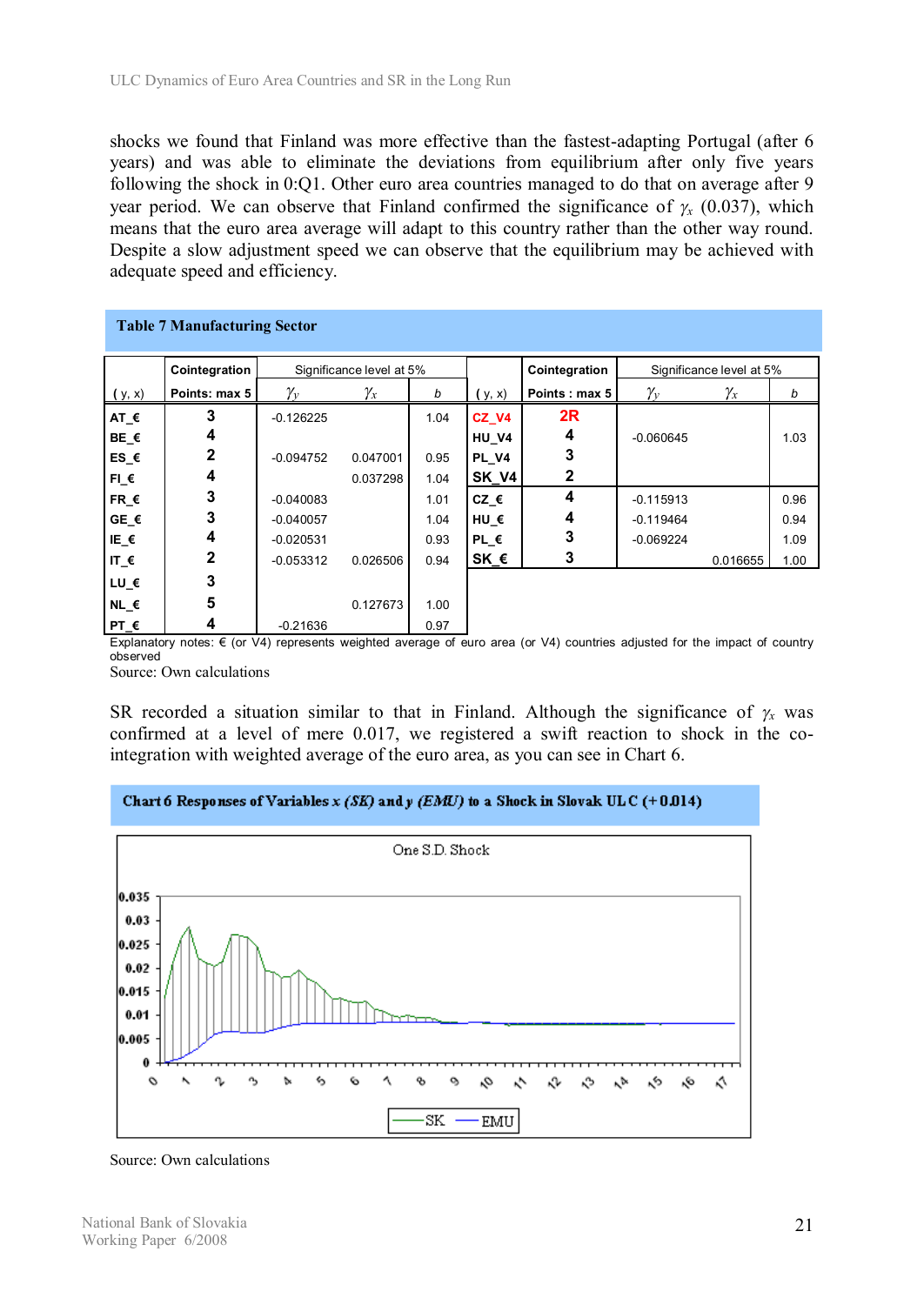We can observe that the curve of  $ln(ULCI)$  in the euro area attempts to catch up with a new level of *ln(ULCI)* in SR and, after 8 years after a shock, it attained its goal. Austria and Spain from among the euro area countries achieved a similar result as SR despite a higher absolute value of the adjustment speed, regardless of whether this was towards the weighted average of the euro area or reversely.

## **4.3.4 Total economy**

Unit labor costs of the entire economy<sup>18</sup> give an overview of the efficiency of a given country's economic management. A more effective economic management brings with it lower ULC. In the case of lasting differences between dynamics with the weighted average of, say, the euro area, an overall effective or ineffective economic management in the long run is one of the causes of deepening differences between countries, advantages or disadvantages on the basis of competitiveness, and encourages lasting fluctuations from equilibrium in both the ULCI and the CPI.

|                 | <b>Table 8 Total Economy</b> |              |                          |      |               |               |                |                          |      |
|-----------------|------------------------------|--------------|--------------------------|------|---------------|---------------|----------------|--------------------------|------|
|                 | Cointegration                |              | Significance level at 5% |      |               | Cointegration |                | Significance level at 5% |      |
| (y, x)          | Points: max 5                | $\gamma_{v}$ | $\gamma_x$               | b    | (y, x)        | Points: max 5 | $\gamma_{\nu}$ | $\gamma_x$               | b    |
| AT €            | 4                            |              | 0.006927                 | 1.02 | CZ V4         |               | $-0.013117$    |                          | 0.87 |
| BE_€            | 4                            | $-0.099474$  |                          | 1.00 | <b>HU V4</b>  | 3             | $-0.018912$    |                          | 0.83 |
| $ES_$           | 4                            | $-0.011022$  |                          | 0.96 | <b>PL V4</b>  | 2             | $-0.036997$    |                          | 1.17 |
| $FI$ $\epsilon$ |                              | $-0.039162$  | 0.020257                 | 0.99 | SK V4         | $\mathbf{2}$  | $-0.017719$    |                          | 0.90 |
| $FR$ $\epsilon$ | 5                            | $-0.015546$  | 0.048531                 | 1.00 | $CZ \in$      | 3             | $-0.019111$    |                          | 1.03 |
| GE $\epsilon$   | 2                            |              | $-0.006856$              | 1.04 | HU €          | 4             | $-0.008693$    |                          | 0.90 |
| IE€             | 2                            | 0.04389      |                          | 0.97 | $PL \in$      | 4             | $-0.033691$    |                          | 1.08 |
| IT_ $\epsilon$  | 5                            |              | $-0.004104$              | 0.98 | SK $\epsilon$ | $\mathbf{2}$  | $-0.009983$    |                          | 1.00 |
| LU_€            | 3                            | 0.009238     | 0.002882                 | 0.99 |               |               |                |                          |      |
| NL $\epsilon$   | 4                            | $-0.004201$  | $-0.001999$              | 0.98 |               |               |                |                          |      |

Explanatory notes: € (or V4) represents weighted average of euro area (or V4) countries adjusted for the impact of country observed

Source: Own calculations

As we can see in Table 8, the adjustment speed generally decreased compared to other sectors. On average, however, *ln(ULCI)* in this sector managed to converge absolutely within 11 years after the simulated shock despite a slower adjustment speed. Co-integration coefficients again oscillated close to one.

Slovakia confirmed co-integration in both cases. We can see that the adjustment speed of all V4 countries was confirmed as proceeding towards the weighted average and not away from it. What will it mean, then, if labor costs in SR grow faster than in the euro area? Chart 7, which gave us a picture of the reaction of the level of *ln(ULCI)* in the EMU to a simulated shock in the *ln(ULCI) of SR* that increased their level by +0.008, shows that SR is trying to converge to EMU levels. As we see, however, the process is lengthy although we can also observe that by the end of the period monitored the spread from equilibrium and consequently

 $\overline{a}$  $18$  For results of the two sectors that we have not mentioned, see the appendix, Table P.G.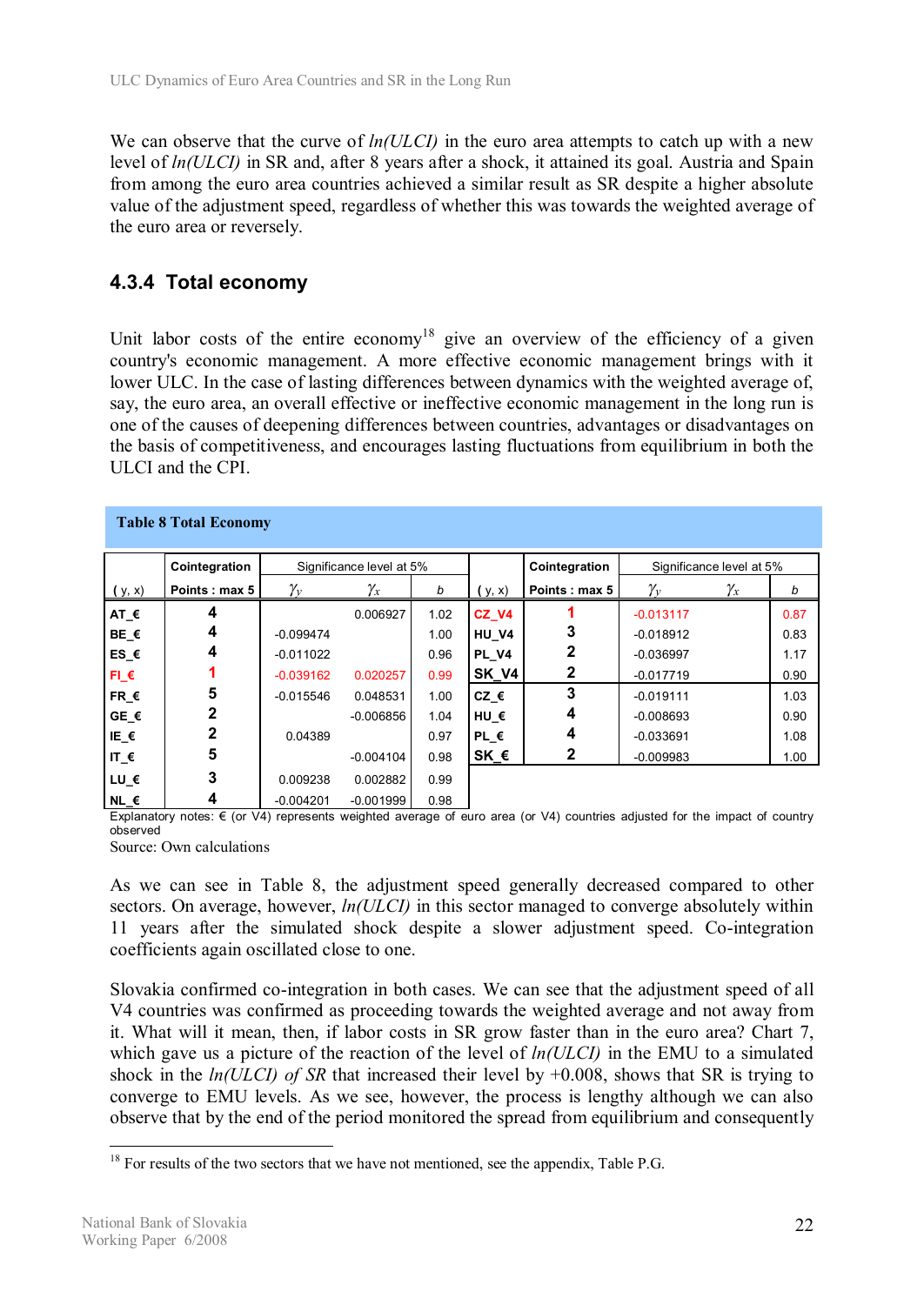also the differences in growths were minimised. Again, as in all other sectors, the possibility of co-integration with weighted average of the euro area has been confirmed.



Chart 7 Responses of Variables x (SK) and y (EMU) to a Shock in Slovak ULC (+0.008)

Source: Own calculations

# **5 Conclusion**

Our main objective was to find if and how unit labor costs of particular euro area countries and SR converge to the weighted average of EMU countries monitored. We used various types of tests and examined absolute as well as relative convergence. An important finding was that co-integration between logarithmed ULC indices monitored was confirmed even when presuming absolute convergence. This means that if the future ULC dynamics will proceed from its ex post development and if nothing unexpected happens, we do not have to worry about lasting divergences in the long run from the viewpoint of euro area countries or SR. Our estimations also indicate that Slovak ULC indices created the lowest deviation from the euro area equilibrium for the monitored period compared to other V4 countries, in all economic sectors with the exception of the construction sector. Another positive finding was that the converging unit labor costs of euro area countries on average moderated the estimated deviation from the equilibrium, relative to the period before 1999, by 47 percent within all sectors. We estimate that a similar phenomenon could be observed in SR as well after the introduction of a common currency with the euro area.

The adoption of euro in 2009 will put SR into a new area with all the limitations implied by a single currency. Ungerman and Pick (2004) defined this "trap" of a single currency through a triple encirclement. First, such a country cannot afford to keep the wages too low because then people will leave it to find better-paid jobs in neighbouring countries. Second, in the long run its growth rate of wages may not remain higher than that of productivity because the production in such a country becomes more expensive, causing labor costs become higher than those of the competition, whereas productivity cannot be increased instantly. Third, the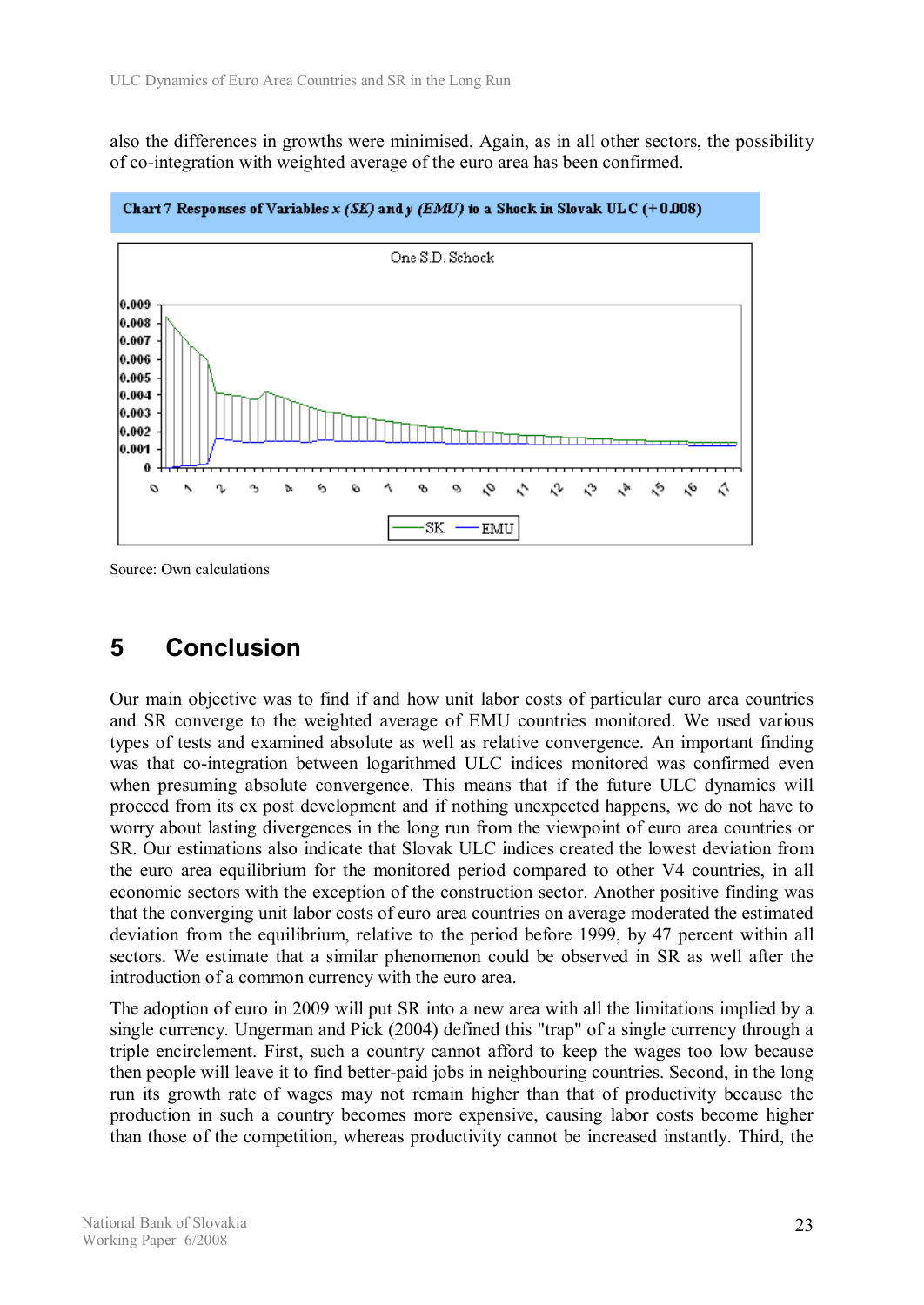country is no longer able to compensate its higher costs by depreciating the domestic currency as it has lost this mechanism due to the common currency.

The maintenance of Slovak economy's competitiveness against the euro area is the most crucial criterion of its successful economic progress. At the moment, SR benefits from a faster growth of productivity owing to the effective direction of investments in the industrial sector where it can still avail of a faster growth in wages as this does not encourage inflation. The June update of the macroeconomic forecast of the Slovak Ministry of Finance for the years 2008 to 2011 even predicts that although the average wage will catch up with productivity in the future, its growth rate should not get faster.

In spite of the confirmation of the co-integration of Slovak ULC with weighted average of the euro area and a positive prediction of an effective growth of the given indicator, we have to be aware of a long- or medium-term divergence from equilibrium which we have not considered, especially in the case of higher unit labor costs in our country. We must avoid the situation where foreign investments, due to a possibly lower attractiveness of the industrial sector in the future, will be directed predominantly into the construction sector whose seven percent of GDP do not allow it to encourage overall productivity and help improve competitiveness while there is growth in wages in other sectors. A current warning example is that of Spain as the country is suffering due to structural unemployment, faces incessant pressures and struggles with an ever-appreciating real exchange rate.

Along with Spain, other three southern euro area countries (Greece, Portugal and Italy) also thought that they would converge faster towards competing countries after the introduction of euro and hoped that their productivity would increase - this, however, remained at low levels. One of these countries is Portugal which, on one hand, confirmed co-integration within *ln(ULCI)* with the euro area in the long run, but at the moment reports the lowest competitiveness since the 1980's. Our paper evaluated this country as adapting the fastest to possible shocks causing the deviation of the dynamics of *ln(ULCI)* from equilibrium. By this "fast" process of adapting to new conditions we mean a period lasting at least six years. Olivier Blanchard (2006) who examined the case of Portugal sees the solution in dismissing people which will cause a lower nominal growth in wages until there is a decrease in the overall ULC relative to the euro area average and a boost to the demand and production. However, we may expect this to be a long and difficult process. Here it should be noted that the larger the nominal or real rigidities, the more unemployed people are necessary for regaining the lost competitiveness.

Although our research did not discover any notable problems of SR that could hamper our cointegration with the weighted average of the euro area, we must not ease our efforts in this area and must maintain this position especially after the introduction of euro as even a medium-term divergence, as we could see here, brings about real economic costs such as under- or overvalued investments, slower economic growth, or increased structural unemployment.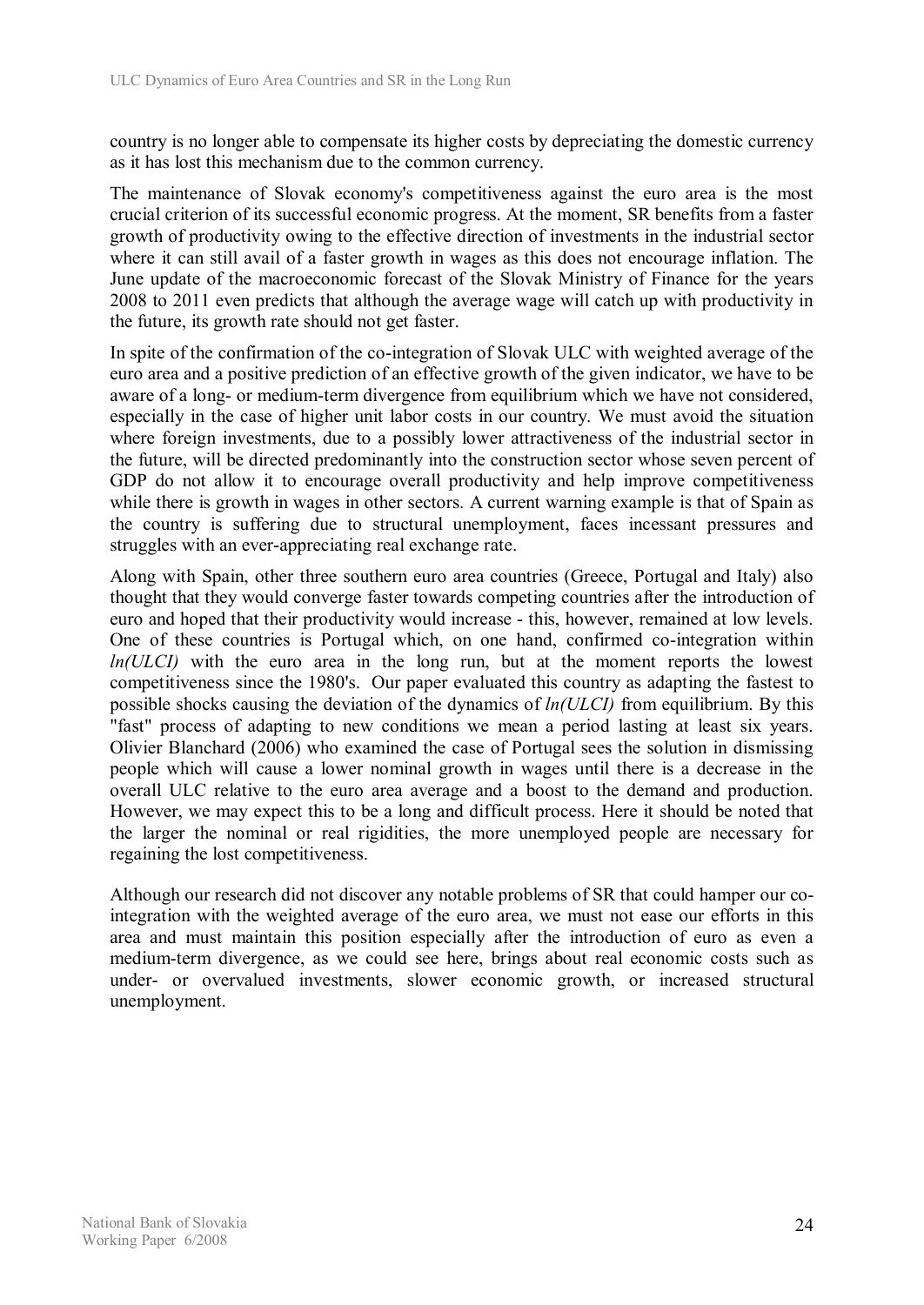# **References**

- Barro R.J., Sala-I-Martin X. 1991: Convergence across States and Regions; Brooking Papers on Economic Activity
- Blanchard O. 2006: Adjustment within the Euro. The Difficult Case of Portugal; Portuguese Economic Journal; Springer Berlin; Heidelberg, April
- Blanchard O. 2006: Current Account Deficits in Rich Countries, Paper presented at the 7th Jacques Polak Annual Research Conference; Hosted by the International Monetary Fund; Washington, DC; November 9-10
- Breitung J. 2005: A Parametric Approach to the Estimation of Cointegration Vectors; Paper presented at the annual meeting of the American Political Science Association; Marriott Wardman Park; Omni Shoreham; Washington Hilton; Washington, DC; Sep 01
- Dullien S., Fritsche U. 2007: Does the Dispersion of Unite Labor Cost Dynamics in the EMU Imply Long-run Divergence?; German Institute for Economic Research; Berlin; March 2007
- Engle R.f., Granger C.W.J. 1987: Co-integration and Error Correction Representation, Estimation, and Testing; Econometrica
- Fritsche U., Dullien S. 2007: Anhaltende Divergenz der Lohnstückkostenentwicklung im Euroraum problematisch; German Institute for Economic Research
- Gabrisch H. 2007: Institutionelle Defizite und wachsende Spannungen in der Euro-Zone; Wirtschaft im Wandel 7/2007, s.257-263, Institut für Wirtschaftsforschung Halle, Deutschland
- Hammersland R. 2006: Cointegration analysis in time series models with a small crosssectional dimension; Research department; Norges Bank
- Hüfner F., Koske I 2008: The Euro Changeover in the Slovak Republic Implications for Inflation and Interest Rates; OECD; background paper presented for the Informal EDRC Seminar on 9 July 2008
- Nienke Oomes 2004: Maintaining Competitiveness under Equilibrium Real Appreciation: The Case of Slovakia, International Monetary Fund, Economic Systems 29 (2005) 187-204
- OECD 2008: Economic Policy Reforms Going for Growth; ISBN 978-92-64-04284-1
- Rudd J., Whelan K. 2002: Does the Labor Share of Income Drive Inflation?; Finance and Economics Discussion Series, Federal Reserve Board, May 30
- Schwarzer D. 2007: Spannungen im Club der 13- Reformbedarf der Eurozone; Internationale Politikanalyse; Friedrich Ebert Stiftung; D-53170; März
- Šilan J., Kačurová M. 2008: Čo prináša junová aktualizácia makroekonomickej prognózy MF SR na roky 2008-2011; komentár 2008/11, Bratislava, Inštitút finančnej politiky, http://www.finance.gov.sk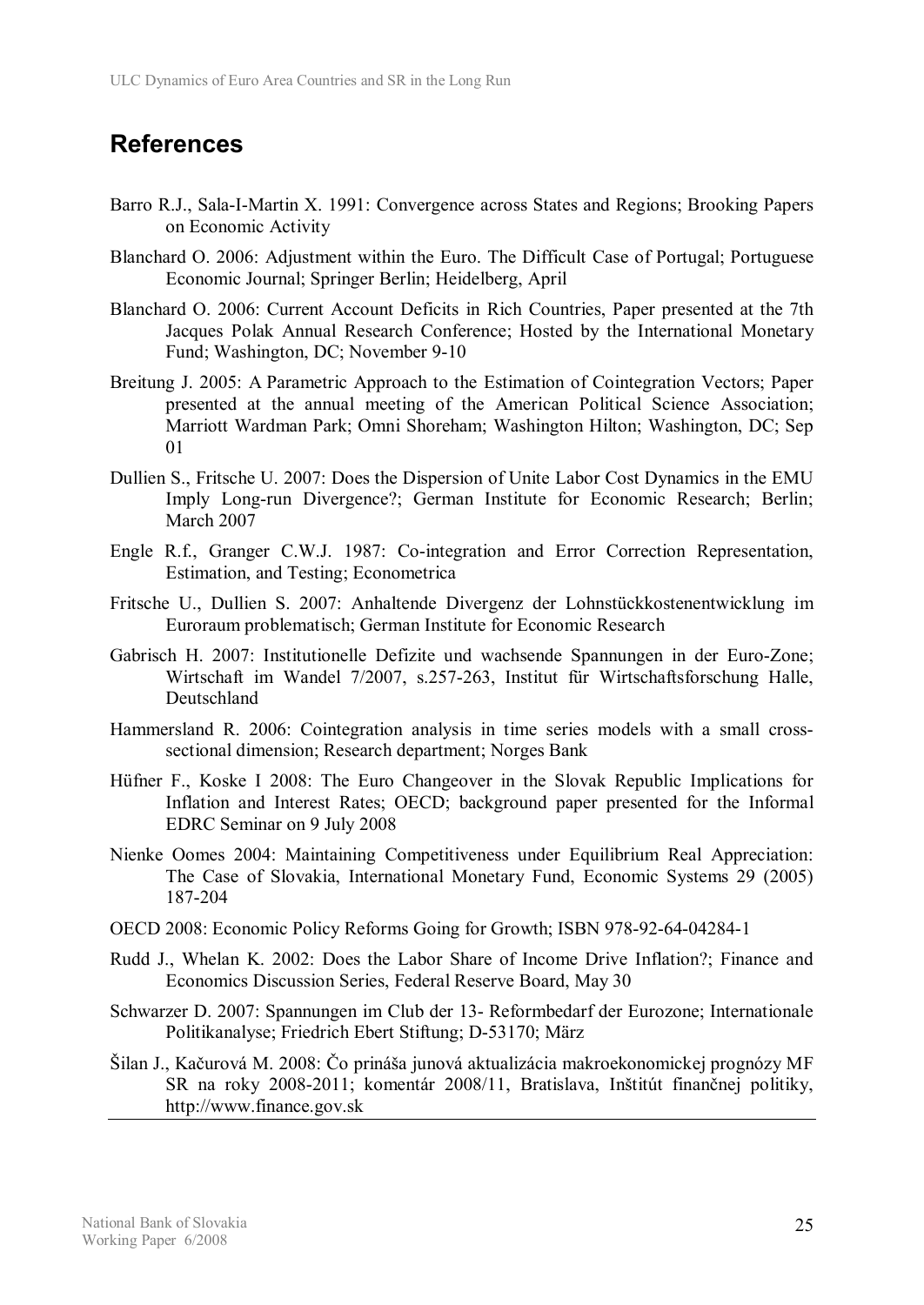#### **Dailies:**

- Pick M., Ungerman J. 2004: Co po Washingtonském konsensu? Poučení z ekonomického kolapsu východu Německa; Denník Bristké listy; 22.7
- Choyleva D. 2008: ECB's Divergence Woes; Lombard Street Research; Daily note 13.2
- Choyleva D. 2008: German consumers need "joie de vivre"; Lombard Street Research; Daily note 28.4
- Choyleva D. 2008: Fiscal stimulus no panacea for Spain; Lombard Street Research; Daily note 29.4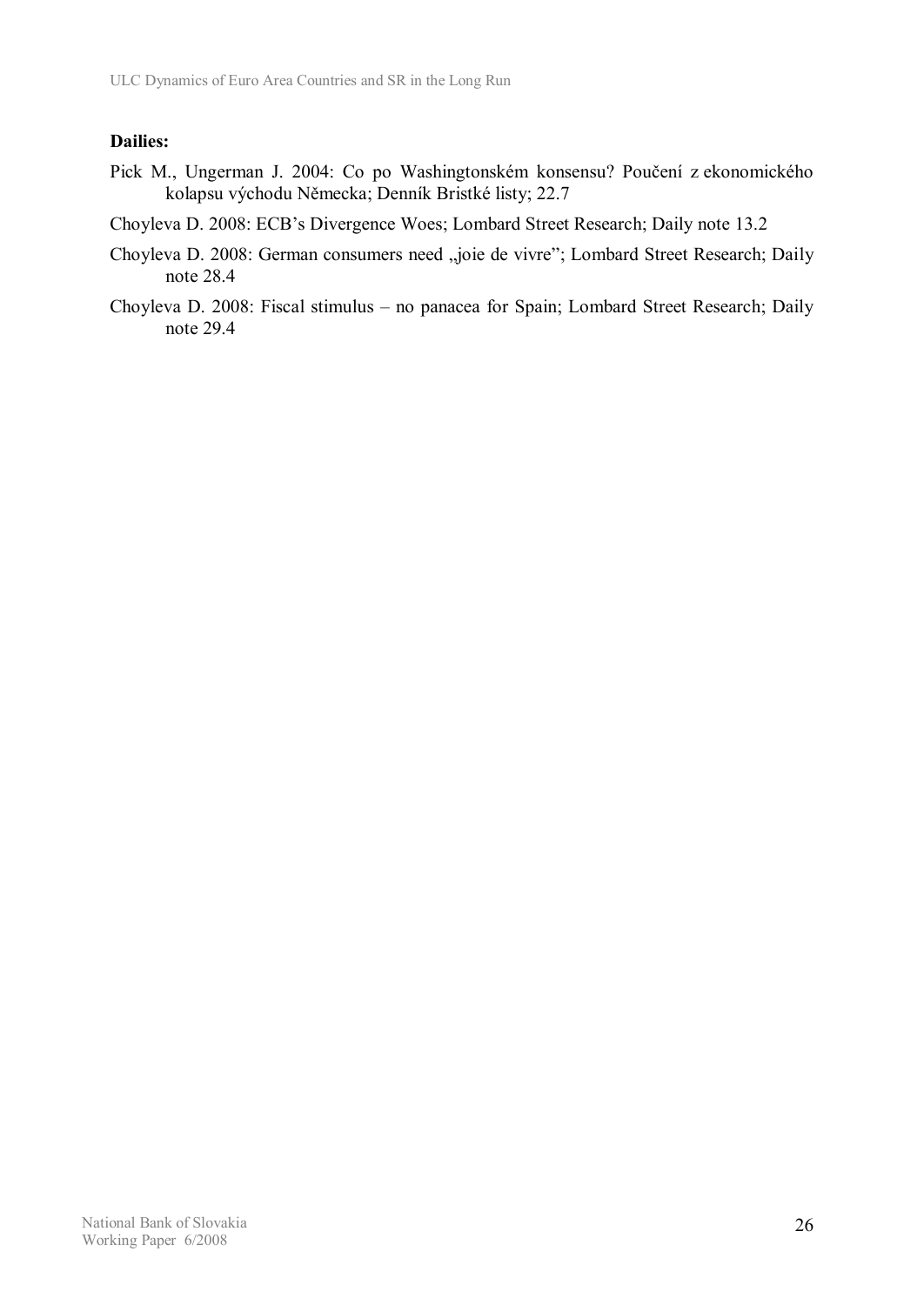ULC Dynamics of Euro Area Countries and SR in the Long Run

**Appendix**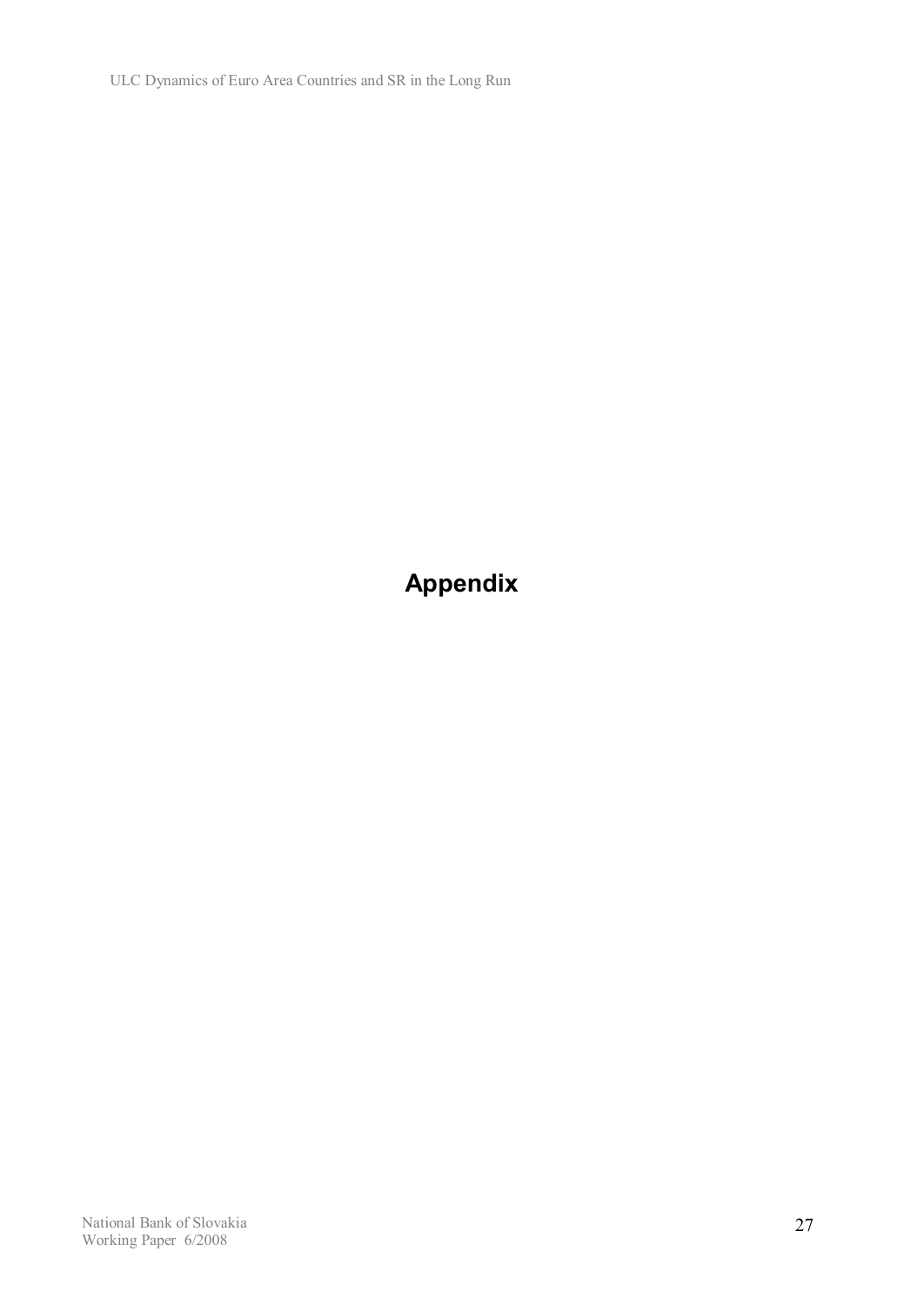### Table P.A: **Industrial Classification**

| Category       | Sector                                                        |
|----------------|---------------------------------------------------------------|
| А:             | Agriculture, hunting and related service activities           |
| <b>B:</b>      | Fishing                                                       |
| $\mathbf{C}$ : | Mining and quarrying                                          |
| D:             | Manufacturing                                                 |
| Е:             | Electricity, gas and water supply                             |
| F:             | Construction                                                  |
| G:             | Wholesale and retail trade; repair of motor vehicles,         |
|                | motorcycles and personal and household goods                  |
| H:             | Hotels and restaurants                                        |
| Ŀ.             | Transport, storage and communications                         |
| J:             | Financial intermediation                                      |
| К:             | Real estate, renting and business activities                  |
| Ŀ.             | Public administration and defence; compulsory social security |
| М:             | Education                                                     |
| N:             | Health and social work                                        |
| O:             | Other community, social and personal service activities       |
| P:             | Private households with employed persons                      |
| Q.             | Extra-territorial organizations and bodies                    |

#### **International Standard Industrial Classification of All Economic Activities**

Source : United Nation Publication (St/ESA/STAT/SER.M/4/Rev.3),sales No.E.90XVII.11.

|       | Sectors, OECD Classification        |
|-------|-------------------------------------|
| C-K   | Business excluding agriculture; BUS |
|       | Construction; CON                   |
| $C-E$ | Industry; IND                       |
|       | Manufacturing; MAN                  |
| G-K   | Market services; MRS                |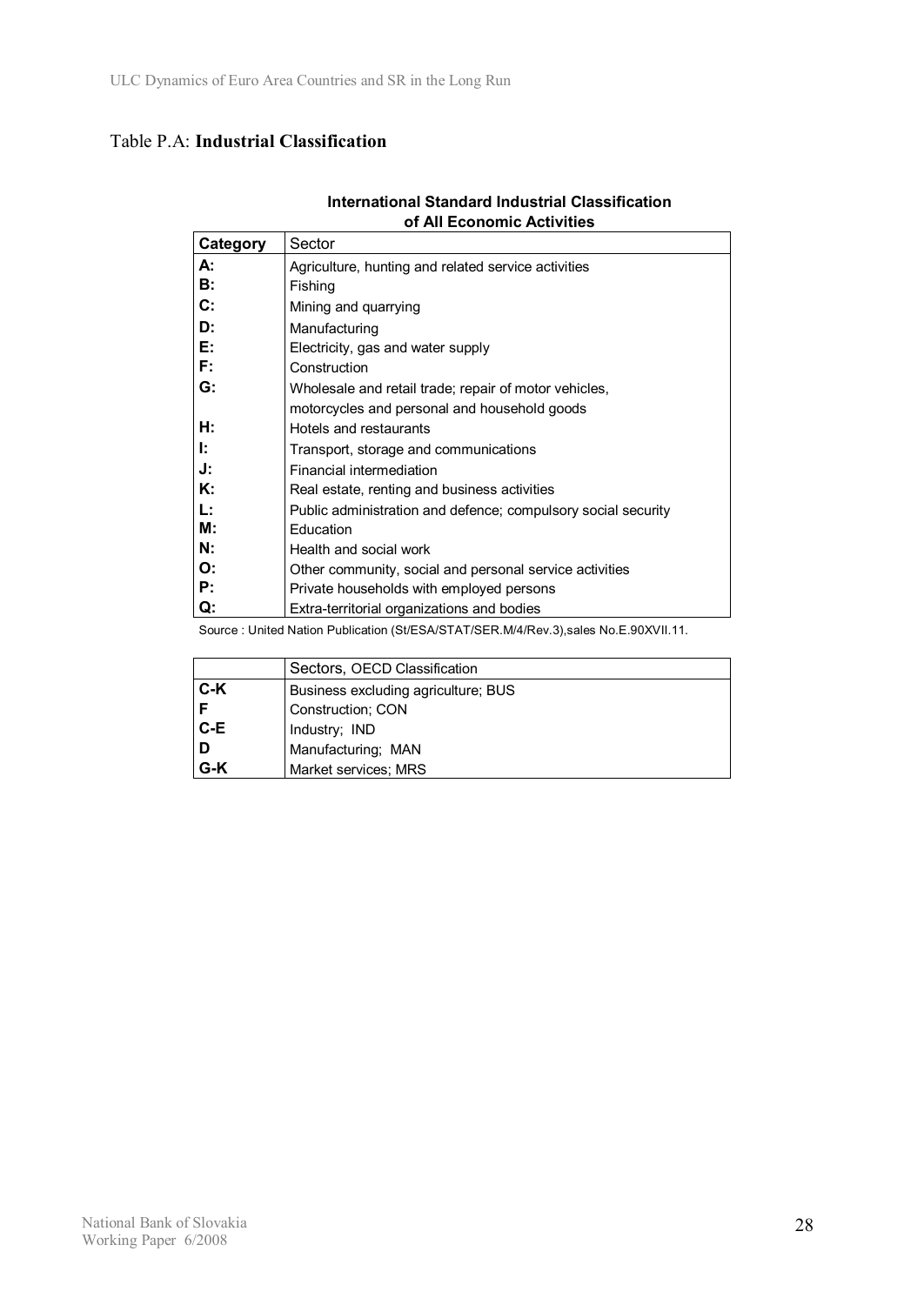| In(ULCI) Panel Unit Root Tests, y |                                             |                       |      |                |      |  |  |  |  |
|-----------------------------------|---------------------------------------------|-----------------------|------|----------------|------|--|--|--|--|
| Area:                             | <b>Sector</b>                               | <b>Test</b>           | I(0) | I(1)           | I(2) |  |  |  |  |
| <b>EURO AREA</b>                  | Business excl. agriculture Levin, Lin & Chu |                       | 1,00 | 1.00           | 0.00 |  |  |  |  |
|                                   |                                             | ADF-Fisher Chi-square | 1.00 | 0.00           | 0.00 |  |  |  |  |
|                                   |                                             | PP-Fisher Chi-square  |      | 1.00 0.00      | 0.00 |  |  |  |  |
|                                   | Construction                                | Levin, Lin & Chu      |      | 1.00 0.00      | 0.00 |  |  |  |  |
|                                   |                                             | ADF-Fisher Chi-square |      | 1.00 0.00      | 0.00 |  |  |  |  |
|                                   |                                             | PP-Fisher Chi-square  |      | 1.00 0.00 0.00 |      |  |  |  |  |
|                                   | Industry                                    | Levin, Lin & Chu      |      | $0.84$ 0.00    | 0.00 |  |  |  |  |
|                                   |                                             | ADF-Fisher Chi-square |      | $0.02\ 0.00$   | 0.00 |  |  |  |  |
|                                   |                                             | PP-Fisher Chi-square  |      | $0.10\ 0.00$   | 0.00 |  |  |  |  |
|                                   | Manufacturing                               | Levin, Lin & Chu      |      | $0.87$ 0.00    | 0.00 |  |  |  |  |
|                                   |                                             | ADF-Fisher Chi-square |      | $0.36$ $0.00$  | 0.00 |  |  |  |  |
|                                   |                                             | PP-Fisher Chi-square  |      | 0.73 0.00 0.00 |      |  |  |  |  |
|                                   | Market services                             | Levin, Lin & Chu      |      | 1.00 0.00      | 0.00 |  |  |  |  |
|                                   |                                             | ADF-Fisher Chi-square |      | 1.00 0.00      | 0.00 |  |  |  |  |
|                                   |                                             | PP-Fisher Chi-square  |      | 1.00 0.00      | 0.00 |  |  |  |  |
|                                   | <b>Total economy</b>                        | Levin, Lin & Chu      |      | 1.00 0.00      | 0.00 |  |  |  |  |
|                                   |                                             | ADF-Fisher Chi-square |      | 1.00 0.00      | 0.00 |  |  |  |  |
|                                   |                                             | PP-Fisher Chi-square  |      | 1.00 0.00      | 0.00 |  |  |  |  |
| V4                                | Business excl. agriculture                  | Levin, Lin & Chu      | 1,00 | 1.00           | 0.00 |  |  |  |  |
|                                   |                                             | ADF-Fisher Chi-square |      | 1.00 0.00      | 0.00 |  |  |  |  |
|                                   |                                             | PP-Fisher Chi-square  |      | 1.00 0.00 0.00 |      |  |  |  |  |
|                                   | Construction                                | Levin, Lin & Chu      |      | 1.00 0.00      | 0.00 |  |  |  |  |
|                                   |                                             | ADF-Fisher Chi-square |      | $1.00\ 0.00$   | 0.00 |  |  |  |  |
|                                   |                                             | PP-Fisher Chi-square  |      | 1.00 0.00      | 0.00 |  |  |  |  |
|                                   | Industry                                    | Levin, Lin & Chu      |      | 1.00 0.00      | 0.00 |  |  |  |  |
|                                   |                                             | ADF-Fisher Chi-square |      | 1.00 0.00      | 0.00 |  |  |  |  |
|                                   |                                             | PP-Fisher Chi-square  |      | 1.00 0.00      | 0.00 |  |  |  |  |
|                                   | Manufacturing                               | Levin, Lin & Chu      |      | $0.99\ 0.00$   | 0.00 |  |  |  |  |
|                                   |                                             | ADF-Fisher Chi-square |      | 1.00 0.00      | 0.00 |  |  |  |  |
|                                   |                                             | PP-Fisher Chi-square  |      | 1.00 0.00      | 0.00 |  |  |  |  |
|                                   | Market services                             | Levin, Lin & Chu      |      | 1.00 0.00      | 0.00 |  |  |  |  |
|                                   |                                             | ADF-Fisher Chi-square |      | 1.00 0.00      | 0.00 |  |  |  |  |
|                                   |                                             | PP-Fisher Chi-square  |      | $1.00$ 0.01    | 0.00 |  |  |  |  |
|                                   | <b>Total economy</b>                        | Levin, Lin & Chu      |      | 1.00 0.00      | 0.00 |  |  |  |  |
|                                   |                                             | ADF-Fisher Chi-square |      | 1.00 0.00      | 0.00 |  |  |  |  |
|                                   |                                             | PP-Fisher Chi-square  |      | 1.00 0.09      | 0.00 |  |  |  |  |

If p-value > 0.05 H0 accepted, H0: variable is not stationary

Source: Own calculations

**Common Unit Root test:**  Levin, Lin, Chu **Individual Unit Root test:**  Fisher ADF, Fisher PP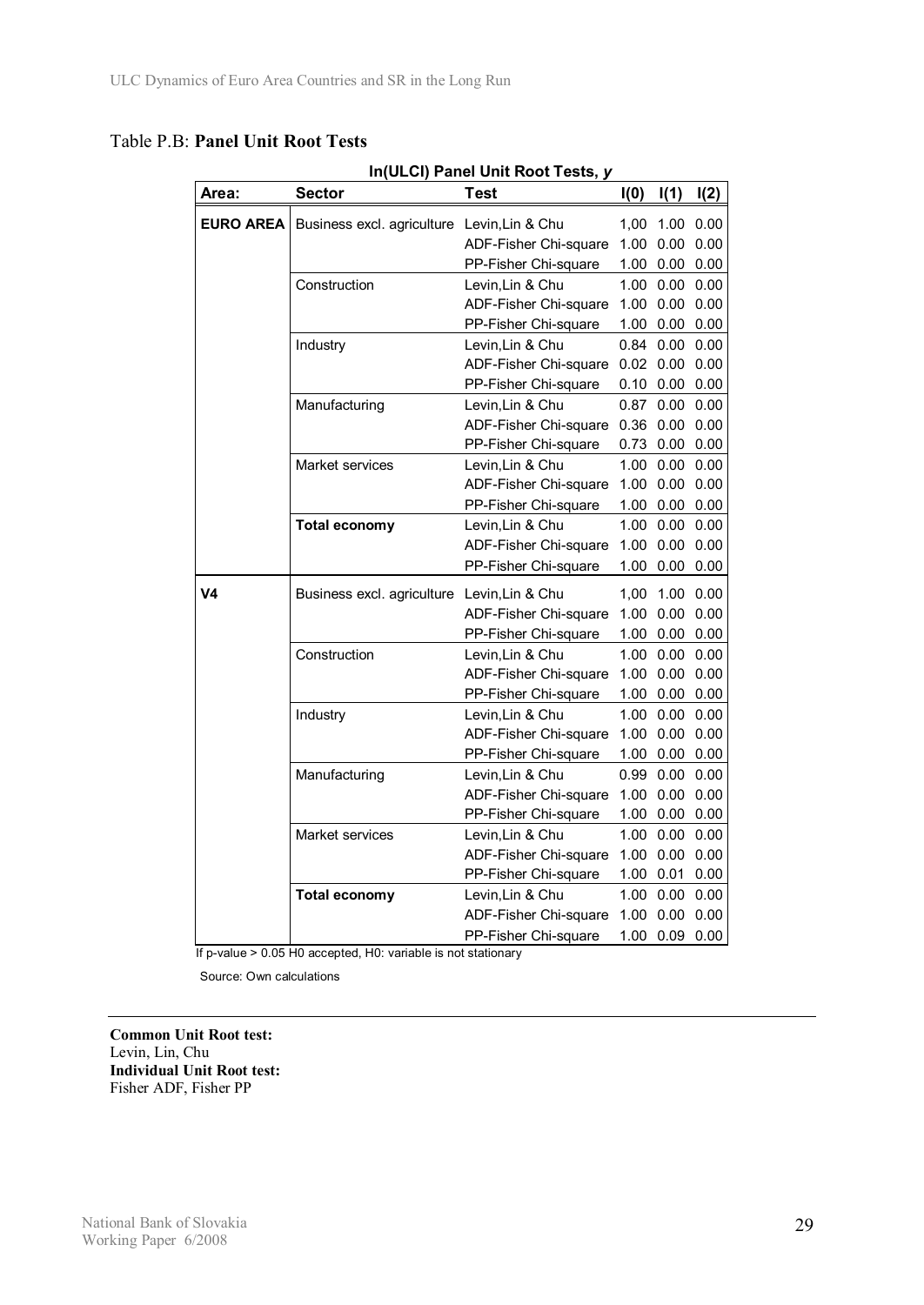|              | Differentials In(ULCI), Panel Unit Root Tests |                                 |                      |                               |                       |                      |                                                     |                                        |      |  |
|--------------|-----------------------------------------------|---------------------------------|----------------------|-------------------------------|-----------------------|----------------------|-----------------------------------------------------|----------------------------------------|------|--|
|              |                                               |                                 | Relative convergence |                               |                       | Absolute convergence |                                                     |                                        |      |  |
|              |                                               | $X_{\epsilon}$ - $Y_{\epsilon}$ | $x_{V4} - y_{V4}$    | $X_{V4}$ - $\mathsf{y}_{\in}$ |                       |                      | $X_{\epsilon}$ - $Y_{\epsilon}$ $X_{V4}$ - $Y_{V4}$ | $\mathbf{x}_{V4}$ - $\mathbf{y}_{\in}$ |      |  |
| <b>BUS</b>   | <b>Breitung</b>                               | 0.296                           | 0.835                | 0.997                         | Levin, Lin, Chu       | 0.002                | 0.737                                               | 0.000                                  | ρ=ρi |  |
|              | Im, Pesaran, Shin                             | 0.01                            | 0.428                | 0.731                         | ADF-Fisher Chi-square | 0.014                | 0.900                                               | 0.000                                  | ρi   |  |
|              |                                               |                                 |                      |                               | PP-Fisher Chi-square  | 0.000                | 0.960                                               | 0.000                                  | ρi   |  |
| <b>CON</b>   | <b>Breitung</b>                               | 0.979                           | 1                    | 0.728                         | Levin,Lin,Chu         | 0.002                | 0.101                                               | 0.000                                  | ρ=ρi |  |
|              | Im.Pesaran.Shin                               | 0.299                           | 0.565                | 0.1                           | ADF-Fisher Chi-square | 0.042                | 0.025                                               | 0.004                                  | ρi   |  |
|              |                                               |                                 |                      |                               | PP-Fisher Chi-square  | 0.038                | 0.000                                               | 0.000                                  | ρi   |  |
| <b>IND</b>   | <b>Breitung</b>                               | 0.532                           | 0.113                | 0.932                         | Levin, Lin, Chu       | 0.000                | 0.622                                               | 0.000                                  | p=pi |  |
|              | Im, Pesaran, Shin                             | 0.021                           | 0.346                | 0.651                         | ADF-Fisher Chi-square | 0.000                | 0.282                                               | 0.000                                  | ρi   |  |
|              |                                               |                                 |                      |                               | PP-Fisher Chi-square  | 0.000                | 0.560                                               | 0.000                                  | ρi   |  |
| <b>MAN</b>   | <b>Breitung</b>                               | 0.95                            | 0.239                | 0.907                         | Levin,Lin,Chu         | 0.000                | 0.624                                               | 0.000                                  | ρ=ρi |  |
|              | Im, Pesaran, Shin                             | 0.685                           | 0.464                | 0.366                         | ADF-Fisher Chi-square | 0.000                | 0.518                                               | 0.000                                  | ρi   |  |
|              |                                               |                                 |                      |                               | PP-Fisher Chi-square  | 0.000                | 0.684                                               | 0.000                                  | ρi   |  |
| <b>MRS</b>   | <b>Breitung</b>                               | 0.009                           | 0.743                | 0.998                         | Levin, Lin, Chu       | 0.000                | 0.382                                               | 0.000                                  | ρ=ρi |  |
|              | Im, Pesaran, Shin                             | 0.029                           | 0.701                | 0.356                         | ADF-Fisher Chi-square | 0.000                | 0.856                                               | 0.000                                  | ρi   |  |
|              |                                               |                                 |                      |                               | PP-Fisher Chi-square  | 0.000                | 0.974                                               | 0.000                                  | ρi   |  |
| <b>TOTAL</b> | <b>Breitung</b>                               | 0.296                           | 0.835                | 0.997                         | Levin,Lin,Chu         | 0.002                | 0.737                                               | 0.000                                  | p=pi |  |
|              | Im, Pesaran, Shin                             | 0.01                            | 0.428                | 0.731                         | ADF-Fisher Chi-square | 0.014                | 0.900                                               | 0.000                                  | ρi   |  |
|              |                                               |                                 |                      |                               | PP-Fisher Chi-square  | 0.000                | 0.960                                               | 0.000                                  | ρi   |  |

### Table P.C: **Panel Unit Root Tests**

If p-value > 0.05 H0 accepted, H0: variable is not stationary Source: Own calculations

#### **Common Unit Root Tests**

Levin, Lin, Chu: excl. individual effects, NW-BW,BK,SIC-Lag Breitung: individual effects + individual trends, SIC-Lag **Individual Unit Root Tests**  Im, Pesaran, Shin: individual effects incl. or excl. trend, SIC-Lag Fisher ADF: excl. individual effects, SIC-Lag Fisher PP: excl. individual effects, NW-BW, BK

NW-BW...Newey-West Bandwidth Selection, BK...Barlett Kernel Method, SIC-Lag...Schwarz Identification Criterion Lag Selection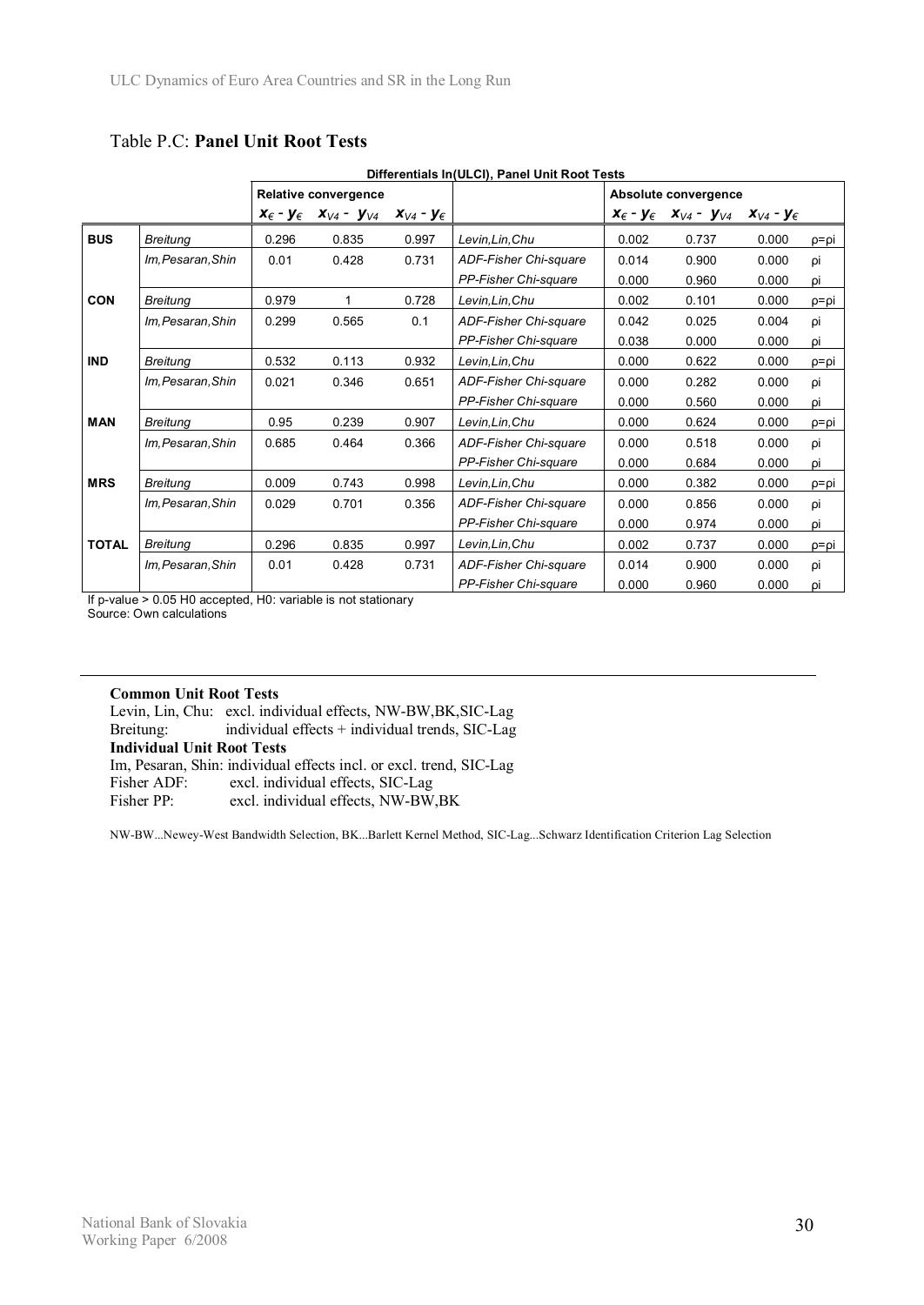### Table P.D: **Static Co-integration Test Results**

| Static Co-integration Test Results, Engle and Granger Method (1987) |               |         |            |             |           |             |  |  |
|---------------------------------------------------------------------|---------------|---------|------------|-------------|-----------|-------------|--|--|
| <u>(y, x)</u>                                                       | t-stat. (ADF) | p-value | с          | $HO: c = 0$ | b         | $H0: b = 1$ |  |  |
| $AT \in$                                                            | $-1.9575$     | 0.0487  | $-1.7336$  | 0.0743      | 1.4005    | 0.0596      |  |  |
| BE €                                                                | $-2.1355$     | 0.0324  | $-0.7233$  | 0.0041      | 1.1556    | 0.0032      |  |  |
| $ES \in$                                                            | $-2.7695$     | 0.0064  | $-4.7739$  | 0.0000      | 2.0304    | 0.0000      |  |  |
| $FI$ $\in$                                                          | $-3.7806$     | 0.0250  | 14.5779    | 0.0000      | $-2.2059$ | 0.0000      |  |  |
| $FR$ $E$                                                            | $-2.8812$     | 0.0046  | $-0.0896$  | 0.3928      | 1.0217    | 0.3396      |  |  |
| $GE \in$                                                            | $-3.9547$     | 0.0002  | 8.6283     | 0.0000      | $-0.9138$ | 0.0000      |  |  |
| IR $\epsilon$                                                       | $-1.5714$     | 0.1084  | $-0.1703$  | 0.6283      | 1.0338    | 0.6577      |  |  |
| IT_ $\epsilon$                                                      | $-1.3224$     | 0.1703  | 0.0679     | 0.9045      | 0.9916    | 0.9454      |  |  |
| LX_€                                                                | $-2.6708$     | 0.0083  | $-2.1327$  | 0.0000      | 1.4622    | 0.0000      |  |  |
| $NL$ $\in$                                                          | $-2.7177$     | 0.0074  | $-0.1199$  | 0.8619      | 1.0117    | 0.9390      |  |  |
| PT $\epsilon$                                                       | $-2.5933$     | 0.0102  | $-7.3463$  | 0.0000      | 2.5882    | 0.0000      |  |  |
| CZ V4                                                               | $-0.3503$     | 0.5535  | $-0.6828$  | 0.1358      | 1.1723    | 0.0824      |  |  |
| HU V4                                                               | $-0.7911$     | 0.3682  | $-0.1349$  | 0.8183      | 1.0552    | 0.6663      |  |  |
| PL V4                                                               | $-1.3959$     | 0.1493  | 2.1077     | 0.0000      | 0.5223    | 0.0000      |  |  |
| SK V4                                                               | $-1.7049$     | 0.0833  | $-1.4082$  | 0.0020      | 1.3120    | 0.0009      |  |  |
| $CZ \in$                                                            | $-2.9770$     | 0.0036  | $-22.2102$ | 0.0000      | 5.7946    | 0.0000      |  |  |
| $HU \in$                                                            | $-1.7938$     | 0.0694  | $-28.9650$ | 0.0000      | 7.2604    | 0.0000      |  |  |
| $PL$ $\in$                                                          | $-1.7506$     | 0.0760  | $-3.8575$  | 0.0345      | 1.8122    | 0.0339      |  |  |
| SK $\epsilon$                                                       | $-1.8907$     | 0.0566  | $-16.0767$ | 0.0000      | 4.4643    | 0.0000      |  |  |

Tab. P.D.1: Sector BUS

Significant if p-value < 0.10

Source: Own calculations

| <u>(y, x)</u>                    | t-stat. (ADF) | p-value | с          | $HO: c = 0$ | b         | $H0: b = 1$ |
|----------------------------------|---------------|---------|------------|-------------|-----------|-------------|
|                                  |               |         |            |             |           |             |
| $AT_{\epsilon}$                  | $-2.7974$     | 0.0058  | $-2.7436$  | 0.0054      | 1.6321    | 0.0023      |
| BE_€                             | $-1.9403$     | 0.0506  | 0.3801     | 0.5901      | 0.9227    | 0.6111      |
| ES_€                             | 0.0295        | 0.6884  | $-0.2411$  | 0.9184      | 1.0456    | 0.9284      |
| $FI$ $\varepsilon$               | $-3.0624$     | 0.0027  | 10.0485    | 0.0000      | $-1.1278$ | 0.0000      |
| $FR \in$                         | $-1.5323$     | 0.1168  | 1.9981     | 0.0001      | 0.5963    | 0.0000      |
| $GE$ <sub><math>\xi</math></sub> | $-4.1533$     | 0.0001  | 7.2565     | 0.0000      | $-0.5745$ | 0.0000      |
| IR $\epsilon$                    | $-1.6668$     | 0.0900  | 19.7843    | 0.0000      | $-3.2712$ | 0.0000      |
| IT_ $\epsilon$                   | $-1.0812$     | 0.2503  | 10.8508    | 0.0000      | $-1.3464$ | 0.0000      |
| $LX$ $\in$                       | $-1.6186$     | 0.0990  | 1.1996     | 0.3282      | 0.7622    | 0.3690      |
| $NL$ $\in$                       | $-2.2389$     | 0.0253  | $-0.0968$  | 0.8324      | 1.0244    | 0.8048      |
| $PT$ $\in$                       | $-1.6599$     | 0.0913  | $-11.6969$ | 0.0000      | 3.5222    | 0.0000      |
| CZ_V4                            | $-2.1574$     | 0.0311  | 2.2798     | 0.0000      | 0.4665    | 0.0000      |
| HU V4                            | $-4.6177$     | 0.0000  | 5.4420     | 0.0000      | $-0.2209$ | 0.0000      |
| PL V4                            | $-1.8100$     | 0.0672  | $-0.2616$  | 0.7995      | 1.1071    | 0.6420      |
| SK_V4                            | $-1.4017$     | 0.1478  | 2.8545     | 0.0000      | 0.3800    | 0.0000      |
| $CZ$ $\in$                       | $-3.4903$     | 0.0007  | $-17.1914$ | 0.0377      | 4.7076    | 0.0339      |
| HU_€                             | $-2.1369$     | 0.0324  | $-20.3471$ | 0.0639      | 5.3743    | 0.0604      |
| $PL \in$                         | $-2.3404$     | 0.0201  | 19.7063    | 0.0006      | $-3.2659$ | 0.0000      |
| SK €                             | $-1.5763$     | 0.1072  | $-3.8773$  | 0.2369      | 1.8108    | 0.2476      |

#### Tab. P.D.2: Sector MAN **Static Co-integration Test Results, Engle and Granger Method (1987)**

 Significant if p-value < 0.10 Source: Own calculations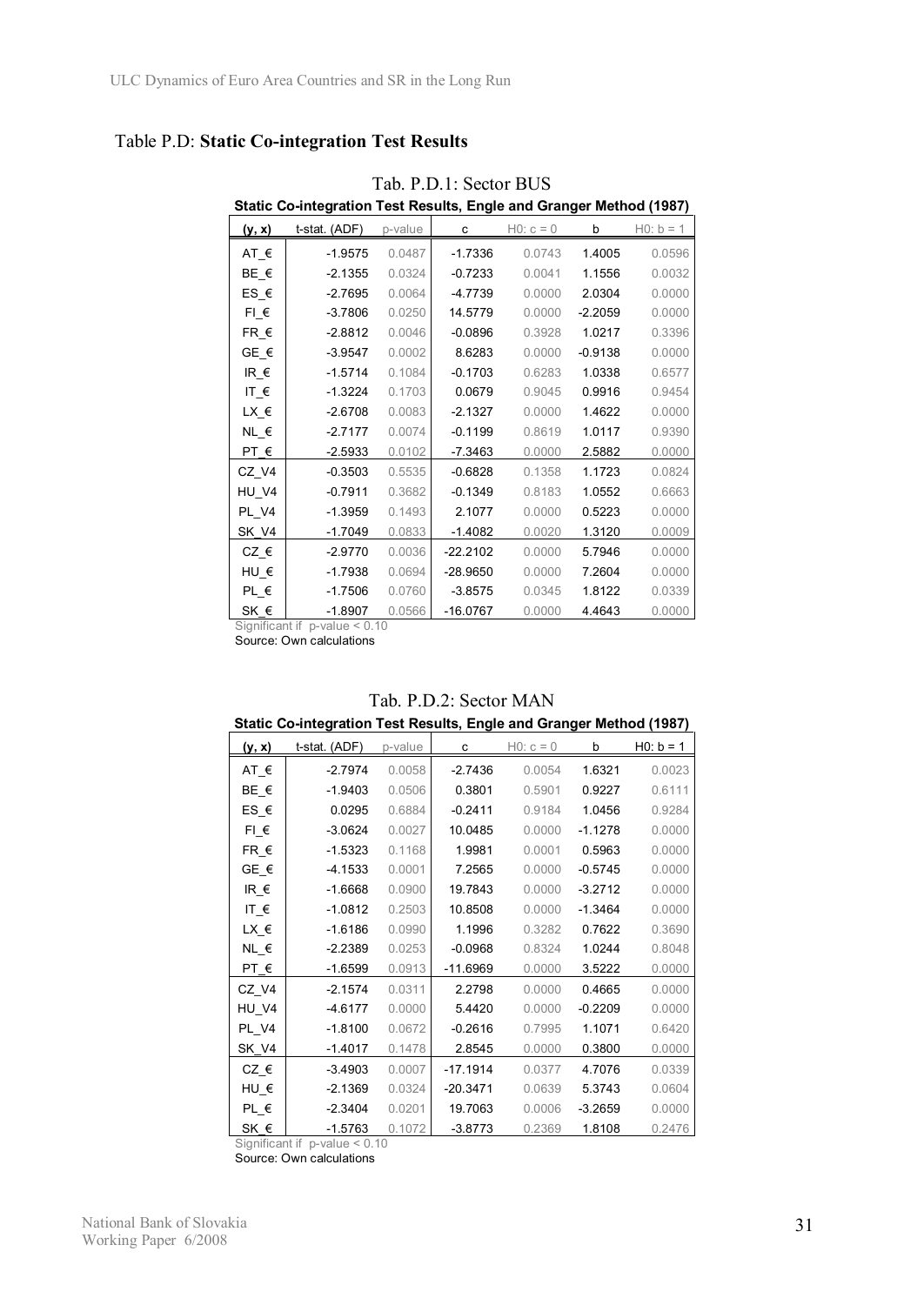| Static Co-integration Test Results, Engle and Granger Method (1987) |               |         |            |             |        |              |  |  |  |
|---------------------------------------------------------------------|---------------|---------|------------|-------------|--------|--------------|--|--|--|
| <u>(y, x)</u>                                                       | t-stat. (ADF) | p-value | с          | $HO: c = 0$ | b      | $H0: b = 1$  |  |  |  |
| $AT \in$                                                            | $-2.4574$     | 0.0147  | $-0.1948$  | 0.334       | 1.0409 | 0.3486       |  |  |  |
| $BE \in$                                                            | $-2.5764$     | 0.0107  | 1.008      | 0.3791      | 0.7583 | 0.343        |  |  |  |
| ES_€                                                                | $-2.9881$     | 0.0034  | $-4.4383$  | 0           | 1.9548 | O            |  |  |  |
| $FI$ $\varepsilon$                                                  | $-0.7446$     | 0.3894  | 3.2658     | $\Omega$    | 0.2941 | 0            |  |  |  |
| $FR \in$                                                            | $-2.6872$     | 0.0079  | 0.85       | 0.0789      | 0.8046 | 0.0666       |  |  |  |
| $GE \in$                                                            | $-2.571$      | 0.0109  | 2.6923     | $\Omega$    | 0.4129 | 0            |  |  |  |
| IR $\epsilon$                                                       | $-1.9892$     | 0.0455  | $-2.9886$  | 0           | 1.6363 | $\Omega$     |  |  |  |
| IT $\epsilon$                                                       | $-1.7481$     | 0.0764  | 1.1465     | 0.0018      | 0.7583 | 0.0017       |  |  |  |
| LX_€                                                                | $-2.1271$     | 0.0331  | $-0.0497$  | 0.965       | 0.9869 | 0.9588       |  |  |  |
| $NL \in$                                                            | $-2.9923$     | 0.0034  | $-1.4557$  | $\Omega$    | 1.3167 | $\Omega$     |  |  |  |
| $PT$ $\in$                                                          | $-2.7725$     | 0.0063  | -4.3366    | 0           | 1.9378 | 0            |  |  |  |
| CZ V4                                                               | $-0.9036$     | 0.3197  | 0.081      | 0.7863      | 0.999  | 0.9874       |  |  |  |
| HU V4                                                               | $-0.8829$     | 0.3285  | $-0.2654$  | 0.5071      | 1.0861 | 0.322        |  |  |  |
| PL V4                                                               | $-1.3461$     | 0.1629  | 1.3782     | $\Omega$    | 0.6835 | <sup>n</sup> |  |  |  |
| SK_V4                                                               | $-1.648$      | 0.0933  | $-2.1333$  | 0           | 1.474  | 0            |  |  |  |
| $CZ$ $\in$                                                          | $-3.0133$     | 0.0032  | $-21.47$   | 0           | 5.6311 | $\Omega$     |  |  |  |
| HU_€                                                                | $-1.8906$     | 0.0565  | $-27.5088$ | 0           | 6.9484 | $\Omega$     |  |  |  |
| $PL$ $\in$                                                          | $-1.5401$     | 0.1148  | $-8.7343$  | $\Omega$    | 2.8703 | O            |  |  |  |
| SK_€                                                                | $-2.4844$     | 0.0141  | $-20.6545$ | 0           | 5.4592 | 0            |  |  |  |

Tab. P.D.3: Sector MRS

Significant if p-value < 0.10

Source: Own calculations

| Static Co-integration Test Results, Engle and Granger Method (1987) |               |         |            |             |           |             |  |  |  |
|---------------------------------------------------------------------|---------------|---------|------------|-------------|-----------|-------------|--|--|--|
| (y, x)                                                              | t-stat. (ADF) | p-value | c          | $HO: c = 0$ | b         | $H0: b = 1$ |  |  |  |
| AT $\epsilon$                                                       | $-4.4172$     | 0.0000  | $-0.8610$  | 0.2370      | 1.2064    | 0.1974      |  |  |  |
| BE €                                                                | $-2.4996$     | 0.0131  | $-1.8826$  | 0.0000      | 1.4063    | 0.0000      |  |  |  |
| $ES$ $E$                                                            | $-2.3454$     | 0.0196  | 1.9670     | 0.1547      | 0.5445    | 0.1321      |  |  |  |
| $FL \in$                                                            | $-0.9105$     | 0.3176  | 10.4010    | 0.0000      | $-1.2828$ | 0.0000      |  |  |  |
| $FR \in$                                                            | $-3.0944$     | 0.0025  | $-0.0152$  | 0.8924      | 1.0049    | 0.8404      |  |  |  |
| GE $\epsilon$                                                       | $-1.5523$     | 0.1124  | 8.0760     | 0.0000      | $-0.7887$ | 0.0000      |  |  |  |
| $IR$ $\in$                                                          | $-1.2189$     | 0.2020  | $-3.0594$  | 0.0000      | 1.6643    | 0.0000      |  |  |  |
| IT_ $\epsilon$                                                      | $-1.6382$     | 0.0953  | 0.2066     | 0.6938      | 0.9614    | 0.7341      |  |  |  |
| LX_€                                                                | $-2.8285$     | 0.0053  | $-3.4680$  | 0.0000      | 1.7507    | 0.0000      |  |  |  |
| $NL \in$                                                            | $-2.1184$     | 0.0338  | $-0.5728$  | 0.4162      | 1.1060    | 0.4946      |  |  |  |
| PT $\epsilon$                                                       |               |         |            |             |           |             |  |  |  |
| CZ V4                                                               | $-0.4906$     | 0.4983  | $-0.8244$  | 0.0138      | 1.2010    | 0.0045      |  |  |  |
| HU V4                                                               | $-1.5795$     | 0.1066  | $-0.5901$  | 0.1913      | 1.1520    | 0.1172      |  |  |  |
| PL V4                                                               | $-1.1741$     | 0.2162  | 1.4574     | 0.0000      | 0.6652    | 0.0000      |  |  |  |
| SK V4                                                               | $-0.9848$     | 0.2865  | $-0.4360$  | 0.1288      | 1.1021    | 0.0975      |  |  |  |
| $CZ_{\text{E}}$                                                     | $-2.6440$     | 0.0090  | $-22.5578$ | 0.0000      | 5.8659    | 0.0000      |  |  |  |
| HU $\epsilon$                                                       | $-1.8216$     | 0.0655  | $-30.1826$ | 0.0000      | 7.5166    | 0.0000      |  |  |  |
| $PL$ $\in$                                                          | $-2.0127$     | 0.0434  | $-7.0027$  | 0.0000      | 2.4942    | 0.0000      |  |  |  |
| SK $\epsilon$                                                       | $-3.1253$     | 0.0025  | $-13.6896$ | 0.0000      | 3.9509    | 0.0000      |  |  |  |

# Tab. P.D.4: Sector TOTAL

 Significant if p-value < 0.10 Source: Own calculations

National Bank of Slovakia Working Paper 6/2008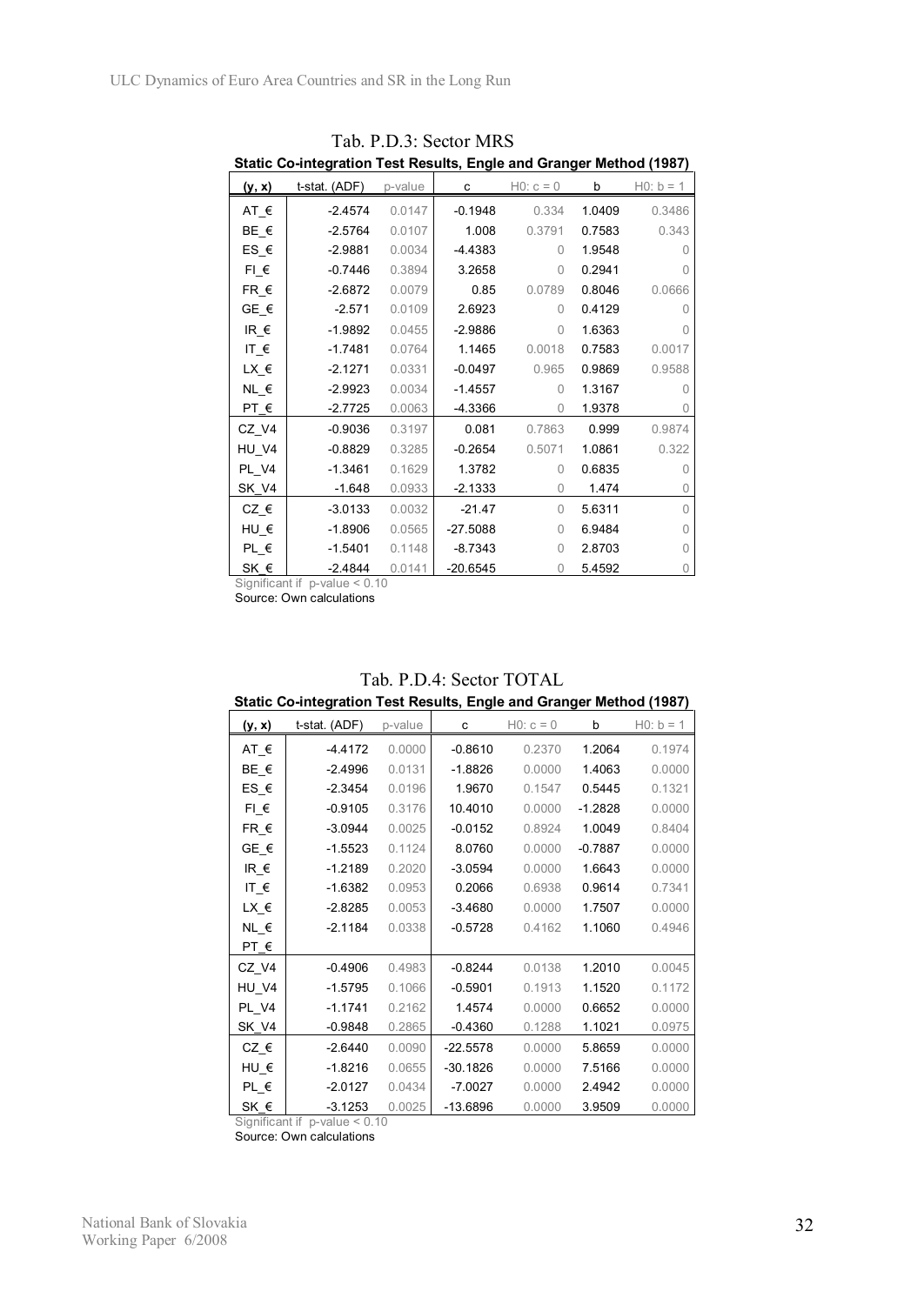| Table P.E: Average Quarterly Standard Deviations from the Equilibrium, $\sigma$ I(0), in One |
|----------------------------------------------------------------------------------------------|
| Period Estimated Through the Static Model for the Time Periods Before and After the          |
| Year 1999, Sector TOTAL                                                                      |

| <b>TOTAL</b>                          |                 | Average quarterly         |                 | Average quarterly         |
|---------------------------------------|-----------------|---------------------------|-----------------|---------------------------|
|                                       |                 | standard deviations 90 98 |                 | standard deviations 90 98 |
| (y, x)                                | $\sigma$ $I(0)$ | µ 1 (1)90 98              | $\sigma$ $I(0)$ | $\mu$ $(1)$ 99 07         |
| $AT_f$                                | 0.0233          | $-0.0384$                 | 0.0088          | $-0.2118$                 |
| BE €                                  | 0.0339          | 0.3317                    | 0.017           | 0.0447                    |
| $ES \in$                              | 0.045           | 0.1875                    | 0.0154          | 0.3856                    |
| $FI$ $\in$                            | 0.0696          | $-0.8155$                 | 0.0425          | $-0.0179$                 |
| $FR \in$                              | 0.0138          | $-0.0887$                 | 0.0083          | 0.0484                    |
| GE $\epsilon$                         | 0.0459          | 0.2203                    | 0.0141          | $-0.5081$                 |
| IR $\epsilon$                         | 0.0457          | $-0.1697$                 | 0.0318          | 0.4732                    |
| IT_ $\epsilon$                        | 0.0641          | $-0.2276$                 | 0.0345          | 0.2837                    |
| LX_€                                  | 0.0212          | 0.1462                    | 0.0109          | 0.3034                    |
| $NL$ $\in$                            | 0.0155          | 0.2067                    | 0.0181          | 0.2119                    |
| PT $\epsilon$                         | X               | X                         | x               | $\times$                  |
| CZ V4                                 | 0.0319          | 0.1131                    | 0.0878          | 0.6702                    |
| HU V4                                 | 0.1219          | $-1.8873$                 | 0.1047          | 0.9520                    |
| PL V4                                 | 0.0578          | 0.5083                    | 0.0734          | $-0.8955$                 |
| SK V4                                 | 0.0632          | $-1.0333$                 | 0.0715          | 0.7485                    |
| $CZ$ <sub><math>\epsilon</math></sub> | 0.1792          | 2.8530                    | 0.1049          | 0.7687                    |
| HU $\epsilon$                         | 0.2388          | 3.4480                    | 0.1098          | 1.3291                    |
| $PL_E$                                | 0.1114          | 2.4040                    | 0.081           | $-0.0233$                 |
| SK €                                  | 0.0602          | 1.2030                    | 0.0442          | 0.4881                    |

μ\_I(1)....average speed spread ratios in %

Example:  $AT \in (-0.04)$ ...the euro area ULC is growing faster every period on average by 0.04% in relation to ULC of Austria => Austria more competitive Spead spread ratio =  $((\mathsf{ULCI}_{\mathsf{i}}/\mathsf{ULCI}_{\mathsf{i}}(-1))/(\mathsf{ULCI}_{\infty \text{ or } \mathsf{V4}}/\mathsf{ULCI}_{\infty \text{ or } \mathsf{V4}}(-1)))$ -1 Source: Own calculations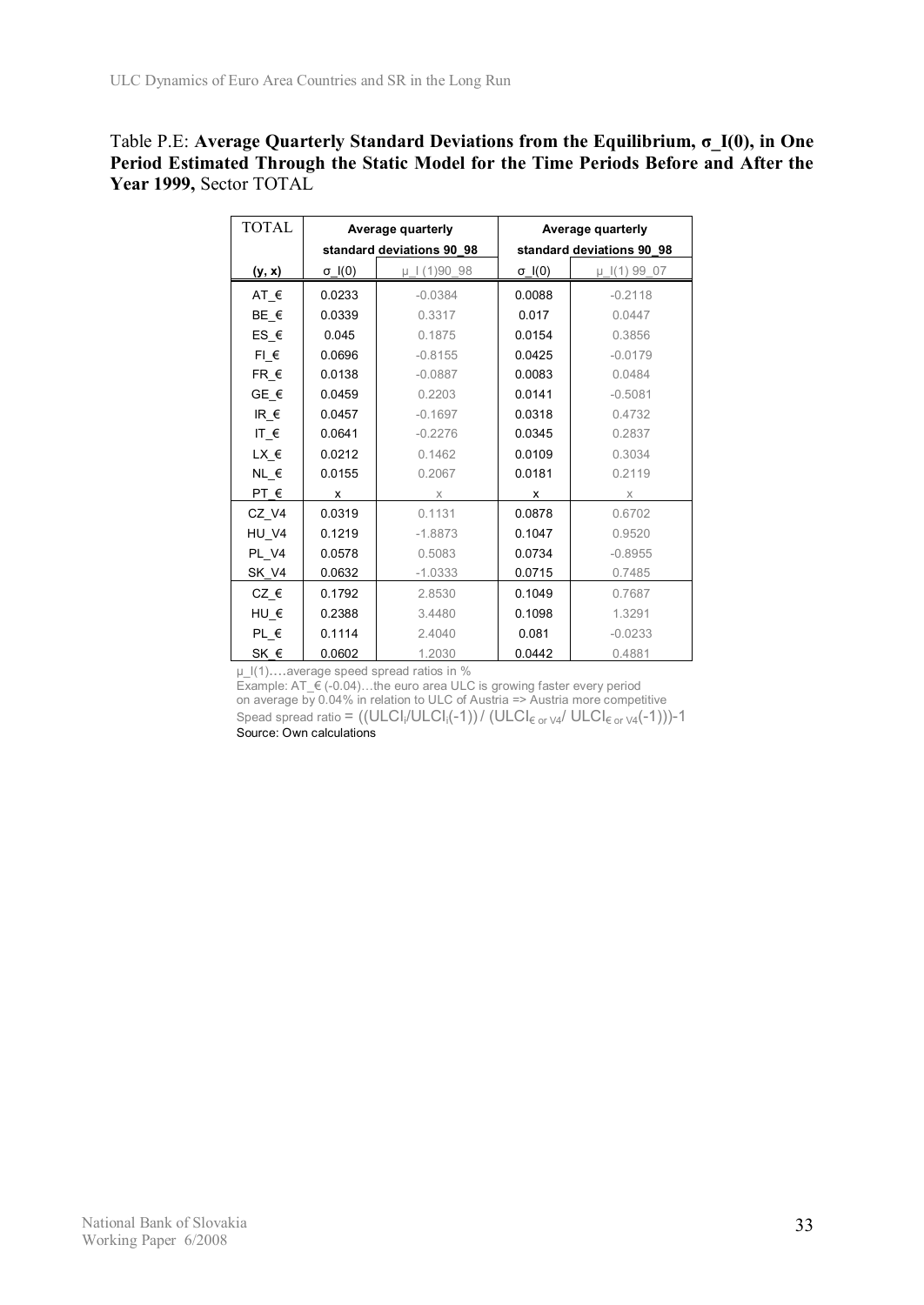

Chart P.1: **Current accounts,** in USD

Source: OECD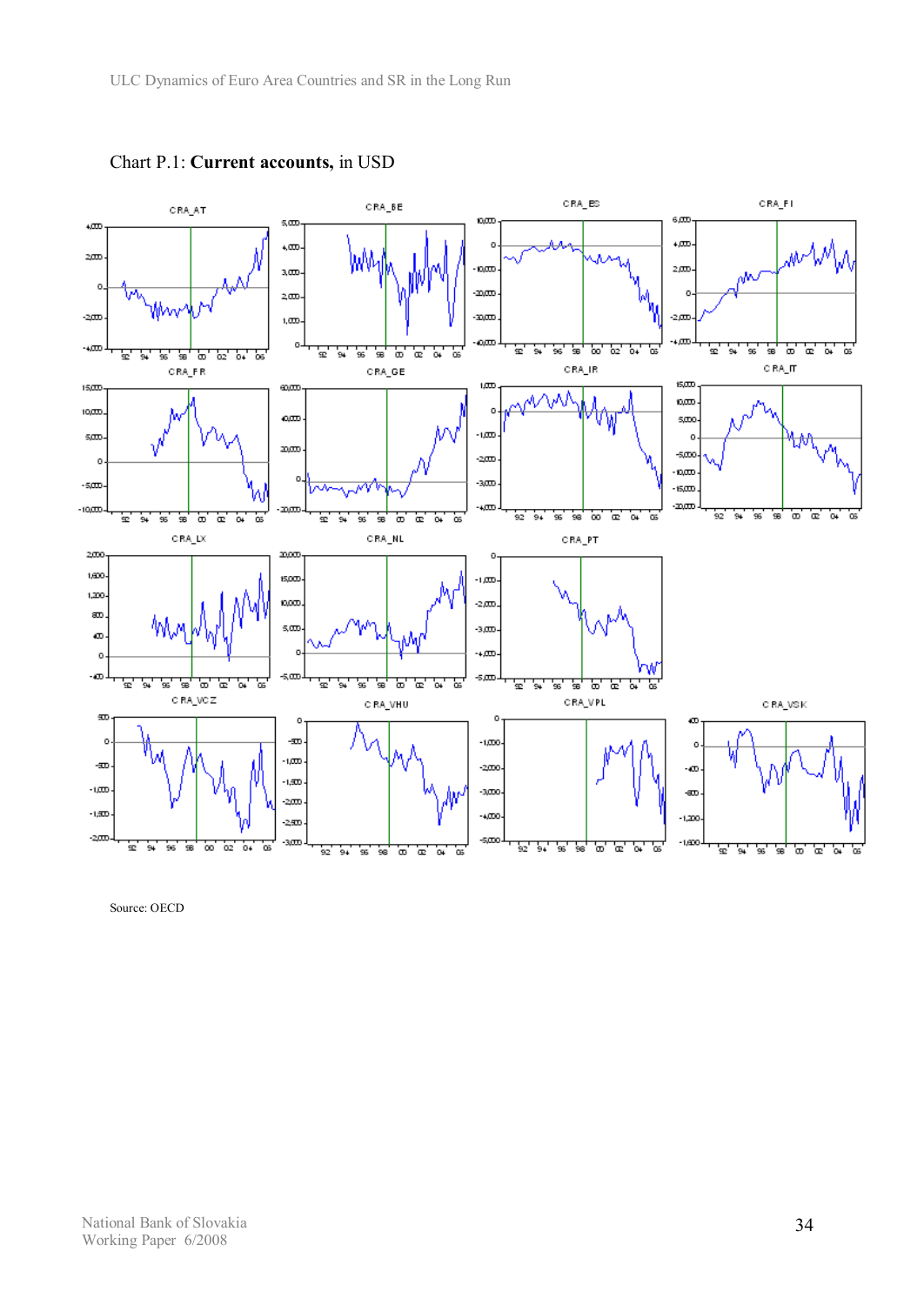

Chart P.2: **Dynamics of Quarterly National ULC Indices Increments Deviations from EMU (or V4) Average,** Manufacturing Sector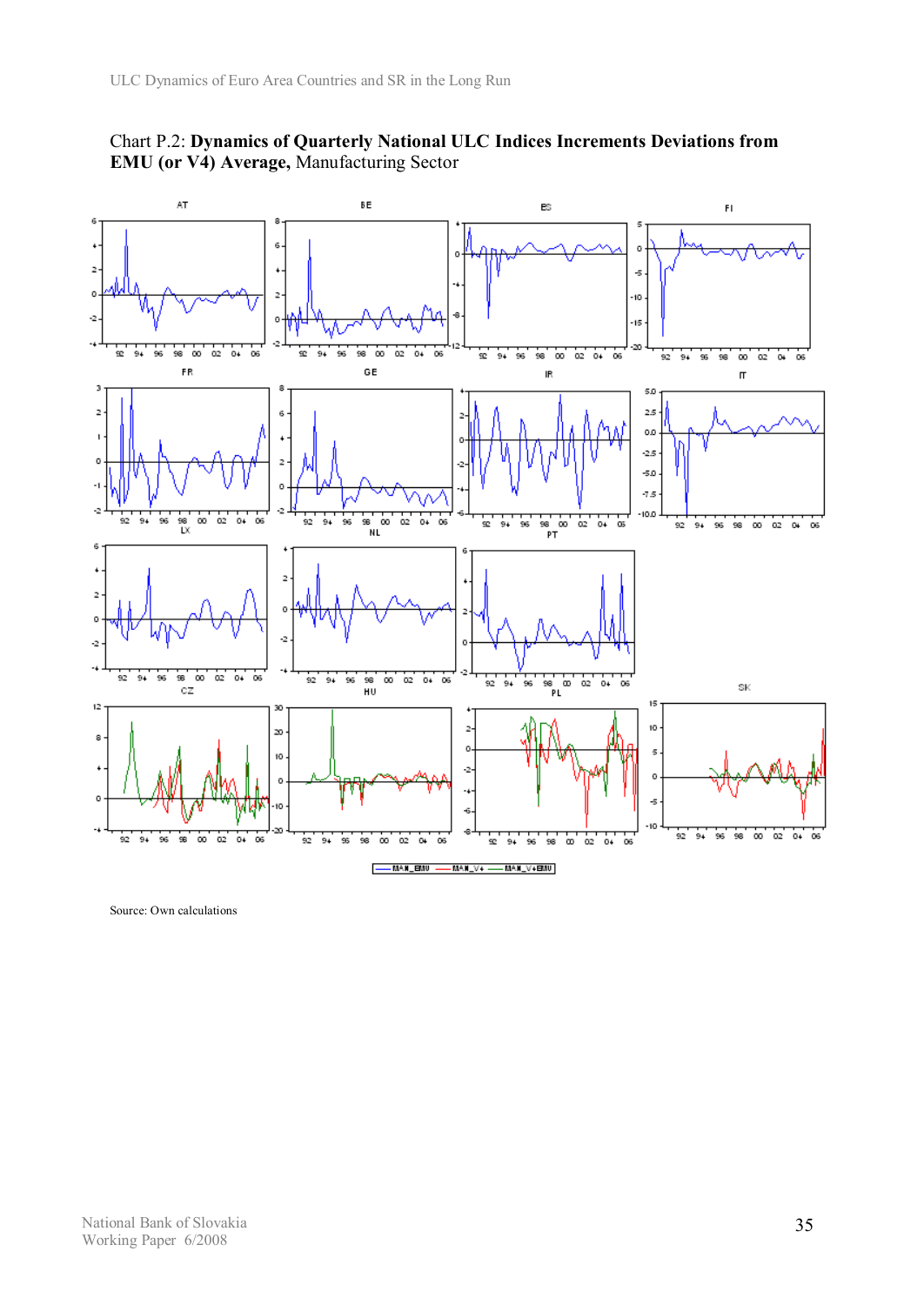

Chart P.3: **Dynamics of Quarterly National ULC Indices Increments Deviations from EMU (or V4) Average,** Market Services Sector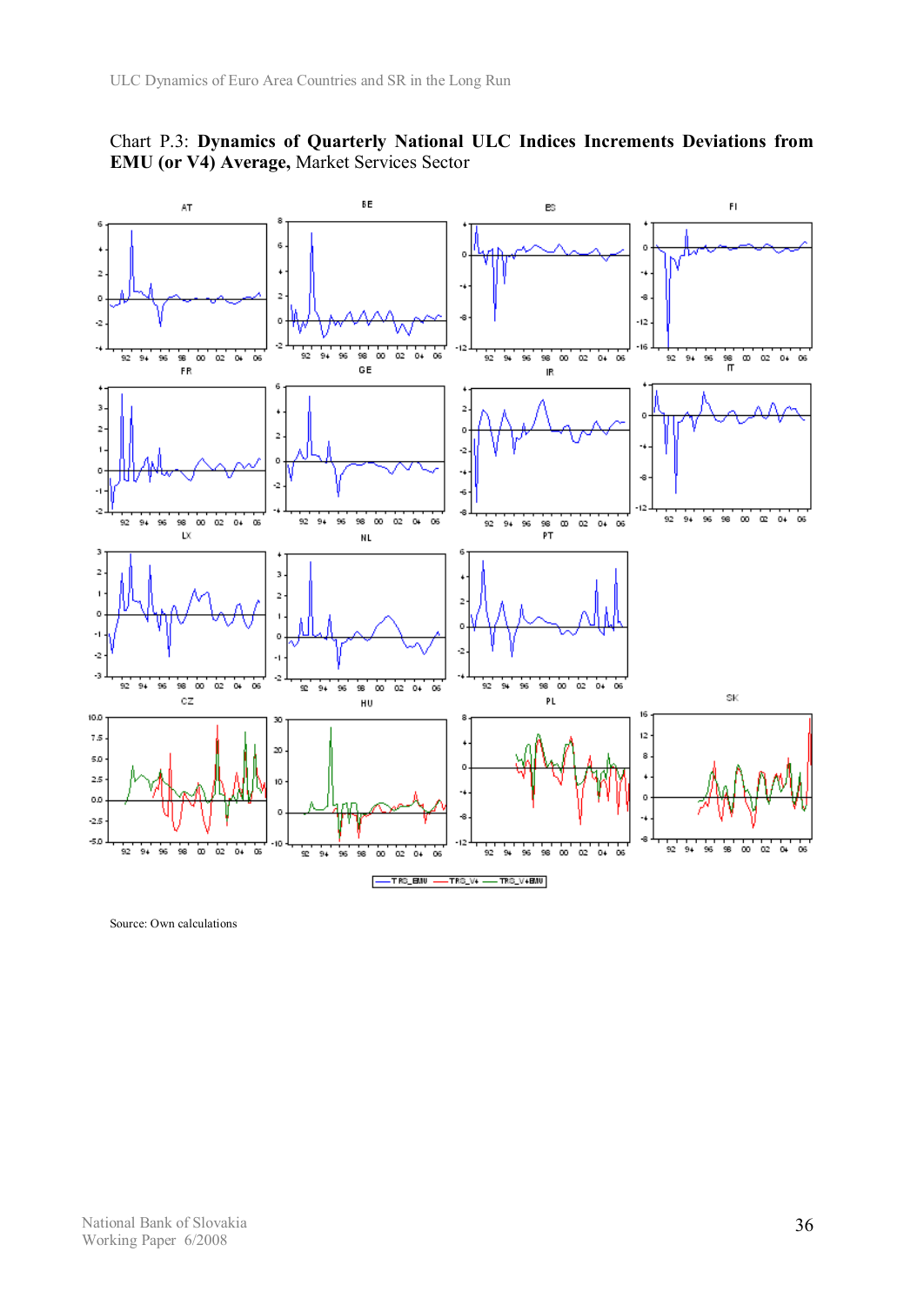

Chart P.4: **Logarithmed ULC indices,** TOTAL

Source: OECD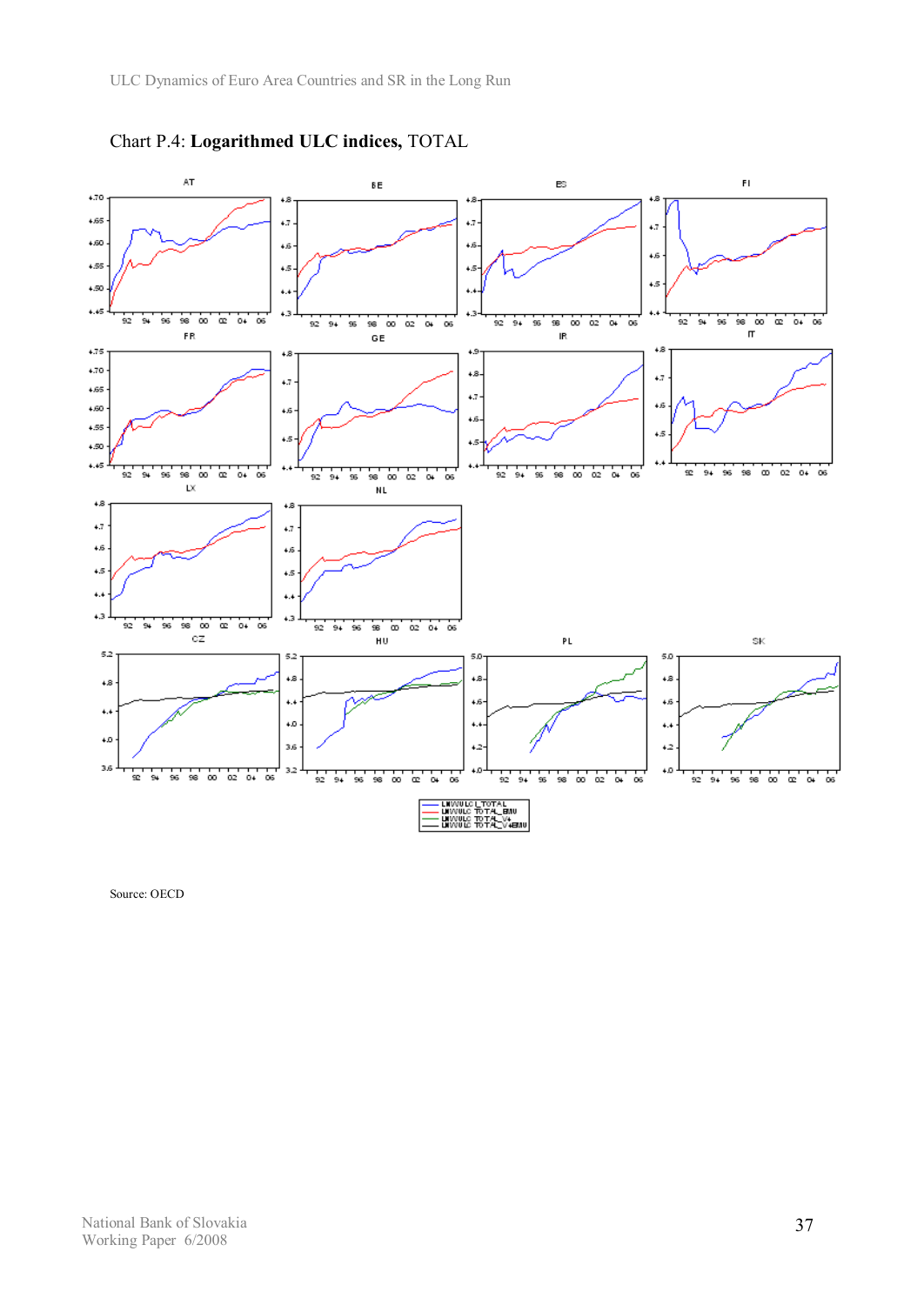

National Bank of Slovakia Working Paper 6/2008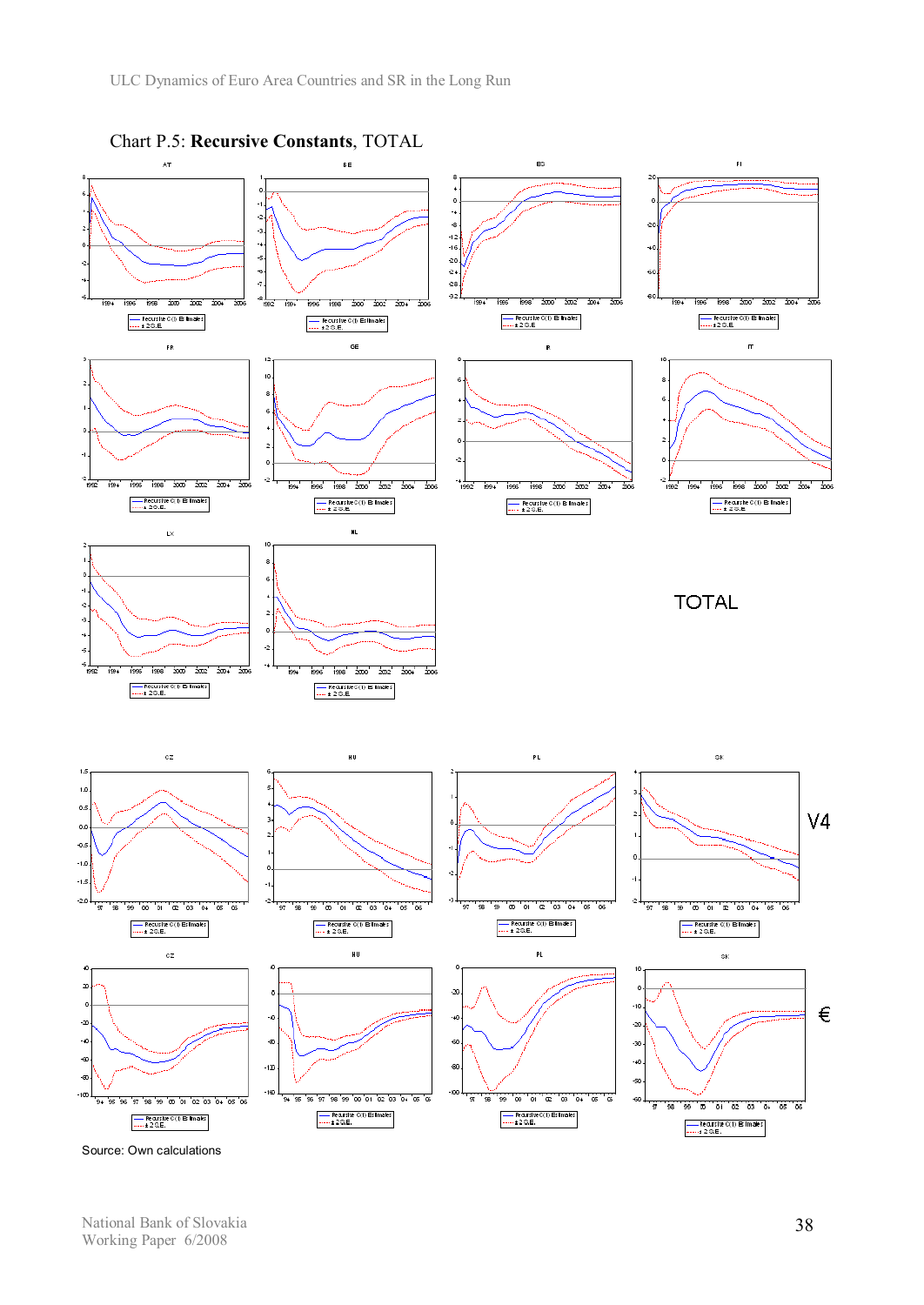| <b>BUS</b>                            | <b>PEDRONI</b> |                                    | ADF-test,            |         | <b>Tests on the Number</b>     | Co-integration |
|---------------------------------------|----------------|------------------------------------|----------------------|---------|--------------------------------|----------------|
|                                       |                | Panel Co-int. Residual Test*       | Static Co-int. test* |         | of Significant Co-int. Ranks** | <b>Points</b>  |
| (y, x)                                |                | Model I $p<0.98$ Model II $p<0.98$ | Model II             | Model I | Model I, VEC                   | max 5          |
| $AT_f$                                |                | X                                  | XX                   |         | X                              | 4              |
| $BE$ <sub><math>\xi</math></sub>      | X              | X                                  |                      | X       | X                              | 4              |
| $ES_E$                                |                | X                                  |                      | X       | X                              | 3              |
| $FI_E$                                |                | X                                  |                      | X       | X                              | 3              |
| $FR$ $\epsilon$                       | X              | X                                  | XX                   |         | X                              | 5              |
| $GE_{}^{}$ $E_{}^{}$                  |                | X                                  |                      | X       | X                              | 3              |
| $IR_f$                                | X              | X                                  |                      |         | X                              | $\mathbf 3$    |
| $IT_{\epsilon}$                       | X              | X                                  |                      |         | X                              | 3              |
| $LX$ <sup><math>\in</math></sup>      | X              | X                                  |                      | X       | X                              | 4              |
| $NL$ $\in$                            | X              | X                                  | XX                   |         | X                              | 5              |
| $PT_f$                                |                | X                                  |                      | X       | X                              | 3              |
| $CZ_V4$                               |                |                                    |                      |         | $\mathsf{x}$                   |                |
| HU_V4                                 |                |                                    |                      |         | X                              |                |
| PL_V4                                 |                | X                                  |                      |         | X                              | 2              |
| SK_V4                                 |                | X                                  |                      | X       | X                              | 3              |
| $CZ$ <sub><math>\epsilon</math></sub> | X              | X                                  |                      | X       |                                | 3              |
| $HU$ $E$                              | X              | X                                  |                      | X       | X                              | 4              |
| $PL_$ $\varepsilon$                   | X              | Χ                                  |                      | X       | X                              | 4              |
| SK_€                                  | X              | X                                  |                      | X       | X                              | 4              |

Tables P.F: **Co-integration Point System,** Sectors: BUS, CON, IND, MAN, MRS and TOTAL

\*Granger Method, \*\*Johansen method

Source: Own calculations

| <b>CON</b>                              | <b>PEDRONI</b> |                                    | ADF-test,            |       | <b>Tests on the Number</b>     | Co-integration |
|-----------------------------------------|----------------|------------------------------------|----------------------|-------|--------------------------------|----------------|
|                                         |                | Panel Co-int. Residual Test*       | Static Co-int. test* |       | of Significant Co-int. Ranks** | Points         |
| (y, x)                                  |                | Model I $p<0.98$ Model II $p<0.98$ | Model II             | max 5 | Model I, VEC                   | max 5          |
| $AT_f$                                  |                | X                                  | XX                   |       | X                              | 4              |
| $BE$ <sub><math>\xi</math></sub>        |                | X                                  |                      | X     | X                              | 3              |
| ES_€                                    |                | X                                  |                      | X     | X                              | 3              |
| $FI$ $\varepsilon$                      | X              | X                                  | XX                   |       | X                              | 5              |
| $FR$ $\epsilon$                         |                | X                                  |                      | X     | X                              | 3              |
| $GE$ <sub><math>\xi</math></sub>        |                | X                                  |                      |       | X                              | $\mathbf 2$    |
| $\ensuremath{\mathsf{IR\_}}\xspace \in$ |                | X                                  |                      | X     | X                              | 3              |
| $IT_{\epsilon}$                         | X              | X                                  |                      |       | X                              | 3              |
| $LX_{-} \in$                            | X              | X                                  |                      | X     | X                              | 4              |
| $NL$ $\in$                              |                | X                                  |                      | X     | X                              | 3              |
| $PT_f$                                  |                | X                                  | XX                   |       | X                              | 4              |
| $CZ_V4$                                 | X              | X                                  |                      |       | $\times$                       | 3              |
| HU_V4                                   |                | X                                  |                      | X     | X                              | 3              |
| PL_V4                                   | X              | X                                  |                      | X     | X                              | 4              |
| <b>SK_V4</b>                            | X              | X                                  |                      | X     | X                              | 4              |
| $CZ$ $\in$                              | X              | X                                  |                      | X     |                                | 3              |
| $HU$ $E$                                | X              | X                                  |                      | X     | X                              | 4              |
| $PL_$ $\varepsilon$                     | X              | X                                  |                      |       | X                              | 3              |
| SK_€                                    | X              | X                                  |                      | X     | X                              | 4              |

\*Granger Method, \*\*Johansen method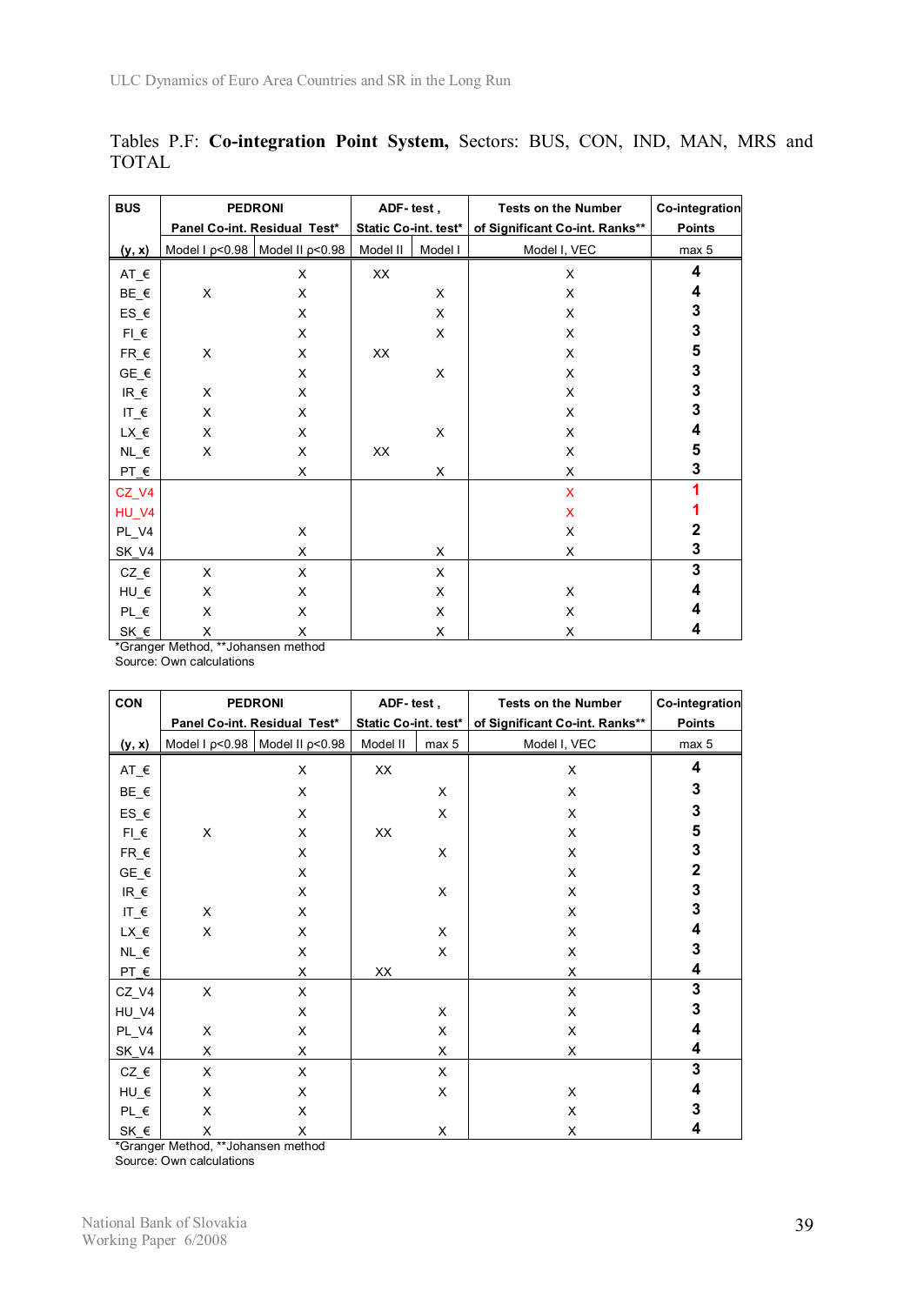| <b>IND</b>                            | <b>PEDRONI</b>               | ADF-test,                          |                      | <b>Tests on the Number</b> | Co-integration                 |              |
|---------------------------------------|------------------------------|------------------------------------|----------------------|----------------------------|--------------------------------|--------------|
|                                       | Panel Co-int. Residual Test* |                                    | Static Co-int. test* |                            | of Significant Co-int. Ranks** | Points       |
| (y, x)                                |                              | Model I $p<0.98$ Model II $p<0.98$ | Model II             | Model I                    | Model I, VEC                   | max 5        |
| $AT_f$                                |                              |                                    |                      | X                          | X                              | $\mathbf{2}$ |
| $BE$ <sub><math>\xi</math></sub>      | X                            | X                                  | XX                   |                            | X                              | 5            |
| $ES_6$                                |                              |                                    |                      | X                          | X                              | $\mathbf 2$  |
| $FI$ $\varepsilon$                    |                              |                                    |                      | X                          | X                              | $\mathbf 2$  |
| $FR$ $\epsilon$                       |                              |                                    | XX                   |                            | X                              | 3            |
| $GE$ <sub><math>\xi</math></sub>      |                              | X                                  |                      | X                          | X                              | 3            |
| $IR_{-}\epsilon$                      |                              |                                    |                      | X                          | X                              | $\mathbf{2}$ |
| $IT_f$                                |                              | $\times$                           |                      | X                          | X                              | 3            |
| $LX_{-} \in$                          | X                            | X                                  | XX                   |                            |                                | 4            |
| $NL$ $\in$                            |                              |                                    |                      |                            |                                | 0            |
| $PT_f$                                | X                            |                                    |                      | X                          | X                              | 3            |
| $CZ_V4$                               |                              | X                                  |                      |                            |                                | 1            |
| HU_V4                                 | X                            |                                    |                      |                            | X                              | $\mathbf 2$  |
| PL_V4                                 |                              | X                                  | XX                   |                            |                                | 3            |
| SK_V4                                 | X                            | X                                  | XX                   |                            |                                | 4            |
| $CZ$ <sub><math>\epsilon</math></sub> | X                            | X                                  |                      | X                          | X                              | 4            |
| $HU$ $E$                              | X                            | X                                  |                      | X                          | X                              | 4            |
| $PL_E$                                | X                            | X                                  |                      | X                          | X                              | 4            |
| SK_€                                  | X                            | X                                  |                      | X                          | X                              | 4            |

\*Granger Method, \*\*Johansen method

Source: Own calculations

| <b>MAN</b>                       | <b>PEDRONI</b>               | ADF-test,                          |                      | <b>Tests on the Number</b> | Co-integration                 |                         |
|----------------------------------|------------------------------|------------------------------------|----------------------|----------------------------|--------------------------------|-------------------------|
|                                  | Panel Co-int. Residual Test* |                                    | Static Co-int. test* |                            | of Significant Co-int. Ranks** | <b>Points</b>           |
| (y, x)                           |                              | Model I $p<0.98$ Model II $p<0.98$ | Model II             | Model I                    | Model I, VEC                   | max 5                   |
| $AT_f$                           |                              | X                                  |                      | X.                         | X                              | 3                       |
| $BE$ <sub><math>\xi</math></sub> | X                            | X                                  | XX                   |                            |                                | 4                       |
| $ES_E$                           |                              | X                                  |                      |                            | X                              | 2                       |
| $FI_E$                           | X                            | X                                  |                      | X                          | X                              | 4                       |
| $FR$ $E$                         | X                            | X                                  |                      |                            | X                              | 3                       |
| $GE$ <sub><math>\xi</math></sub> |                              | X                                  |                      | X                          | X                              | 3                       |
| $IR_{\text{F}}$                  | X                            | X                                  |                      | X                          | X                              | 4                       |
| IT_ $\varepsilon$                |                              | X                                  |                      |                            | X                              | 2                       |
| $LX_E$                           | X                            |                                    | XX                   |                            |                                | $\mathbf 3$             |
| $NL$ <sup><math>\in</math></sup> | X                            | X                                  | XX                   |                            | X                              | 5                       |
| $PT$ $E$                         | X                            | X                                  |                      | X                          | X                              | 4                       |
| $CZ_V4$                          |                              | X.                                 |                      | $\mathsf{X}$               |                                | 2R                      |
| HU_V4                            | X                            | X                                  |                      | X                          | X                              | 4                       |
| PL_V4                            |                              | X                                  | XX                   |                            |                                | $\mathbf 3$             |
| SK_V4                            | X                            | X                                  |                      |                            |                                | $\overline{\mathbf{2}}$ |
| $CZ$ $\in$                       | X                            | X                                  |                      | X                          | X                              | 4                       |
| $HU$ $E$                         | X                            | X                                  |                      | X                          | X                              | 4                       |
| $PL_E$                           |                              | X                                  |                      | X                          | X                              | 3                       |
| SK_€                             | X                            | X                                  |                      |                            | X                              | 3                       |

\*Granger Method, \*\*Johansen method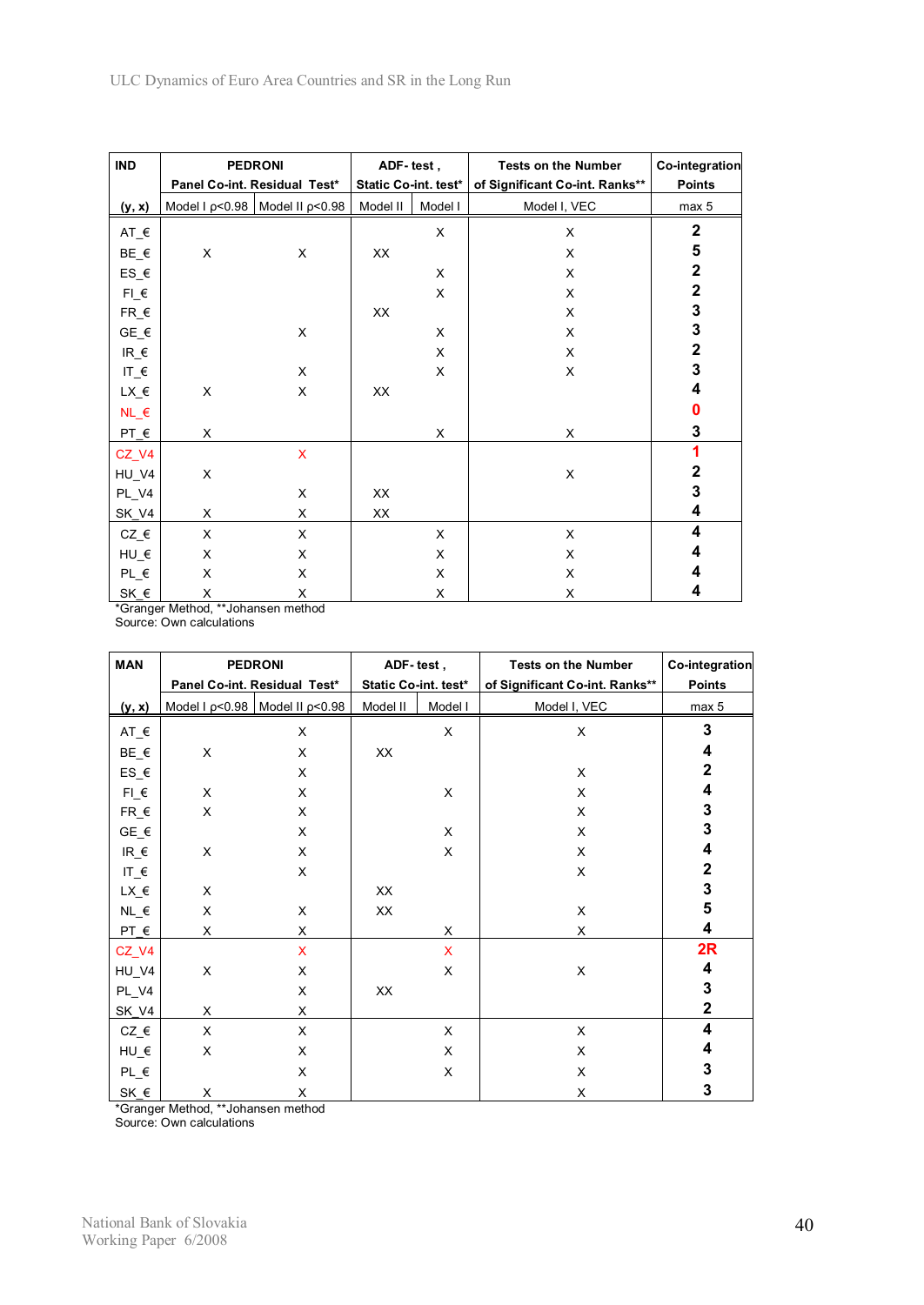| <b>MRS</b>                            | <b>PEDRONI</b>               | ADF-test,                          |                      | <b>Tests on the Number</b> | Co-integration                 |               |
|---------------------------------------|------------------------------|------------------------------------|----------------------|----------------------------|--------------------------------|---------------|
|                                       | Panel Co-int. Residual Test* |                                    | Static Co-int. test* |                            | of Significant Co-int. Ranks** | <b>Points</b> |
| <u>(y, x)</u>                         |                              | Model I $p<0.98$ Model II $p<0.98$ | Model II             | Model I                    | Model I, VEC                   | max 5         |
| $AT_f$                                | X                            | X                                  | XX                   |                            | X                              | 5             |
| $BE$ <sub><math>\xi</math></sub>      | X                            | X                                  | XX                   |                            | X                              | 5             |
| $ES_E$                                |                              | X                                  |                      | X                          | X                              | 3             |
| $FI$ $\varepsilon$                    | X                            |                                    |                      |                            | X                              | $\mathbf 2$   |
| $FR$ $E$                              | X                            | X                                  | XX                   |                            | X                              | 5             |
| $GE$ <sub><math>\xi</math></sub>      |                              | X                                  |                      | X                          | X                              | 3             |
| $IR_{-}\epsilon$                      |                              | X                                  |                      | X                          | X                              | 3             |
| $IT_{-} \in$                          | X                            | X                                  |                      | X                          | X                              | 4             |
| $LX$ <sup><math>\in</math></sup>      | X                            | X                                  | XX                   |                            | X                              | 5             |
| $NL$ $\in$                            | X                            | X                                  |                      | X                          | X                              | 4             |
| $PT_{\epsilon}$                       |                              | X                                  |                      | X                          | X                              | 3             |
| CZ_V4                                 |                              |                                    |                      |                            | X                              |               |
| HU_V4                                 |                              |                                    |                      |                            | X                              |               |
| PL_V4                                 |                              | X                                  |                      |                            | X                              | 2             |
| <b>SK_V4</b>                          |                              | X                                  |                      | X                          | X                              | 3             |
| $CZ$ <sub><math>\epsilon</math></sub> |                              | X                                  |                      | $\mathsf{X}$               |                                | 2R            |
| $HU$ $E$                              | X                            | X                                  |                      | X                          |                                | 3             |
| $PL$ $\in$                            | X                            | X                                  |                      |                            | X                              | 3             |
| SK_€                                  |                              | X                                  |                      | X                          | X                              | 3             |

\*Granger Method, \*\*Johansen method

Source: Own calculations

| <b>TOTAL</b>                          | <b>PEDRONI</b>               | ADF-test,                          |                      | <b>Tests on the Number</b> | <b>Co-integration</b>          |                         |
|---------------------------------------|------------------------------|------------------------------------|----------------------|----------------------------|--------------------------------|-------------------------|
|                                       | Panel Co-int. Residual Test* |                                    | Static Co-int. test* |                            | of Significant Co-int. Ranks** | <b>Points</b>           |
| (y, x)                                |                              | Model I $p<0.98$ Model II $p<0.98$ | Model II             | Model I                    | Model I, VEC                   | max 5                   |
| $AT_f$                                |                              | X                                  | XX                   |                            | X                              | 4                       |
| $BE$ <sub><math>\xi</math></sub>      | X                            | X                                  |                      | X                          | X                              | 4                       |
| $ES_{\epsilon}$                       |                              | X                                  | XX                   |                            | X                              | 4                       |
| $FI_E$                                |                              |                                    |                      |                            | $\boldsymbol{\mathsf{X}}$      |                         |
| $FR$ $E$                              | X                            | X                                  | XX                   |                            | X                              | 5                       |
| $GE$ <sub><math>\xi</math></sub>      |                              | X                                  |                      |                            | X                              | 2                       |
| $IR_{\text{F}}$                       |                              | X                                  |                      |                            | X                              | $\mathbf 2$             |
| IT_ $\varepsilon$                     | X                            | X                                  | XX                   |                            | X                              | 5                       |
| $LX_E$                                |                              | X                                  |                      | X                          | X                              | $\mathbf 3$             |
| $NL$ $\in$                            |                              | X                                  | XX                   |                            | X                              | 4                       |
|                                       |                              |                                    |                      |                            |                                |                         |
| $CZ_V4$                               |                              |                                    |                      |                            | $\mathsf{X}$                   | 1                       |
| HU_V4                                 | X                            | X                                  |                      |                            | X                              | 3                       |
| PL_V4                                 |                              | X                                  |                      |                            | X                              | $\mathbf 2$             |
| SK_V4                                 |                              | X                                  |                      |                            | X                              | $\overline{\mathbf{2}}$ |
| $CZ$ <sub><math>\epsilon</math></sub> |                              | X                                  |                      | X                          | X                              | $\mathbf 3$             |
| $HU$ $E$                              | X                            | X                                  |                      | X                          | X                              | 4                       |
| $PL \in$                              | X                            | X                                  |                      | X                          | X                              | 4                       |
| S <u>K</u> _€                         |                              |                                    |                      | X                          | X                              | $\mathbf 2$             |

\*Granger Method, \*\*Johansen method